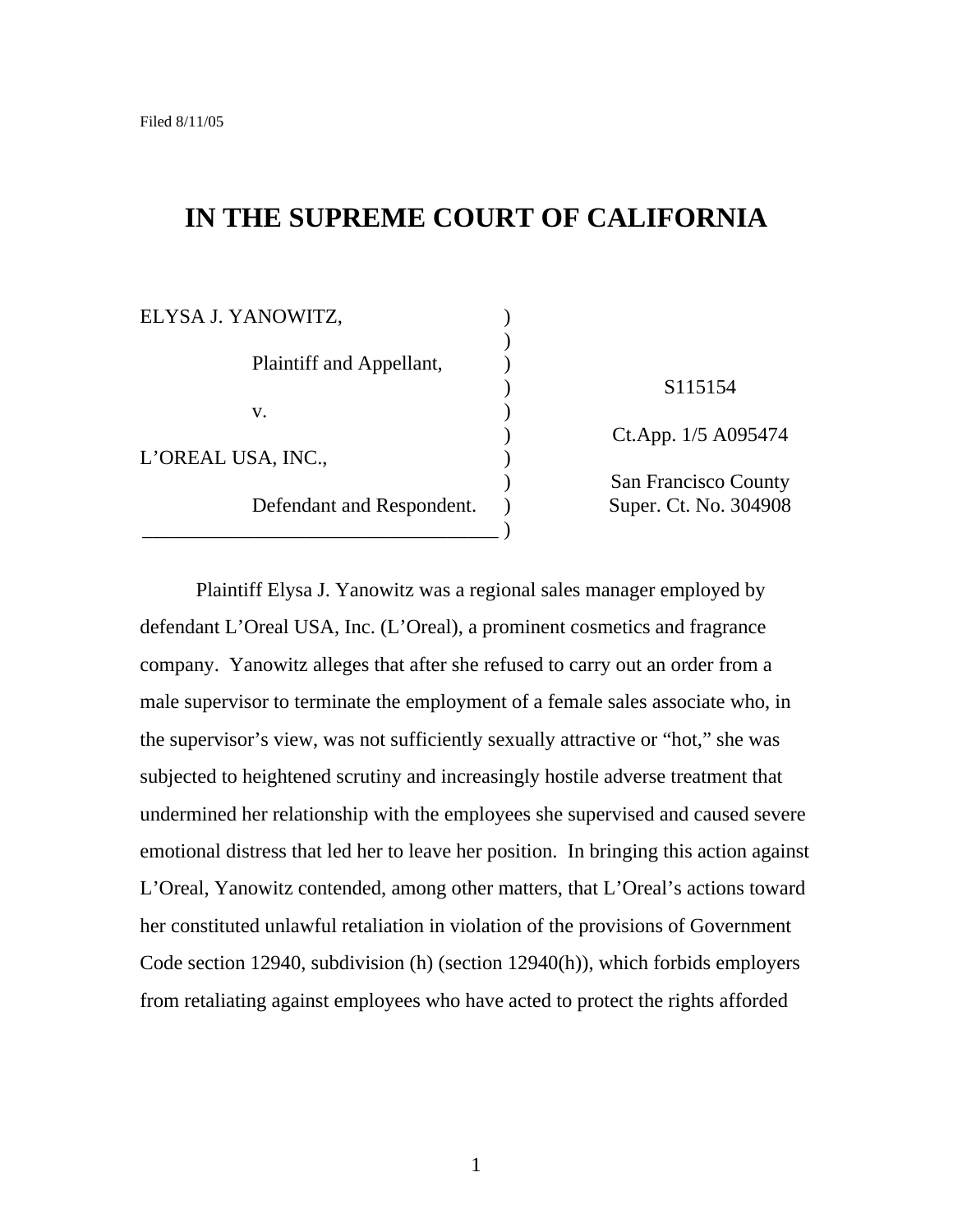by the California Fair Employment and Housing Act (FEHA) (Gov. Code, § 12900 et. seq).**1**

Section 12940(h) makes it an unlawful employment practice for an employer "to discharge, expel, or otherwise discriminate against any person because the person has opposed any practices forbidden under this part or because the person has filed a complaint, testified, or assisted in any proceeding under this part." In this case, we are presented with an array of issues regarding the proper legal standards to apply in determining whether an allegedly retaliatory action by an employer is actionable under section 12940(h). First, we must decide whether an employee's refusal to follow a supervisor's order (to discharge a subordinate) that the employee reasonably believes to be discriminatory constitutes "protected activity" under the FEHA for which the employee may not properly be subjected to retaliation, when the employee objects to the supervisor's order but does not explicitly tell the supervisor or the employer that she (the employee) believes the order violates the FEHA or is otherwise discriminatory. Second, we must decide how the term "adverse employment action" — a term of art that generally is used as a shorthand description of the kind of adverse treatment imposed upon an employee that will support a cause of action under an employment discrimination statute — should be defined for purposes of a retaliation claim under the FEHA, and whether, in evaluating whether or not an employee was subjected to an adverse employment action under the appropriate standard, each individual sanction or punitive measure to which the employee was subjected must be evaluated separately or instead collectively through consideration of the totality of

**<sup>1</sup>** All further statutory references are to the Government Code, unless otherwise indicated.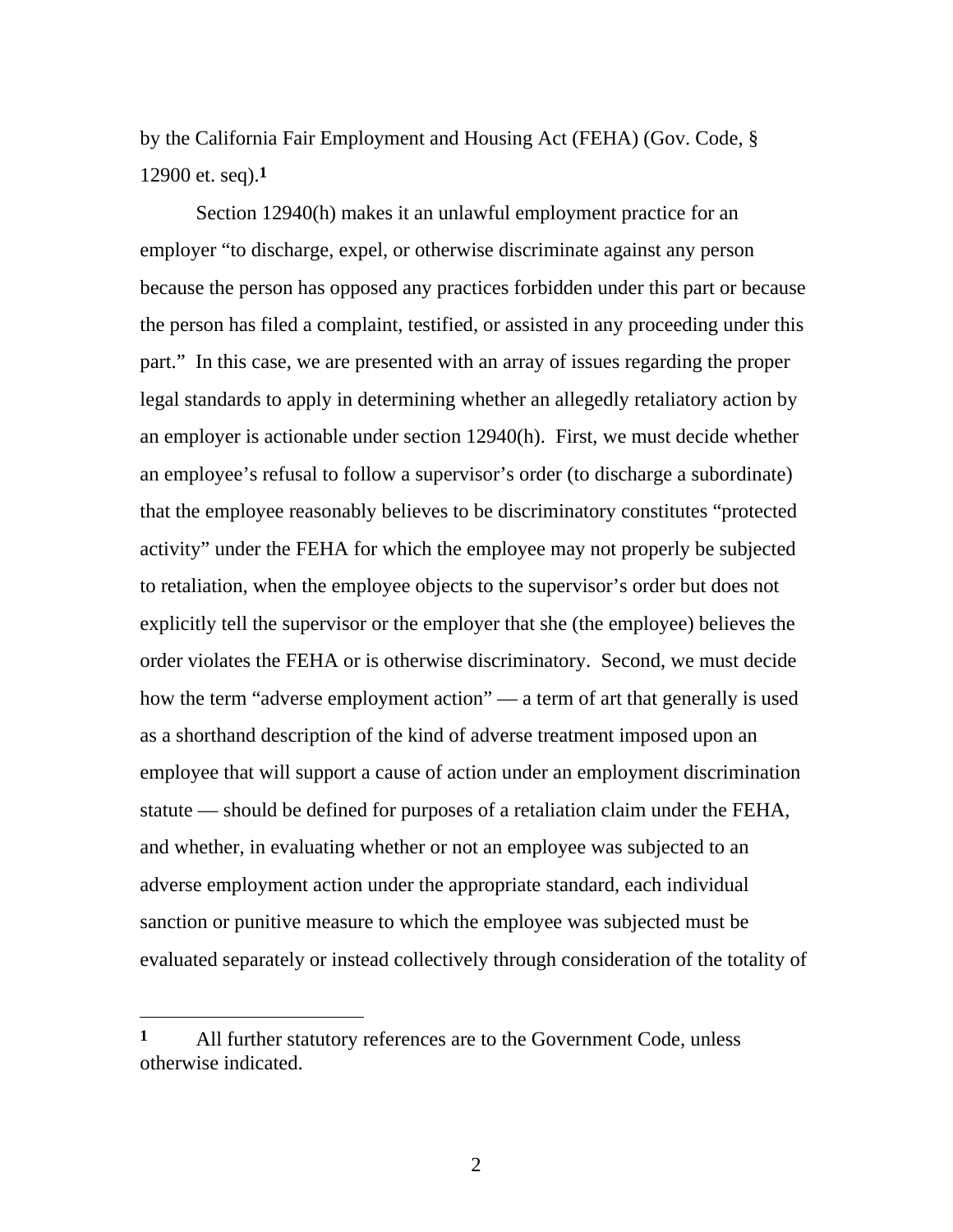the circumstances. On a related point, we must decide whether a plaintiff may invoke the continuing violations doctrine to rely upon allegedly retaliatory acts that occurred outside the limitations period when such acts are related to acts that occur within the limitations period prescribed by the FEHA. Finally, in light of our conclusions on the foregoing issues, we must determine whether, under the circumstances disclosed by the record in this case, the Court of Appeal properly concluded that the trial court erred in granting summary judgment in favor of the employer.

For the reasons set forth below, we conclude that an employee's refusal to follow a supervisor's order that she reasonably believes to be discriminatory constitutes protected activity under the FEHA and that an employer may not retaliate against an employee on the basis of such conduct when the employer, in light of all the circumstances, knows that the employee believes the order to be discriminatory, even when the employee does not explicitly state to her supervisor or employer that she believes the order to be discriminatory. Second, we conclude that the proper standard for defining an adverse employment action is the "materiality" test, a standard that requires an employer's adverse action to materially affect the terms and conditions of employment (see *Akers v. County of San Diego* (2002) 95 Cal.App.4th 1441, 1454-1457), rather than the arguably broader "deterrence" test adopted by the Court of Appeal in the present case. We further conclude that in determining whether an employee has been subjected to treatment that materially affects the terms and conditions of employment, it is appropriate to consider the totality of the circumstances and to apply the "continuing violation" doctrine that we recently adopted in *Richards v. CH2M Hill, Inc.* (2001) 26 Cal.4th 798 (*Richards*). Finally, applying these general principles to the record that was before the trial court on the summary judgment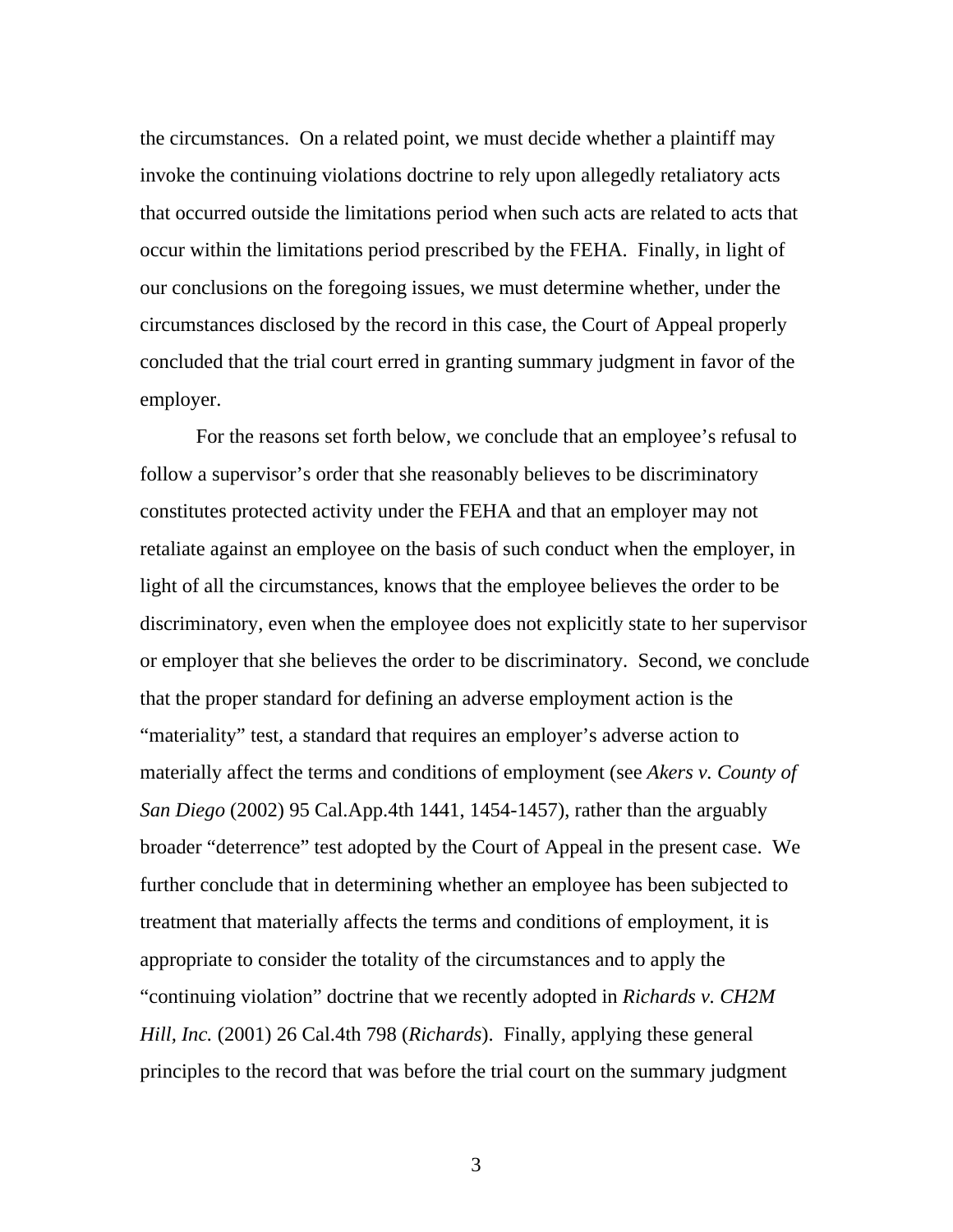motion, we conclude the Court of Appeal properly determined that the trial court erred in granting summary judgment in favor of the employer.

Accordingly, we shall affirm the judgment of the Court of Appeal, which reversed the summary judgment entered in favor of defendant.

## **I.**

## **A**

Because this case comes before us after the trial court granted a motion for summary judgment, we take the facts from the record that was before the trial court when it ruled on that motion. (*State Department of Health Services v. Superior Court* (2003) 31 Cal.4th 1026, 1034-35.) "We review the trial court's decision de novo, considering all the evidence set forth in the moving and opposing papers except that to which objections were made and sustained." (*Id*. at p. 1035.) We liberally construe the evidence in support of the party opposing summary judgment and resolve doubts concerning the evidence in favor of that party. (*Wiener v. Southcoast Childcare Centers, Inc*. (2004) 32 Cal.4th 1138, 1142.)

Yanowitz began her employment with the predecessor of L'Oreal as a sales representative in 1981**2** and was promoted to regional sales manager for Northern California and the Pacific Northwest in 1986. As regional sales manager, Yanowitz was responsible for managing L'Oreal's sales team and dealing with the department and specialty stores that sold L'Oreal's fragrances. From 1986 to 1996, Yanowitz's performance as a regional sales manager consistently was judged as "Above Expectation" and in some instances fell close to "Outstanding,"

**<sup>2</sup>** L'Oreal formerly was known as Cosmair, Inc. We refer to defendant as L'Oreal throughout.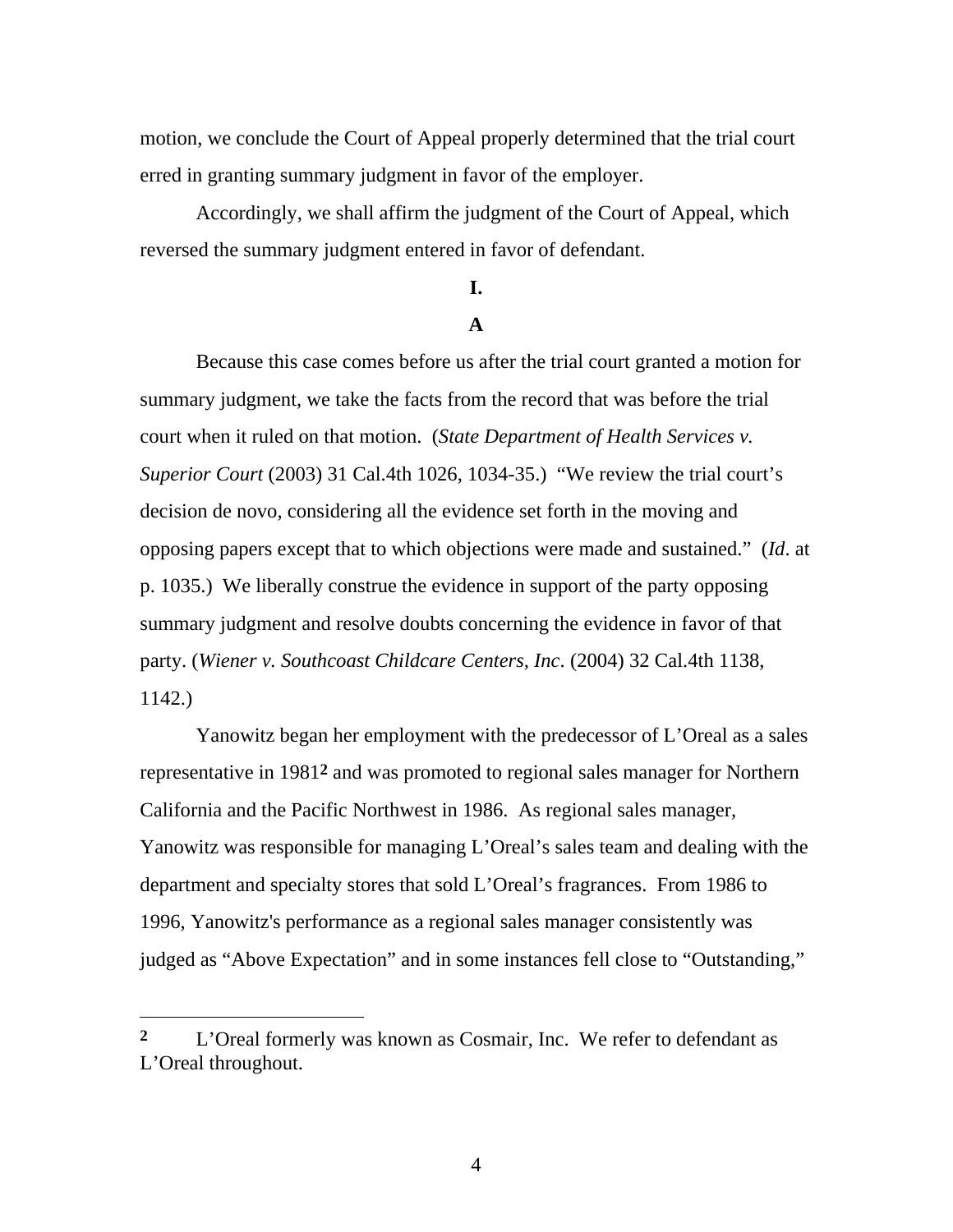the highest possible rating, although her reviews over this period also consistently contained some criticism of her "listening" and "communication" skills.

In early 1997, Yanowitz was named L'Oreal's regional sales manager of the year (for 1996). She received a Cartier watch and a congratulatory note from human resources manager Jane Sears praising her leadership, loyalty, motivation, and ability to inspire team spirit. Yanowitz's bonuses for the years 1996 and 1997 were the highest paid to any regional sales manager in her division.

Beginning in 1996, Yanowitz's immediate supervisor was Richard Roderick, the vice-president of sales for the designer fragrance division. Roderick reported directly to Jack Wiswall, the general manager of the designer fragrance division. Roderick and Wiswall worked out of New York, and Yanowitz was based in San Francisco.

In June 1997, Roderick wrote a memorandum to Yanowitz's personnel file in which he criticized Yanowitz's listening skills and characterized her attitude as "negative." He also noted that he had received complaints about Yanowitz's attitude from several retailers. In August 1997, Roderick wrote a memorandum to Sears, L'Oreal's human resources manager, in which he again criticized Yanowitz for her listening skills and her "negative" attitude, noting that several accounts also had complained about Yanowitz's attitude. Roderick stated in this memorandum that "Elysa does a terrific job as a regional manager, however, she must become a better listener and she must not put a gun to the heads of the retailers in order to get them to do what needs to be done."

In the fall of 1997, L'Oreal restructured the designer fragrance division, merging the division with the Ralph Lauren fragrance division. Although some regional sales managers were laid off after the restructuring, L'Oreal retained Yanowitz and increased her responsibilities. After the merger and restructuring, Yanowitz was assigned to supervise the personnel who formerly worked for the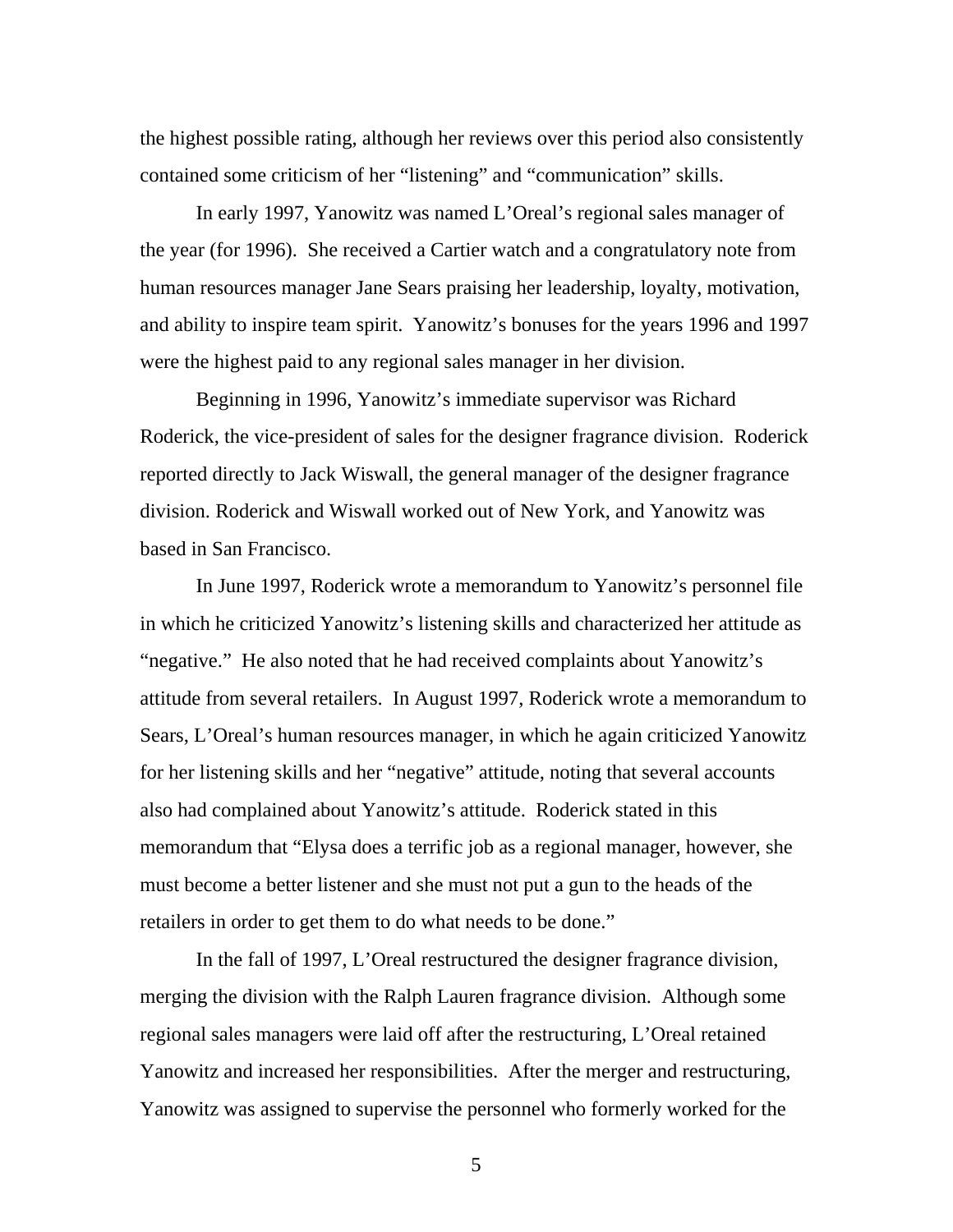Ralph Lauren division, and to supervise the marketing of Ralph Lauren fragrances in her region.

Shortly after Yanowitz assumed responsibility for the Ralph Lauren sales force and marketing campaigns in the fall of 1997, Wiswall and Yanowitz toured the Ralph Lauren Polo installation at Macy's in the Valley Fair Shopping Center in San Jose. After the tour, Wiswall instructed Yanowitz to terminate the employment of a dark-skinned female sales associate because he did not find the woman to be sufficiently physically attractive. Wiswall expressed a preference for fair-skinned blondes and directed Yanowitz to "[g]et me somebody hot," or words to that effect. On a return trip to the store, Wiswall discovered that the sales associate had not been dismissed. He reiterated to Yanowitz that he wanted the associate terminated and complained that Yanowitz had failed to do so. He passed "a young attractive blonde girl, very sexy," on his way out, turned to Yanowitz, and told her, "God damn it, get me one that looks like that." Yanowitz asked Wiswall for an adequate justification before she would terminate the associate. On several subsequent occasions, Wiswall asked Yanowitz whether the associate had been dismissed. On each occasion, Yanowitz asked Wiswall to provide adequate justification for dismissing the associate. In March 1998, in the midst of Yanowitz's conversations with Wiswall regarding the termination of the sales associate, Yanowitz learned that the sales associate in question was among the top sellers of men's fragrances in the Macy's West chain. Ultimately, Yanowitz refused to carry out Wiswall's order and did not terminate the sales associate. She never complained to her immediate supervisor or to the human resources department that Wiswall was pressuring her to fire the sales associate, however, nor did she explicitly tell Wiswall that she believed his order was discriminatory.

In April 1998, Roderick began soliciting negative information about Yanowitz from her subordinates. Roderick called Christine DeGracia, who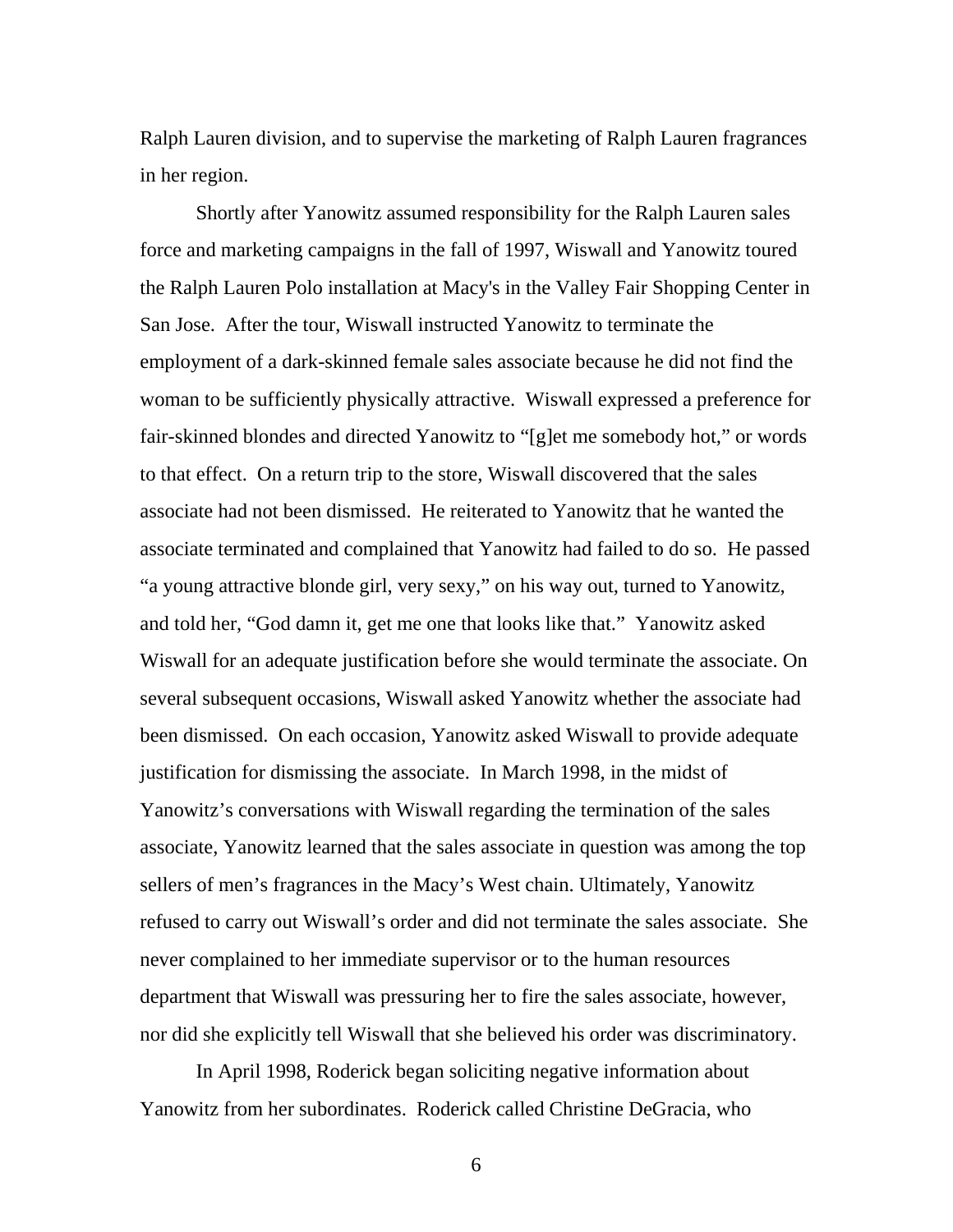reported to Yanowitz, and asked her about any "frustrations" she had with Yanowitz. When DeGracia said she had had some, Roderick asked her to hold her thoughts so that the matter could be discussed with human resources. Roderick and Sears then called back DeGracia to discuss those issues. When Roderick asked DeGracia whether any other persons were having problems with Yanowitz, DeGracia did not provide any names. Two weeks later, Roderick called DeGracia again and told her it was urgent that she help him persuade individuals to come forward with their problems concerning Yanowitz. In early June 1998, Roderick again asked DeGracia to notify him of negative incidents involving Yanowitz and other account executives.

On May 13, 1998, Roderick summoned Yanowitz to L'Oreal's home office in New York. Roderick opened the meeting by asking whether she thought she had been brought in to be terminated, then criticized Yanowitz for her "dictatorial" management style with regard to two account executives. He closed the meeting by saying, "It would be a shame to end an eighteen-year career this way." During May and June 1998, Roderick and Wiswall obtained Yanowitz's travel and expense reports and audited them.

On June 19, 1998, a representative for Macy's West, one of Yanowitz's accounts, wrote to Roderick to complain about the handling of a Polo Sport promotion, which Yanowitz's team was responsible for coordinating. In June 1998, Yanowitz met with Wiswall, Roderick, and various account executives and regional sales managers responsible for the Macy's account. Wiswall screamed at Yanowitz in front of her staff, told her he was "sick and tired of all the fuckups" on the Macy's account, and said that Yanowitz could not get it right. In July 1998, the Macy's account executive wrote to Roderick and again complained about the handling of a different promotion by Yanowitz's team.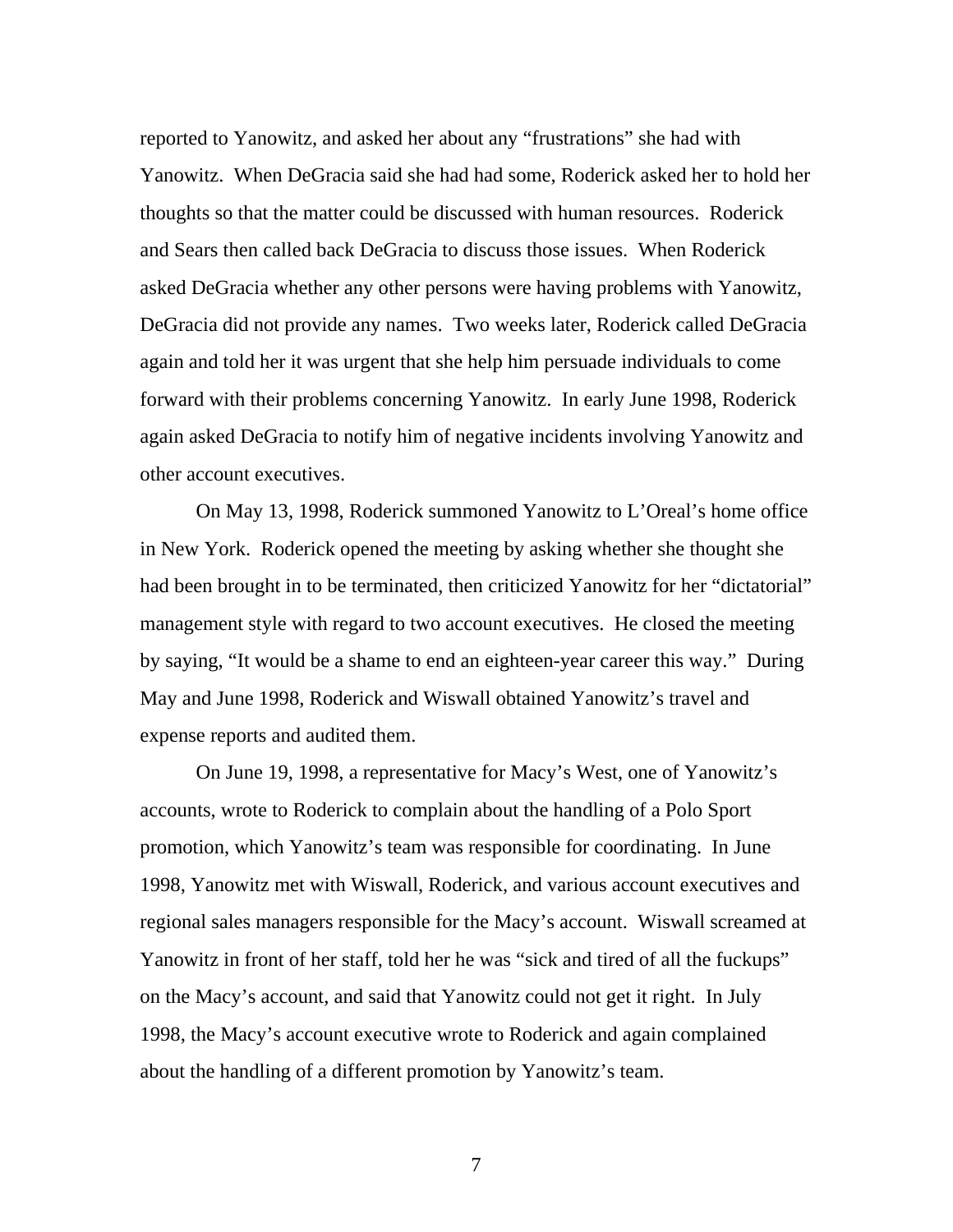On June 22, 1998, Yanowitz wrote Roderick, advising him that her Macy's West team was disturbed about certain issues. Wiswall, who had been sent a copy, wrote a note to Roderick on Yanowitz's memo: "Dick — She is writing everything! Are you!!!???" One week after Wiswall's note, Roderick prepared three memos to human resources documenting the meeting with Yanowitz on May 13, 1998, a conversation with DeGracia on June 4, 1998, and a visit to Yanowitz's market area in early June 1998. These memos were critical of Yanowitz; the memo discussing the May 13 meeting criticized her for being too assertive.

On July 16, 1998, Roderick prepared a more elaborate memorandum and delivered it to Yanowitz. The memorandum criticized Yanowitz's handling of a Polo Sport promotion, a Picasso promotion, coordination of advertising with others, handling of the Sacramento market, and the length and substance of a March 1998 business trip to Hawaii. Roderick closed, "I have yet to see evidence that you took [the May 13] conversation seriously and made the necessary style modifications. Elysa, I am quite surprised that a person with so many years of experience and so many years with Cosmair could become so ineffective so quickly. [¶] Our business is changing daily and we all must learn to adapt to those changes or we will fail as individuals and as a company. Your changes must start immediately. [¶] I expect a reply to this memo within one week of receipt."

Yanowitz viewed the memorandum as an expression of intent to develop pretextual grounds and then terminate her. She suggested the parties meet to discuss a severance package, but also indicated she first wanted to prepare her written response to the July 16, 1998, memorandum.

Carol Giustino, Sears's replacement as human resources director, set up a meeting for July 22 and rejected Yanowitz's request that the meeting be postponed. Giustino also denied Yanowitz's request to have Yanowitz's attorneyhusband present at the meeting, citing company policy. During the July 22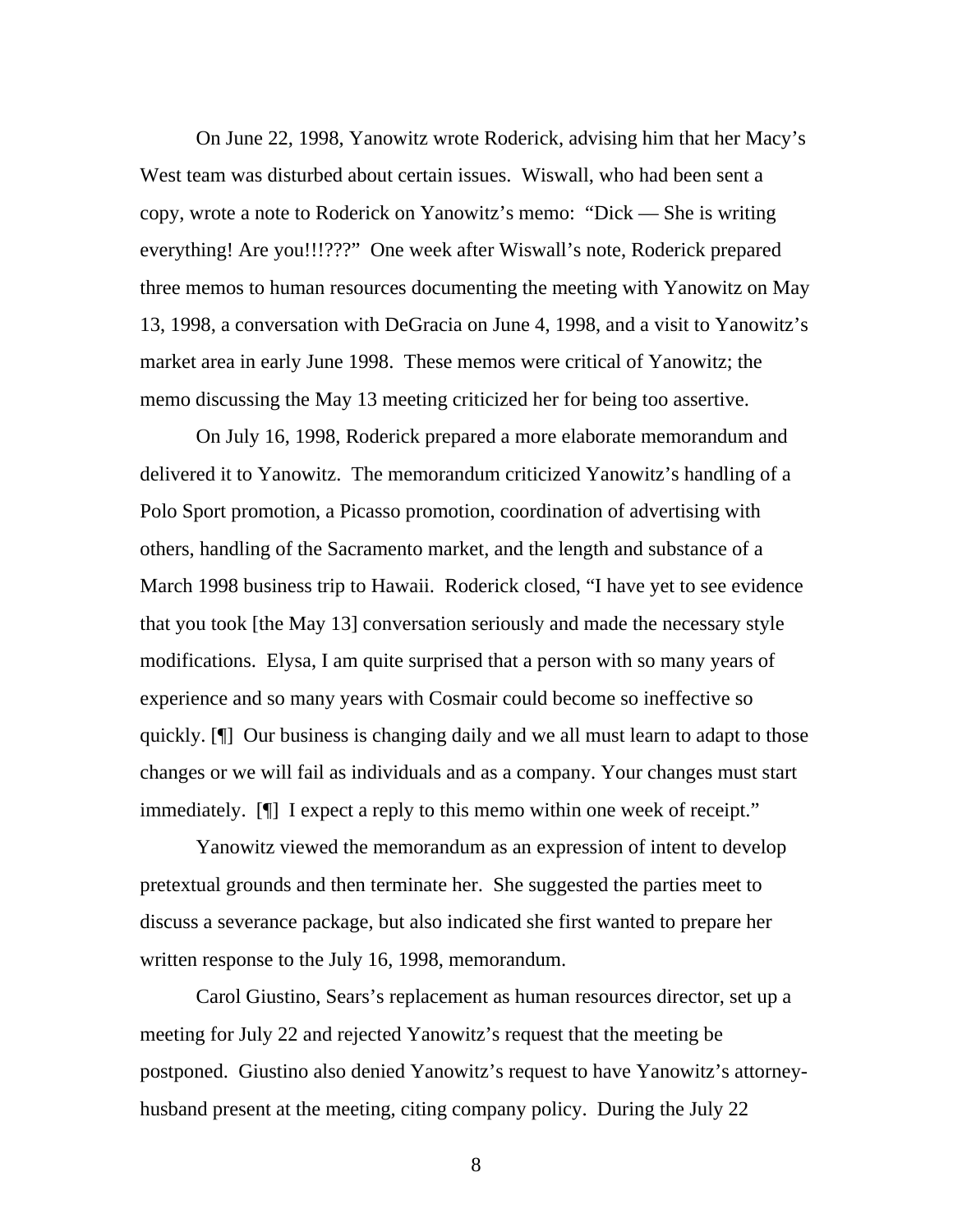meeting, Roderick and Giustino questioned Yanowitz about the accusations in the July 16 memorandum without reading her written response. Yanowitz, who was being treated for nervous anxiety allegedly brought on by the situation at work, broke down in tears. During the meeting, Roderick imposed a new travel schedule on Yanowitz, a schedule that regulated precisely how often she should visit each market in her territory. Two days after the meeting, Yanowitz departed on disability leave due to stress. She did not return, and L'Oreal replaced her in November 1998.

#### **B**

Yanowitz filed a discrimination charge with the Department of Fair Employment and Housing (DFEH) on June 25, 1999. She alleged that L'Oreal had discriminated against her on the basis of sex, age (Yanowitz was 53), and religion (Yanowitz is Jewish). She also alleged that L'Oreal had retaliated against her for refusing to terminate the female employee whom Wiswall considered unattractive.

After receiving a right-to-sue letter from the DFEH, Yanowitz brought this action against L'Oreal in superior court. The first amended complaint, filed on September 13, 1999, included claims for age and religious discrimination and retaliation under the FEHA, violation of the unfair competition law (UCL), and breach of the covenant of good faith and fair dealing. The second amended complaint, filed July 21, 2000, added a cause of action for negligent infliction of emotional distress.

L'Oreal filed two separate motions for summary adjudication. The first motion challenged Yanowitz's claims under the FEHA and for emotional distress, each of which was based upon L'Oreal's conduct toward Yanowitz in 1998. The second motion challenged Yanowitz's UCL and good faith and fair dealing claims, which arose from L'Oreal's unrelated practice of selling products to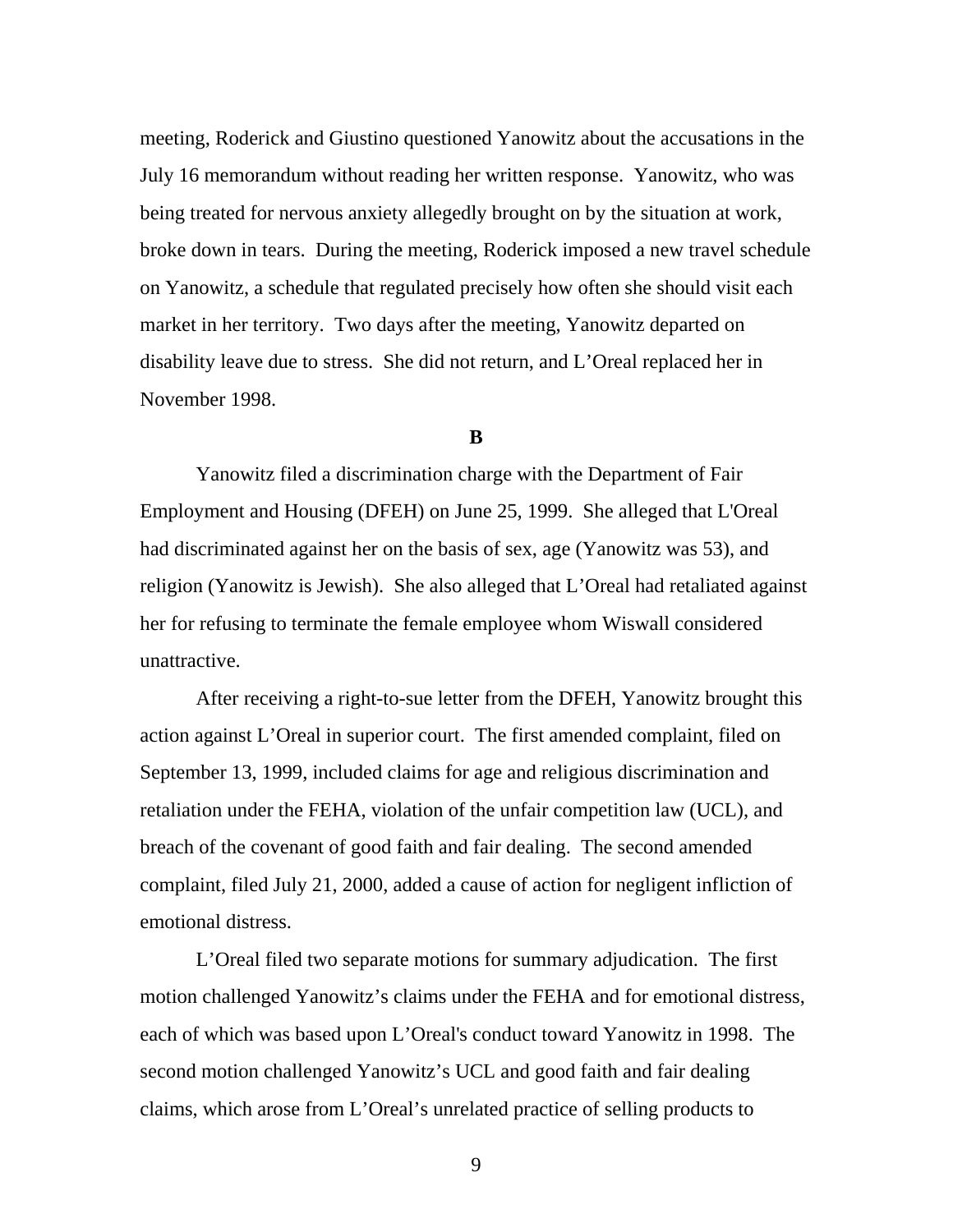distributors other than its primary distributors — high-end department stores and specialty stores. Each motion for summary adjudication ultimately was granted, and judgment was entered in favor of L'Oreal on April 25, 2001.**3**

With respect to the retaliation claim, the trial court granted summary judgment in favor of L'Oreal, finding Yanowitz had not engaged in any protected activity. The Court of Appeal reversed this aspect of the trial court's judgment, holding that: (1) Yanowitz's refusal to obey Wiswall's sexually discriminatory order was protected activity under the FEHA; (2) Yanowitz was not required to give L'Oreal notice that Wiswall's order was discriminatory; (3) Yanowitz was not precluded from relying on L'Oreal's acts that occurred prior to the date of the alleged adverse action shown in the administrative complaint; (4) L'Oreal's conduct constituted adverse employment action; (5) a genuine issue of material fact remained as to whether L'Oreal's ostensibly nonretaliatory reasons for the adverse employment action were pretextual; (6) a workers' compensation exclusivity requirement did not bar Yanowitz's claim for negligent infliction of emotional distress derivative of her FEHA claim; and (7) L'Oreal's intentional acts could not provide a basis for establishing negligent infliction of emotional distress. The appellate court accordingly concluded that the trial court erred in granting summary judgment in favor of L'Oreal with regard to Yanowitz's retaliation claim and reversed the judgment, remanding the matter to the superior court to permit the retaliation claim to proceed to trial.

L'Oreal petitioned for review, contending (1) with regard to the "protected conduct" issue, that the Court of Appeal had erred in concluding that Yanowitz's

**<sup>3</sup>** Originally, Yanowitz prevailed on a single theory underlying her UCL claim. She dismissed that portion of her suit with prejudice, however, so that a final, appealable judgment could be entered.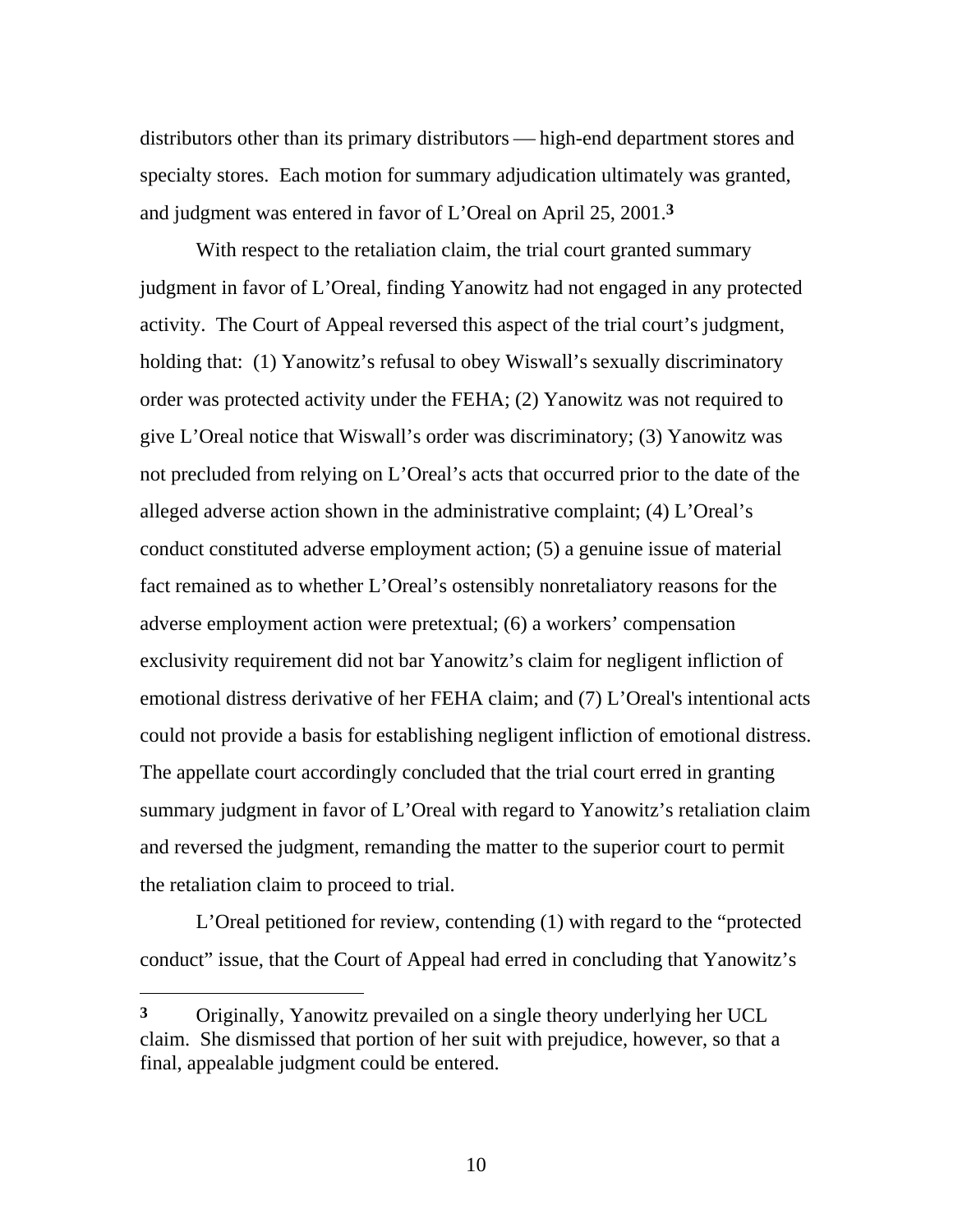acts properly could be considered protected conduct even though Yanowitz had not specifically notified any supervisor that she believed Wiswall's order was discriminatory, and (2) with regard to the "adverse employment action" issue, that the Court of Appeal had erred (a) in adopting an improper standard for evaluating whether an adverse employment action was imposed upon an employee, (b) in aggregating discrete employment actions and considering L'Oreal's conduct under a totality of the circumstances approach, and (c) in applying the continuing violation doctrine to consider adverse actions that occurred outside the statute of limitations period. Finally, L'Oreal maintained that even if the Court of Appeal properly found that Yanowitz had established a prima facie case of retaliation, that court erred in finding that she had presented sufficient evidence to create a triable issue of fact regarding whether L'Oreal's ostensible nondiscriminatory reasons for its actions were pretextual.

In light of the importance of a number of these issues, particularly the proper standard for determining whether an employee has been subjected to an adverse employment action, we granted review.

#### **II.**

Past California cases hold that in order to establish a prima facie case of retaliation under the FEHA, a plaintiff must show (1) he or she engaged in a "protected activity," (2) the employer subjected the employee to an adverse employment action, and (3) a causal link existed between the protected activity and the employer's action. (*Iwekaogwu v. City of Los Angeles* (1999) 75 Cal.App.4th 803, 814-815; *Flait v. North American Watch Corp*. (1992) 3 Cal.App.4th 467, 476 [adopting the title VII (Civil Rights Act of 1964, 42 U.S.C. § 2000e et seq.) burden-shifting analysis of *McDonnell Douglas Corp. v. Green* (1973) 411 U.S. 792, 802-805].) Once an employee establishes a prima facie case, the employer is required to offer a legitimate, nonretaliatory reason for the adverse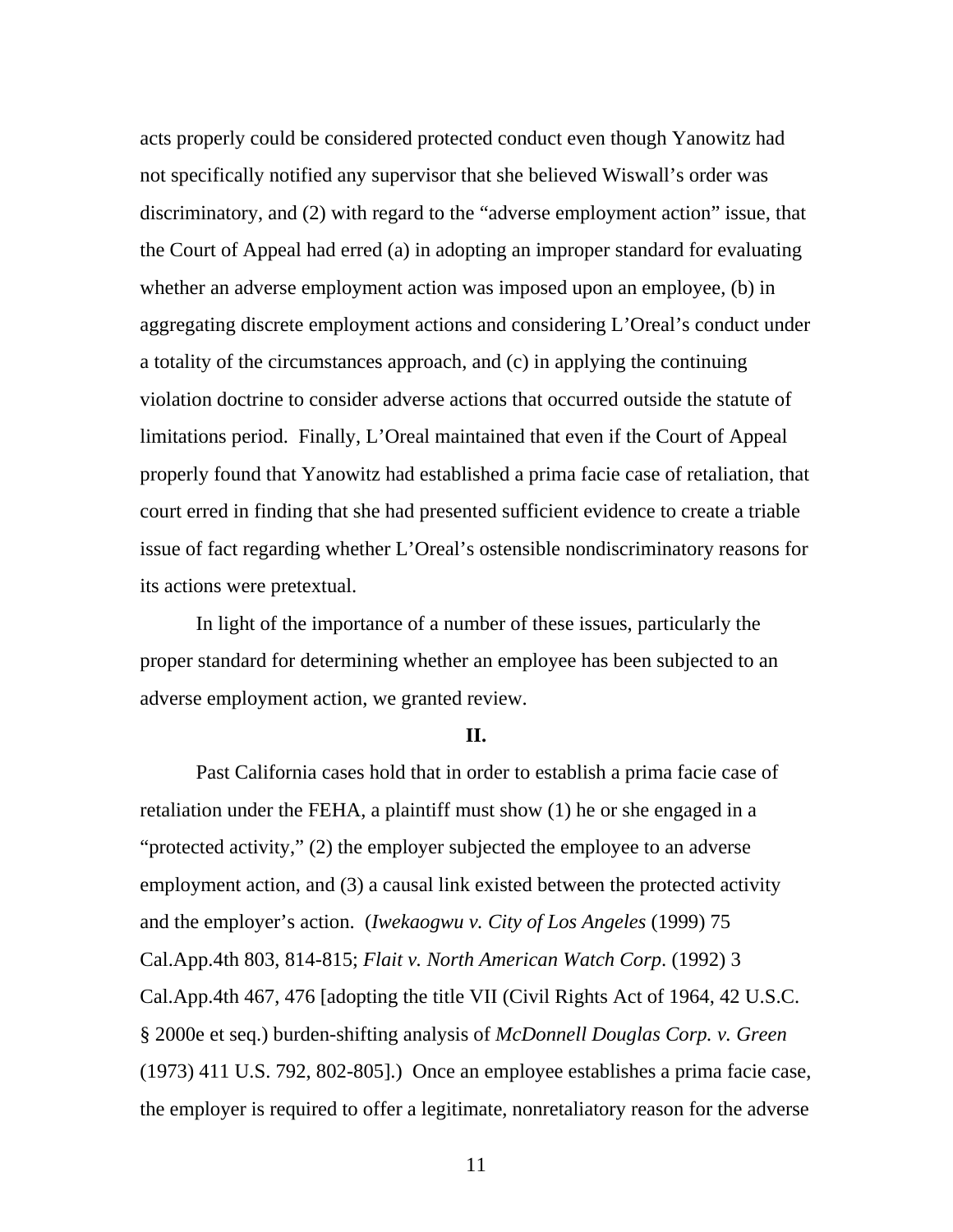employment action. (*Morgan v. Regents of University of California* (2000) 88 Cal.App.4th 52, 68.) If the employer produces a legitimate reason for the adverse employment action, the presumption of retaliation "drops out of the picture," and the burden shifts back to the employee to prove intentional retaliation. (*Ibid.*)

#### **A**

We first must determine whether Yanowitz's refusal to follow Wiswall's order to terminate the sales associate because he found the associate sexually unattractive was protected activity for which she could not be subjected to retaliation. The statutory language of section 12940(h) indicates that protected conduct can take many forms. Specifically, section 12940(h) makes it an unlawful employment practice "[f]or any employer . . . to discharge, expel, or otherwise discriminate against any person because the person has *opposed any practices forbidden under this part or because the person has filed a complaint, testified, or assisted in any proceeding under this part*." (Italics added.) The question here is whether Yanowitz's refusal to follow Wiswall's directive qualifies under the first category — that is, whether by refusing the directive, Yanowitz "opposed any practices forbidden under this part."

As a threshold matter, L'Oreal does not dispute that an employee's conduct may constitute protected activity for purposes of the antiretaliation provision of the FEHA not only when the employee opposes conduct that ultimately is determined to be unlawfully discriminatory under the FEHA, but also when the employee opposes conduct that the employee reasonably and in good faith believes to be discriminatory, whether or not the challenged conduct is ultimately found to violate the FEHA. It is well established that a retaliation claim may be brought by an employee who has complained of or opposed conduct that the employee reasonably believes to be discriminatory, even when a court later determines the conduct was not actually prohibited by the FEHA. (See, e.g.,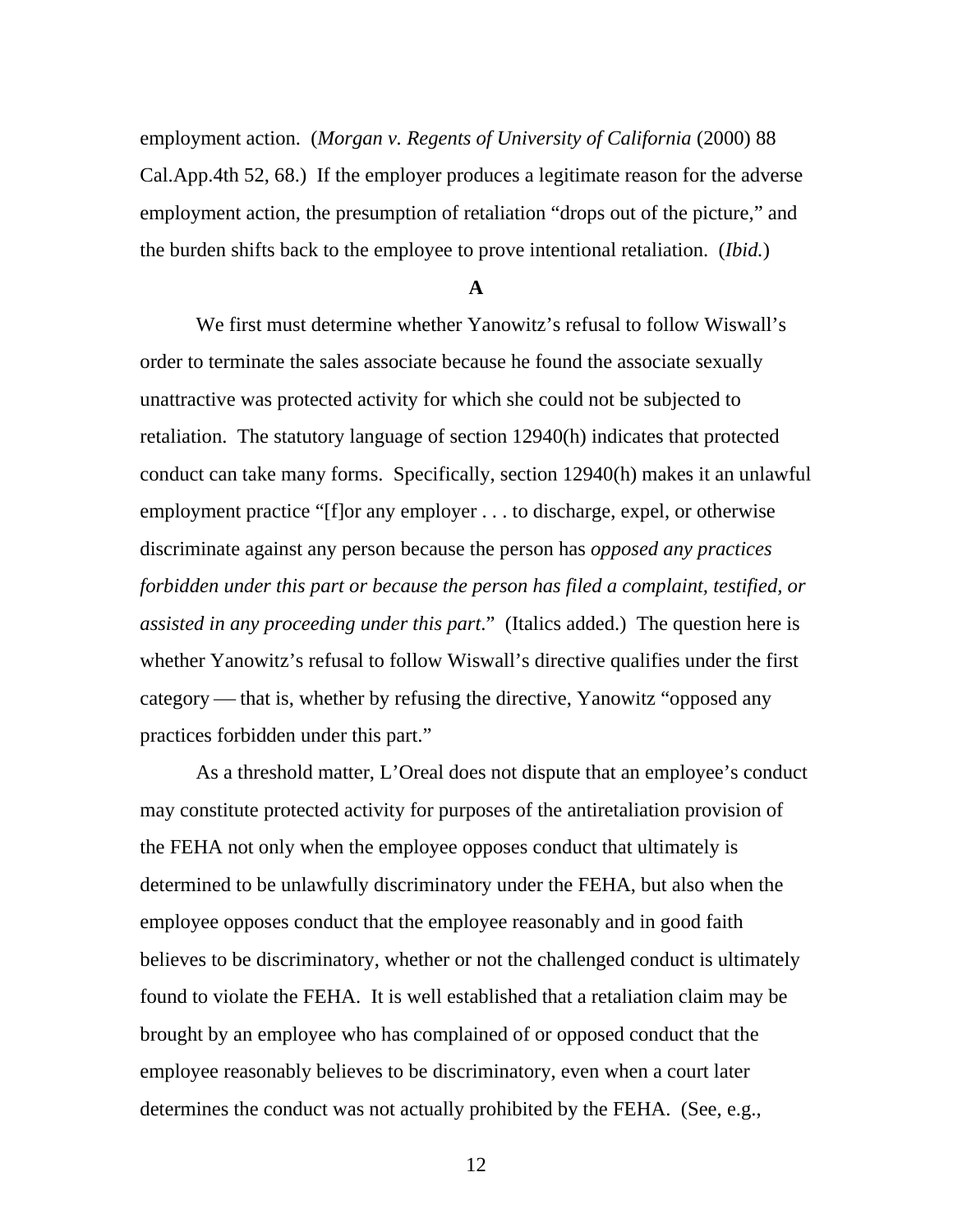*Miller v. Department of Corrections* (July 18, 2005, S114097) Cal.4th [p. 35]; *Flait v. North American Watch Corp*., *supra*, 3 Cal.App.4th at p. 477; *Moyo v. Gomez* (9th Cir. 1994) 40 F.3d 982, 985; *Gifford v. Atchison, Topeka & Santa Fe Ry. Co*. (9th Cir. 1982) 685 F.2d 1149, 1157).) **4**

Strong policy considerations support this rule. Employees often are legally unsophisticated and will not be in a position to make an informed judgment as to whether a particular practice or conduct *actually* violates the governing antidiscrimination statute. A rule that permits an employer to retaliate against an employee with impunity whenever the employee's reasonable belief turns out to be incorrect would significantly deter employees from opposing conduct they believe to be discriminatory. (See, e.g., *Gifford v. Atchison, Topeka & Santa Fe Ry. Co.*, *supra*, 685 F.2d at p.1157; *Moyo, supra*, 40 F.3d at p. 985.) As the United States Supreme Court recently emphasized in the context of title IX of the Education Amendments of 1972 (20 U.S.C. 1681 et seq.), "[r]eporting incidents of discrimination is integral to Title IX enforcement and would be discouraged if retaliation against those who report went unpunished. Indeed, if retaliation were not prohibited, Title IX's enforcement scheme would unravel." (*Jackson v. Birmingham Board of Education* (2005) \_\_ U.S. \_\_ [125 S.Ct. 1497, 1508].) By the same token, a rule that would allow retaliation against an employee for opposing conduct the employee reasonably and in good faith believed was

**<sup>4</sup>** As the Seventh Circuit observed with regard to title VII, "[t]he mistake must, of course, be a sincere one; and presumably it must be reasonable . . . for it seems unlikely that the framers of Title VII would have wanted to encourage the filing of utterly baseless charges by preventing employers from disciplining the employees who made them. *But it is good faith and reasonableness, not the fact of discrimination, that is the critical inquiry in a retaliation case*." (*Rucker v. Higher Educational Aids Bd*. (7th Cir. 1982) 669 F.2d 1179, 1182, italics added.)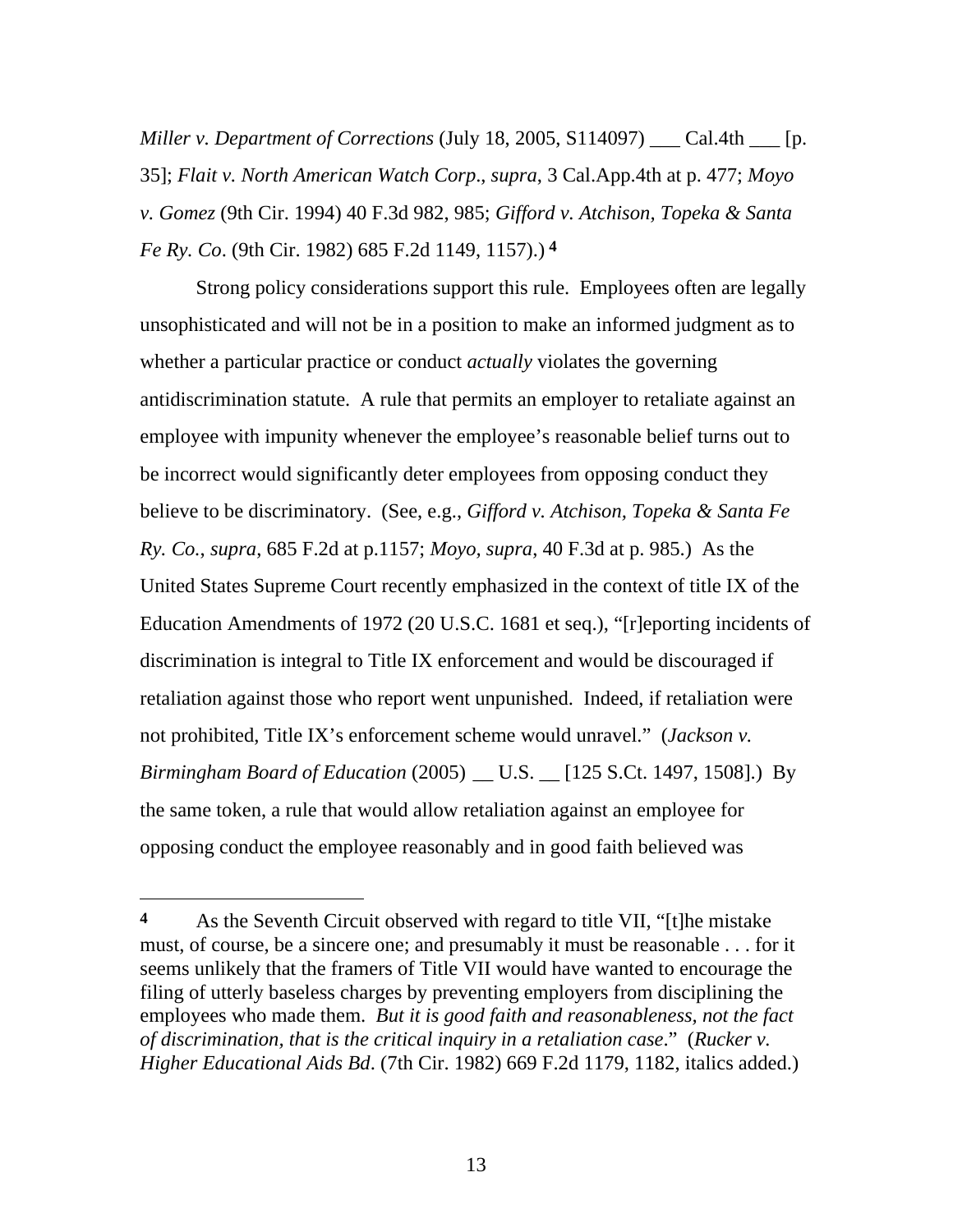discriminatory, whenever the conduct subsequently was found not to violate the FEHA, would significantly discourage employees from opposing incidents of discrimination, thereby undermining the fundamental purposes of the antidiscrimination statutes.

In the present case, in her opposition to  $L$  Oreal's motion for summary judgment, Yanowitz presented evidence that she reasonably believed that Wiswall's order constituted unlawful sex discrimination, because she thought the order represented the application of a different standard for female sales associates than for male sales associates. Yanowitz stated in this regard that she had hired and supervised both male and female sales associates for a number of years, and never had been asked to fire a male sales associate because he was not sufficiently attractive. Because a trier of fact could find from this evidence that Yanowitz believed Wiswall's order was discriminatory as reflecting an instance of disparate treatment on the basis of sex, we have no occasion in this case to determine whether a gender-neutral requirement that a cosmetic sales associate be physically or sexually attractive would itself be violative of the FEHA or could reasonably be viewed by an employee as unlawfully discriminatory. Courts in other jurisdictions have uniformly held that an appearance standard that imposes more stringent appearance requirements on employees of one sex than on employees of the other sex constitutes unlawful sexual discrimination unless such differential treatment can be justified as a bona fide occupational qualification. (*Frank v. United Airlines, Inc*. (9th Cir. 2000) 216 F.3d 845, 854-855; *Gerdom v. Continental Airlines, Inc*. (9th Cir. 1982) 692 F.2d 602, 608 [in bank]; *Association of Flight Attendants v. Ozark Air Lines* (N.D. Ill. 1979) 470 F.Supp. 1132, 1135; *Laffey v. Northwest Airlines, Inc*. (D.D.C. 1973) 366 F.Supp. 763, 790.) We believe it is clear that such unjustified disparate treatment also would constitute unlawful sex discrimination under the FEHA.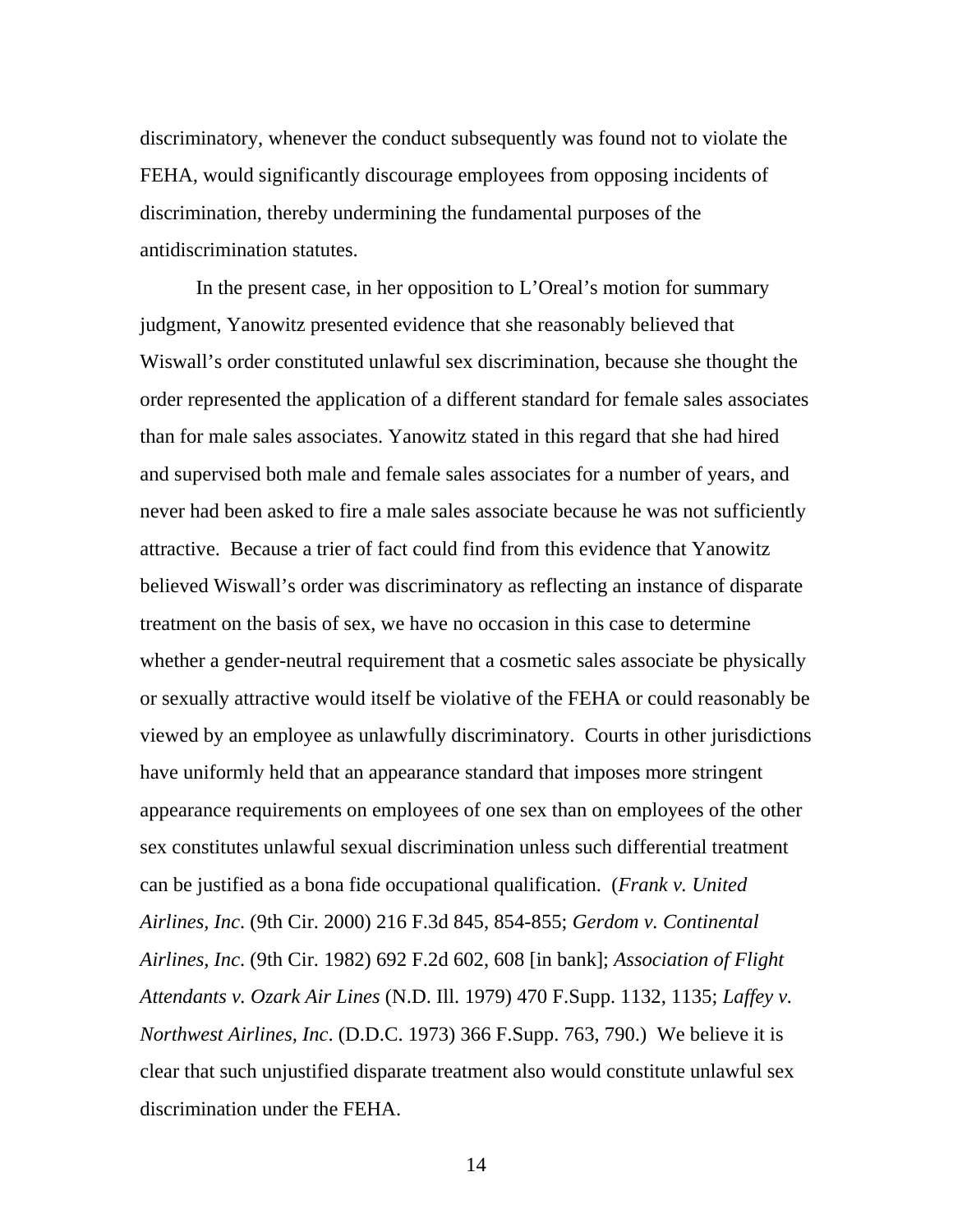L'Oreal does not claim that such disparate treatment on the basis of sex is permissible under the FEHA, but maintains that the evidence presented at the summary judgment motion was insufficient to support a reasonable belief that Wiswall's order represented an instance of impermissible disparate treatment on the basis of sex. We disagree. Yanowitz presented evidence that Wiswall ordered her to terminate a female sales associate simply because he felt the associate was "not good looking enough," and directed her to "[g]et me someone hot." On a subsequent visit to the Macy's store, when Wiswall discovered Yanowitz had not terminated the sales associate, he pointed out a young attractive blonde woman and stated, "God damn it, get me one that looks like that." Although Yanowitz repeatedly requested that Wiswall provide her with "adequate justification" for the dismissal, he failed to respond to the request. As noted, Yanowitz additionally stated that she had hired and supervised both male and female sales associates for a number of years, and never had been asked to fire a male sales associate because he was not sufficiently attractive. **5**

Moreover, L'Oreal failed to present any evidence in the summary judgment proceedings to counter the claim that Wiswall's order constituted an instance of disparate treatment on the basis of sex. It introduced no evidence suggesting that Wiswall's order was based upon the particular sales associate's performance or sales record, or, indeed, that Wiswall had any knowledge of such matters. In addition, L'Oreal did not establish that the company maintained a general policy

**<sup>5</sup>** Additionally, Yanowitz presented evidence that at the time of Wiswall's directive, she was supervising male employees and, notably, that there was a male sales associate working in a Ralph Lauren installation at another Macy's store in Yanowitz's region.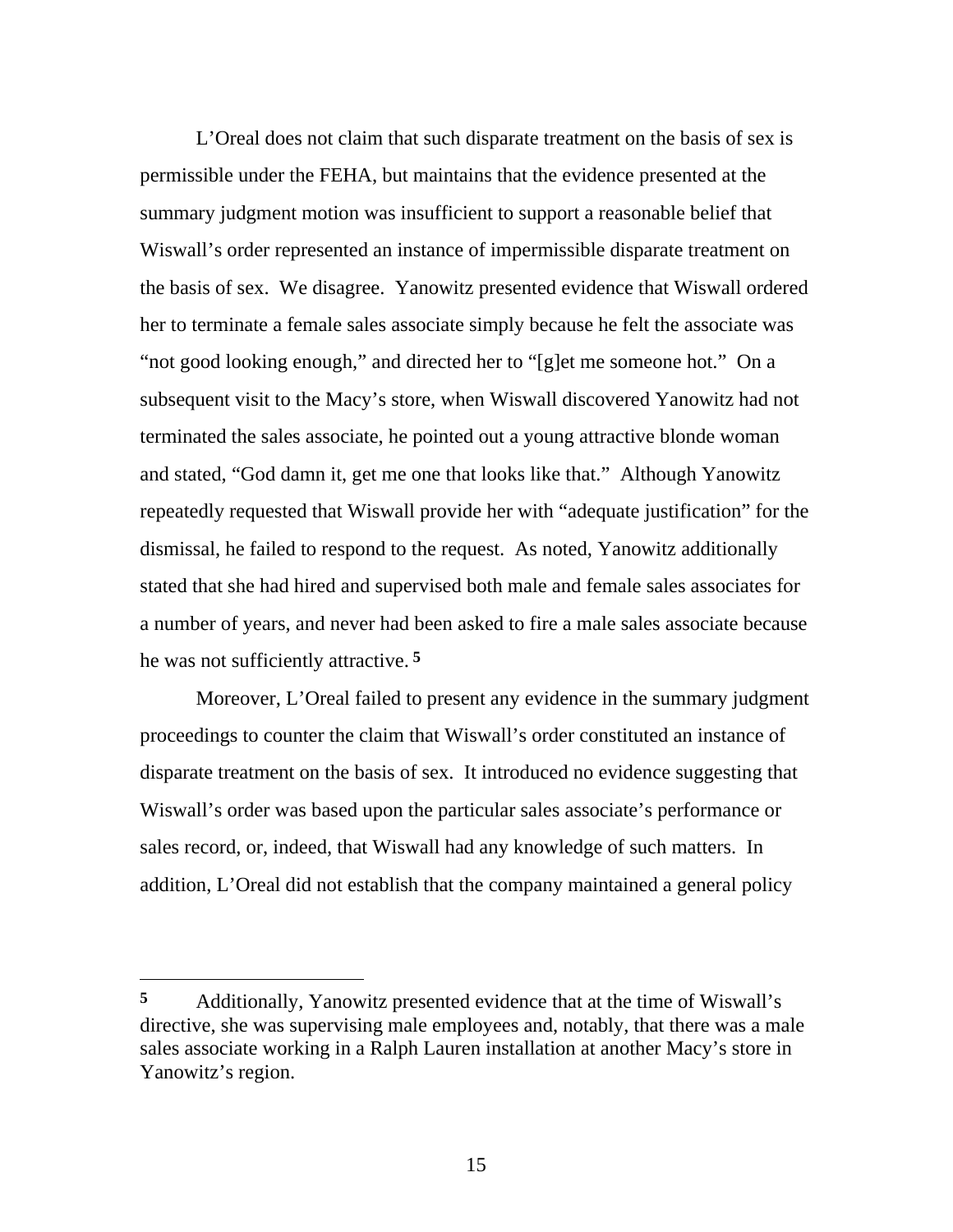requiring cosmetic sales associates to be physically or sexually attractive, or that such a policy was routinely applied to both male and female sales associates.**6**

L'Oreal additionally asserts that Yanowitz's evidence is insufficient to support a reasonable belief that Wiswall's order was discriminatory, because her belief rests solely on her own subjective experience. Inasmuch as Yanowitz had been a regional sales manager for many years and presumably was familiar with the company's job requirements for sales associates, we believe that a trier of fact properly could find that, in light of Yanowitz's experience, her assessment that Wiswall's order represented disparate treatment on the basis of the sex of the sales associate was reasonable. Accordingly, on this record, we conclude that a reasonable trier of fact could find that Yanowitz reasonably believed that Wiswall's order constituted sexual discrimination.

L'Oreal argues, however, that even if Yanowitz refused to follow Wiswall's order because she reasonably believed it was discriminatory, the papers before the trial court on the summary judgment motion failed to demonstrate that

**<sup>6</sup>** Such evidence clearly would have been relevant to the question at issue. For instance, evidence that Wiswall's directive implemented an established company policy or course of conduct would have a bearing both on the reasonableness of Yanowitz's belief that discrimination had occurred and on Wiswall's understanding that Yanowitz's refusal to implement his directive was based on that belief. Had L'Oreal presented evidence that physical attractiveness was a bona fide occupational qualification for cosmetics sales associates, or that L'Oreal sales managers were routinely, or even occasionally, required to make employment decisions on the basis of physical attractiveness, the reasonableness of Yanowitz's belief that Wiswall's order was discriminatory might be questionable. Moreover, evidence of past practice would bear on Wiswall's knowledge, in that it would be unlikely that a reasonable trier of fact would find that an executive ordering an employee to implement an established, generally applied and gender-neutral company policy would know that the employee's refusal to follow that order was based on a belief that the order was discriminatory.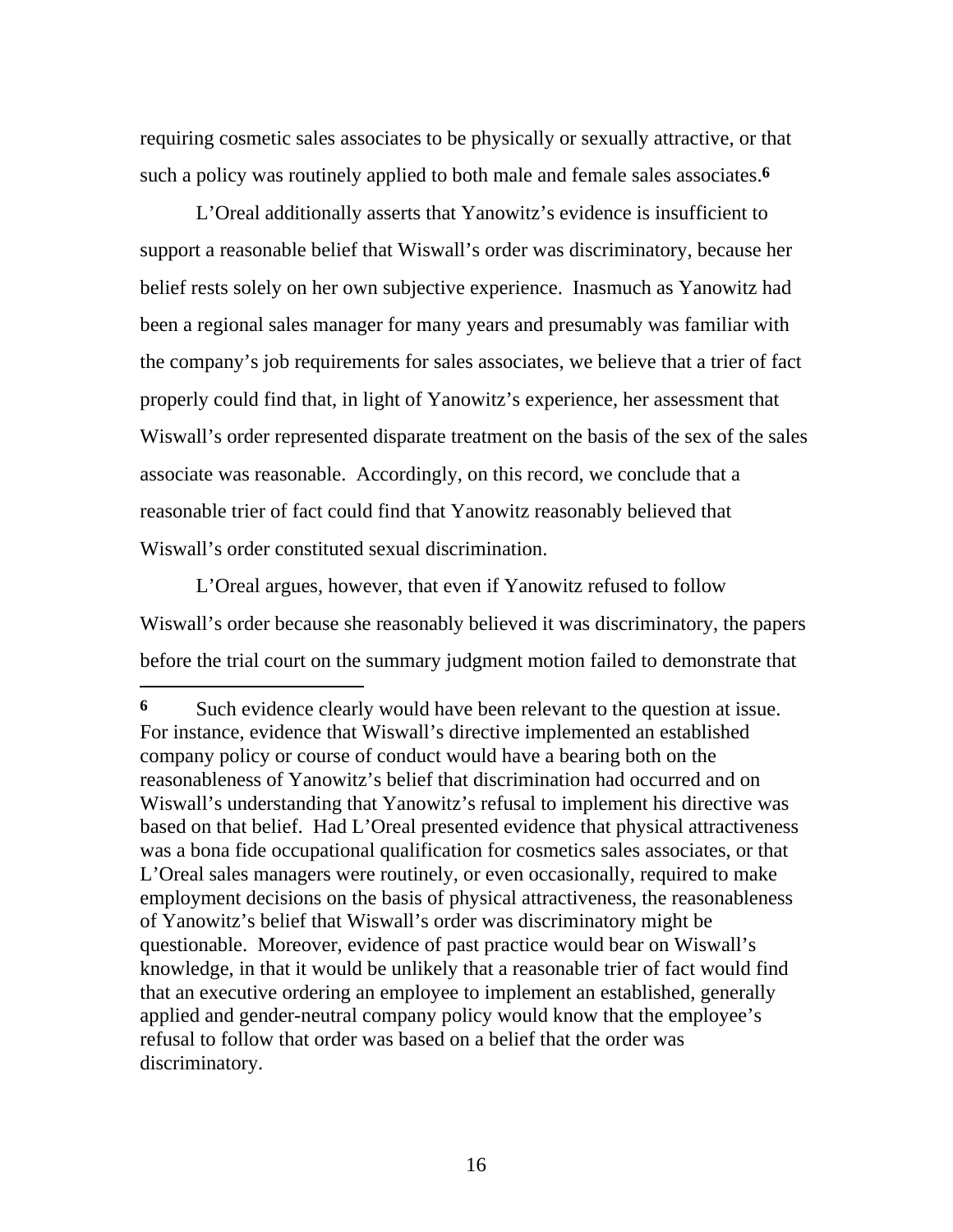Yanowitz engaged in protected activity, because the materials failed to demonstrate that she ever made L'Oreal aware that her refusal to terminate the sales associate on the basis of her appearance amounted to a protest against unlawful discrimination. L'Oreal's position is that Yanowitz cannot be found to have "opposed" a practice forbidden by the FEHA, within the meaning of 12940(h), because Yanowitz never notified or advised either Wiswall or any other supervisor that she was refusing to obey the order because she believed the order violated the FEHA.

By contrast, although Yanowitz acknowledges that she never explicitly stated to Wiswall that she believed his order was discriminatory, she contends that in light of the nature of the order and her repeated requests that Wiswall provide "adequate justification" for that order, there is sufficient evidence from which a trier of fact could find that Wiswall knew that she had declined to follow the order because she believed it to be discriminatory, and that under such circumstances retaliation on the basis of her conduct was forbidden, even if she did not explicitly tell Wiswall, in so many words, that the order was discriminatory.

We agree with Yanowitz that when the circumstances surrounding an employee's conduct are sufficient to establish that an employer knew that an employee's refusal to comply with an order was based on the employee's reasonable belief that the order is discriminatory, an employer may not avoid the reach of the FEHA's antiretaliation provision by relying on the circumstance that the employee did not *explicitly* inform the employer that she believed the order was discriminatory. The relevant portion of section 12940(h) states simply that an employer may not discriminate against an employee "because the person has opposed any practices forbidden under this part." When an employer knows that the employee's actions rest on such a basis, the purpose of the antiretaliation provision is applicable, whether or not the employee has told her employer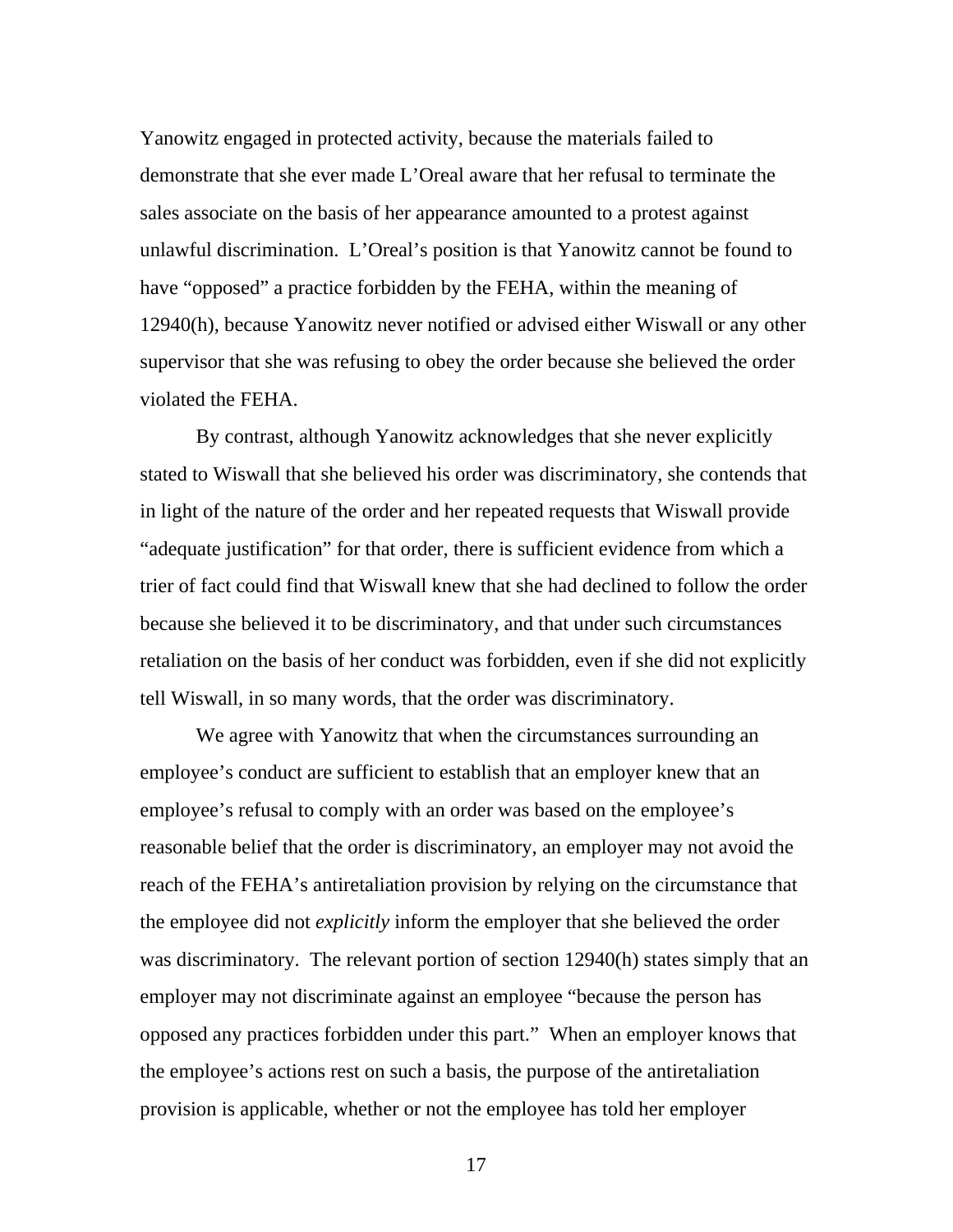explicitly and directly that she believes an order is discriminatory. (See *Miller v. Department of Corrections*, *supra*, \_\_\_ Cal.4th \_\_\_ [pp. 35-39].)

Standing alone, an employee's unarticulated belief that an employer is engaging in discrimination will not suffice to establish protected conduct for the purposes of establishing a prima facie case of retaliation, where there is no evidence the employer knew that the employee's opposition was based upon a reasonable belief that the employer was engaging in discrimination. (See, e.g., *Garcia-Paz v. Swift Textiles, Inc.* (D.Kan. 1995) 873 F.Supp. 547, 559-560 (*Garcia-Paz*) [holding that employee who champions cause of older worker is not engaged in protected activity under the Age Discrimination in Employment Act, even where employee acts out of "an unarticulated belief that the employer is discriminating on the basis of age. . . unless the activity in question advances beyond advocacy and into recognizable opposition to an employment practice that the claimant reasonably believes to be unlawful"].) Although an employee need not formally file a charge in order to qualify as being engaged in protected opposing activity, **7** such activity must oppose activity the employee reasonably believes constitutes unlawful discrimination, and complaints about personal grievances or vague or conclusory remarks that fail to put an employer on notice as to what conduct it should investigate will not suffice to establish protected

**<sup>7</sup>** Courts consistently have recognized that in enacting anti-retaliation provisions, legislators sought to protect a wide range of activity in addition to the filing of a formal complaint. (See, e.g., *EEOC v. Crown Zellerbach Corp*. (9th Cir. 1983) 720 F.2d 1008, 1012-1014 [writing letter to customer of employer complaining about inadequacies in employer's affirmative action program]; *Payne v. McLemore's Wholesale & Retail Stores* (5th Cir. 1981) 654 F.2d 1130, 1136- 1137 [boycotting and picketing of store]; *Coleman v. Wayne State University* (E.D.Mich. 1987) 664 F.Supp. 1082, 1092 & fn. 5 [stating repeatedly in public and private that university engaged in discriminatory employment practices].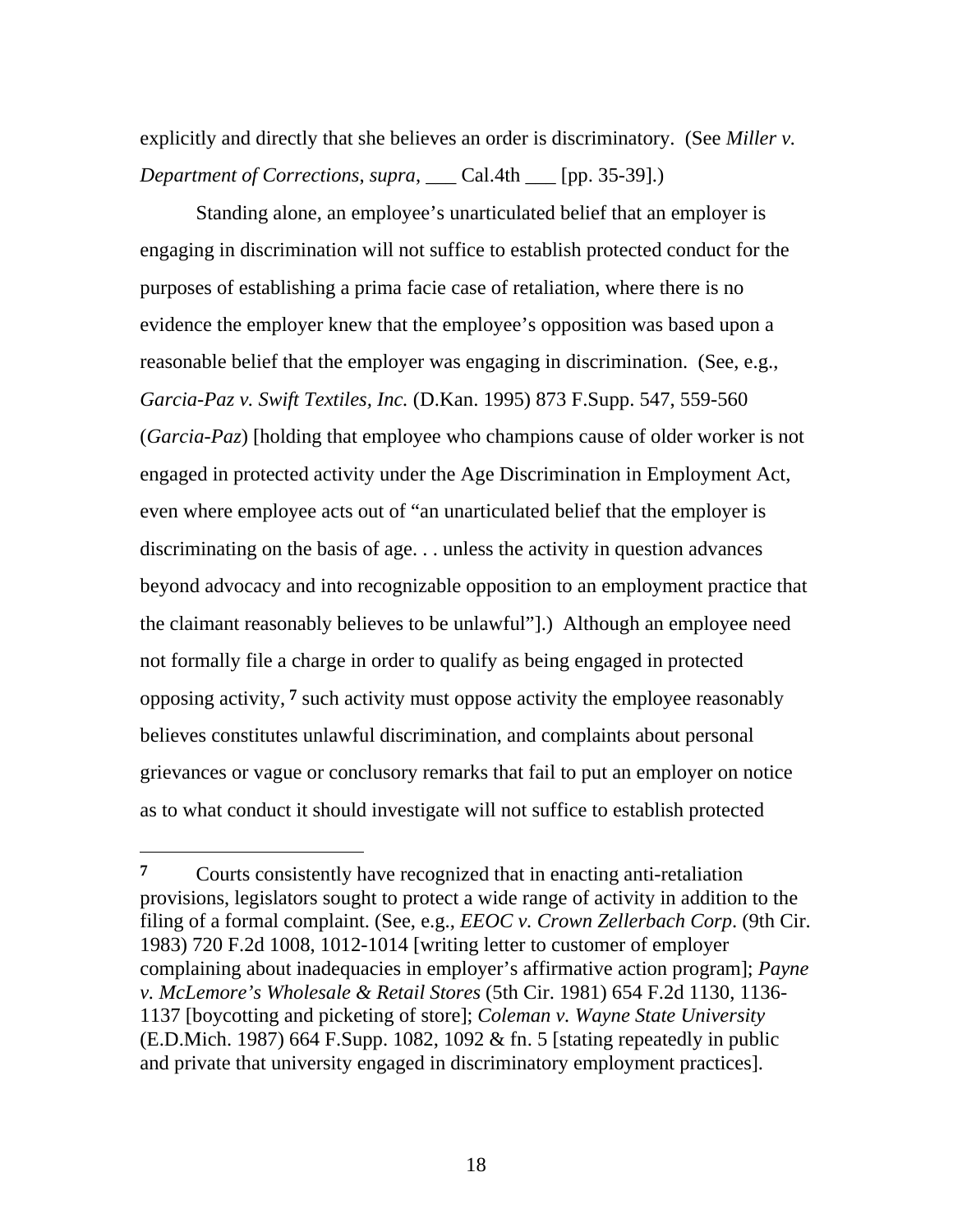conduct. (See *Garcia-Paz* at p. 560 ["Employees often do not speak with the clarity or precision of lawyers. At the same time, however, employers need not approach every employee's comment as a riddle, puzzling over the possibility that it contains a cloaked complaint of discrimination"]; *Booker v. Brown & Williamson Tobacco Co.*, (6th Cir. 1989) 879 F.2d 1304, 1313-14 [affirming district court's determination that an allegation of "ethnocism" was too vague to constitute protected opposition under Michigan's antidiscrimination statute].)

Nonetheless, we believe it is clear that "an employee is not required to use legal terms or buzzwords when opposing discrimination. The court will find opposing activity if the employee's comments, when read in their totality, oppose discrimination." (*Wirtz v. Kansas Farm Bureau Services, Inc***.** (D.Kan. 2003) 274 F.Supp.2d 1198, 1212, fn. omitted.) It is not difficult to envision circumstances in which a subordinate employee may wish to avoid directly confronting a supervisor with a charge of discrimination and the employee engages in subtler or more indirect means in order to avoid furthering or engaging in discriminatory conduct. As the court explained in *Garcia-Paz*, in such circumstances "the thrust of inartful, subtle, or circumspect remarks nevertheless may be perfectly clear to the employer, and [there is] no evidence that Congress intended to protect only the impudent or articulate. The relevant question . . . is not whether a formal accusation of discrimination is made but whether the employee's communications to the employer sufficiently convey the employee's reasonable concerns that the employer has acted or is acting in an unlawful discriminatory manner." (*Garcia-Paz*, *supra,* 873 F.Supp. at p. 560.)

Thus, in the present case we must determine whether, on the record before the trial court on the motion for summary adjudication, a trier of fact properly could find that Wiswall knew that Yanowitz was objecting repeatedly to the order because she believed in good faith that it was discriminatory. As noted above,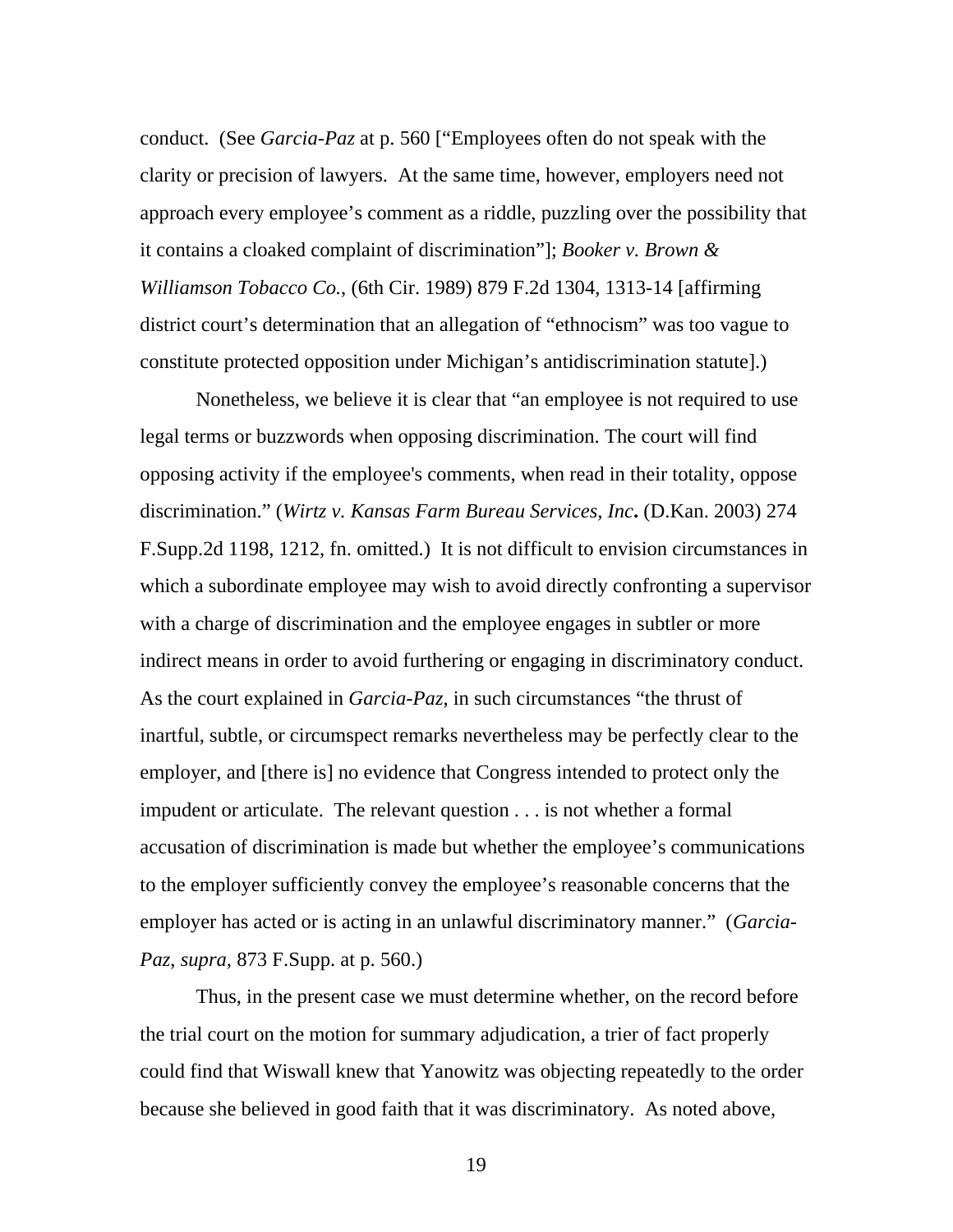Wiswall on multiple occasions directed Yanowitz to fire a sales associate he believed was insufficiently attractive, and on one occasion pointed to an attractive blonde woman while indicating his preference for hiring a sales associate who looked like her. Yanowitz refused to implement Wiswall's directive and repeatedly asked for "adequate justification" for that order. There is no evidence in the record that Wiswall ever asked Yanowitz to explain her numerous requests for "adequate justification," and L'Oreal failed to present any evidence regarding Wiswall's understanding or knowledge of Yanowitz's reasons for refusing to follow his directive or for demanding "adequate justification" for that directive.

We conclude that, on this record, a trier of fact properly could find that Wiswall knew that Yanowitz's refusal to comply with his order to fire the sales associate was based on Yanowitz's belief that Wiswall's order constituted discrimination on the basis of sex — that is, the application of a different standard to a female employee than that applied to male employees — and that her opposition to the directive thus was not merely an unexplained insubordinate act bearing no relation to suspected discrimination. (See *Nelson v. Kansas* (D.Kan. 2001) 2001 WL 584436 at p.\*7 [fact that plaintiff used the words "unprofessional" and "disappointing" rather than "discrimination" or "sexual harassment" in incident report detailing the circumstances of a sexual joke or conversation "does not alter the fact that the incident report sufficiently conveyed plaintiff's reasonable concern that defendant engaged in sexual harassment"].) A trier of fact properly could find that by repeatedly refusing to implement the directive unless Wiswall provided "adequate justification," Yanowitz sufficiently conveyed to Wiswall that she considered the order to be discriminatory and put him on notice that he should reconsider the order because of its apparent discriminatory nature.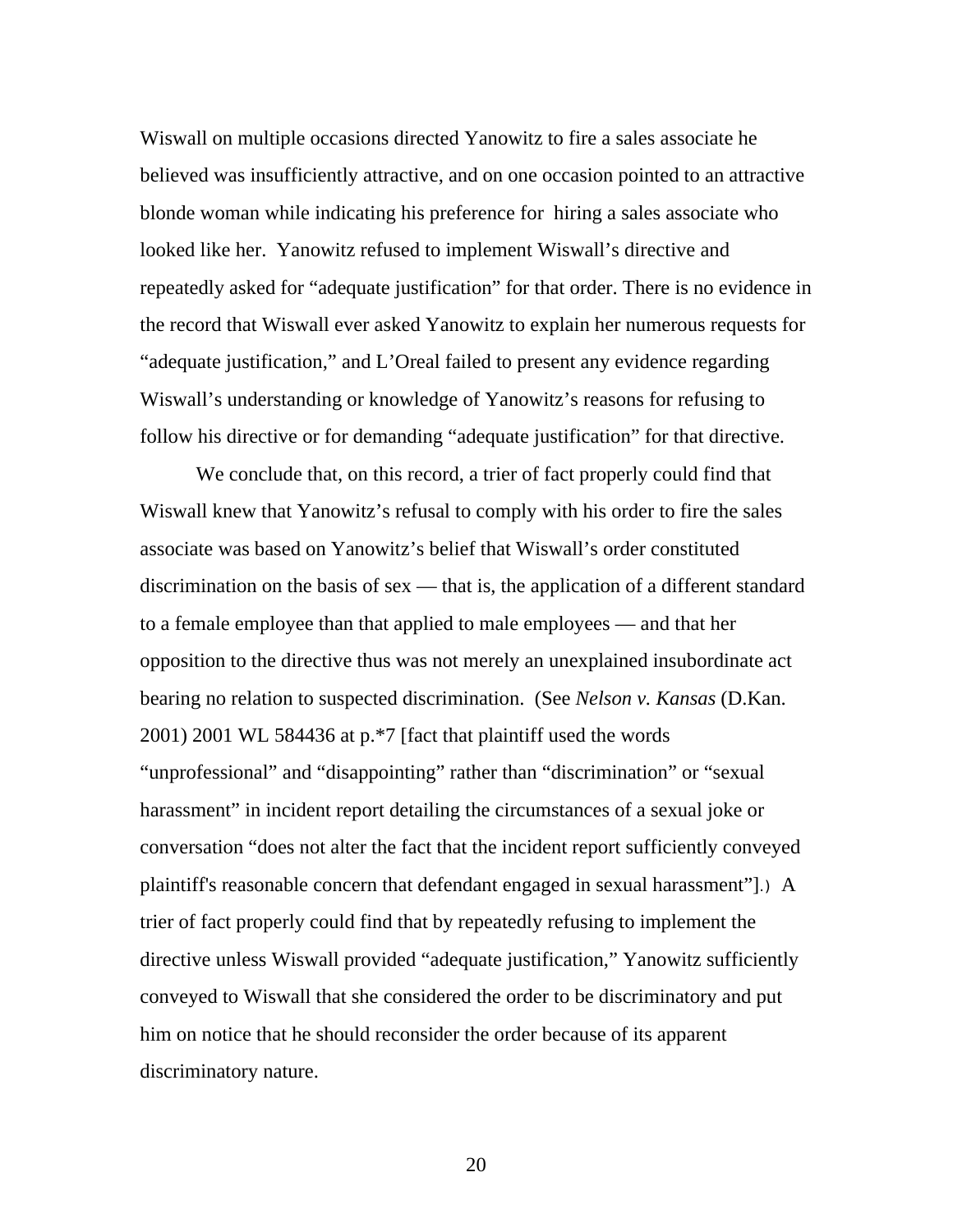In sum, we conclude that the evidence presented by Yanowitz would permit — although it certainly would not compel — a reasonable trier of fact to find that, in view of the nature of Wiswall's order, Yanowitz's refusal to implement the order, coupled with her multiple requests for "adequate justification," sufficiently communicated to Wiswall that she believed that his order was discriminatory. (See *Truskoski v. ESPN, Inc*. (D.Conn. 1993) 823 F.Supp. 1007, 1012 [holding that complaints about disparate impact of staffing policy (which had "overtones of gender bias and discrimination") constituted protected opposition].) Thus, we conclude that Yanowitz presented sufficient evidence to satisfy the protected activity element of her prima facie case. (*Mathieu v. Norrell Corp*. (2004) 115 Cal. App. 4th 1174, 1187 [triable issue of fact existed as to whether defendant reasonably understood plaintiff's complaints to raise an issue of sexual harassment, thus constituting protected activity under FEHA].)

## **B**

We turn next to an issue that generally is referred to in the employment discrimination cases and literature under the rubric of "adverse employment action." This term does not appear in the language of the FEHA or in title VII, but has become a familiar shorthand expression referring to the kind, nature, or degree of adverse action against an employee that will support a cause of action under a relevant provision of an employment discrimination statute. (See *Power v. Summers* (7th Cir. 2000) 226 F.3d 815, 820.) In the present case, the issue before us is the appropriate standard for determining whether an employee has been subjected to an adverse employment action for purposes of a retaliation claim under the FEHA.

 We begin with the relevant statutory language. As already indicated, section 12940(h) provides in relevant part that it is an unlawful employment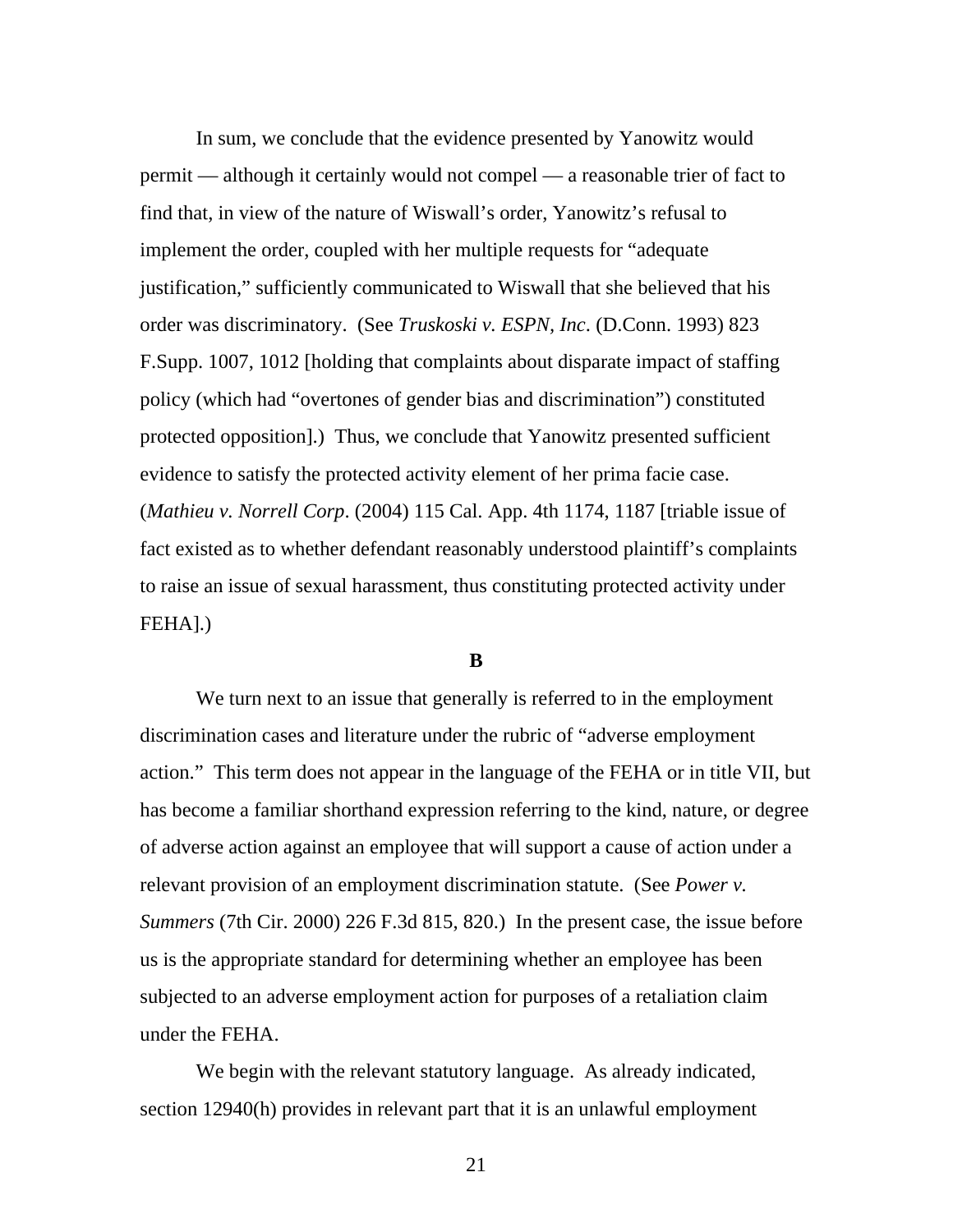practice for an "employer . . . to discharge, expel, *or otherwise discriminate* against any person because the person has opposed any practices forbidden under this part or because the person has filed a complaint, testified, or assisted in any proceeding under this part." (Italics added.) The FEHA does not expressly define "discriminate" or "otherwise discriminate" as used in section 12940(h), but section 12940, subdivision (a) (hereafter section  $12940(a)$ ) — the initial and basic antidiscrimination provision of the FEHA applicable to employers — provides in somewhat similar fashion that it is an unlawful employment practice for an "employer, because of the race, religious creed, color, national origin, ancestry, physical handicap, medical condition, marital status, or sex of any person, to refuse to hire or employ the person or to refuse to select the person for a training program leading to employment, or to bar or to discharge the person from employment or from a training program leading to employment, *or to discriminate against the person in compensation or in terms, conditions or privileges of employment*." (Italics added.)

 L'Oreal contends that the language "or otherwise discriminate" in section 12940(h) reasonably should be interpreted to refer to the same category of adverse employment measures or sanctions that are set forth in section  $12940(a)$  — that is, in general terms, discrimination in the "terms, conditions or privileges of employment." L'Oreal maintains in this regard that it is most reasonable to conclude that the Legislature intended to provide a comparable level of protection to those employees who are discriminated against in retaliation for their opposition to discriminatory practices as is afforded to those employees who are directly discriminated against on the basis, for example, of their race or sex, and employed the term "otherwise discriminate" in section 12940(h) to refer to the category of discriminatory adverse employment actions set forth in section 12940(a).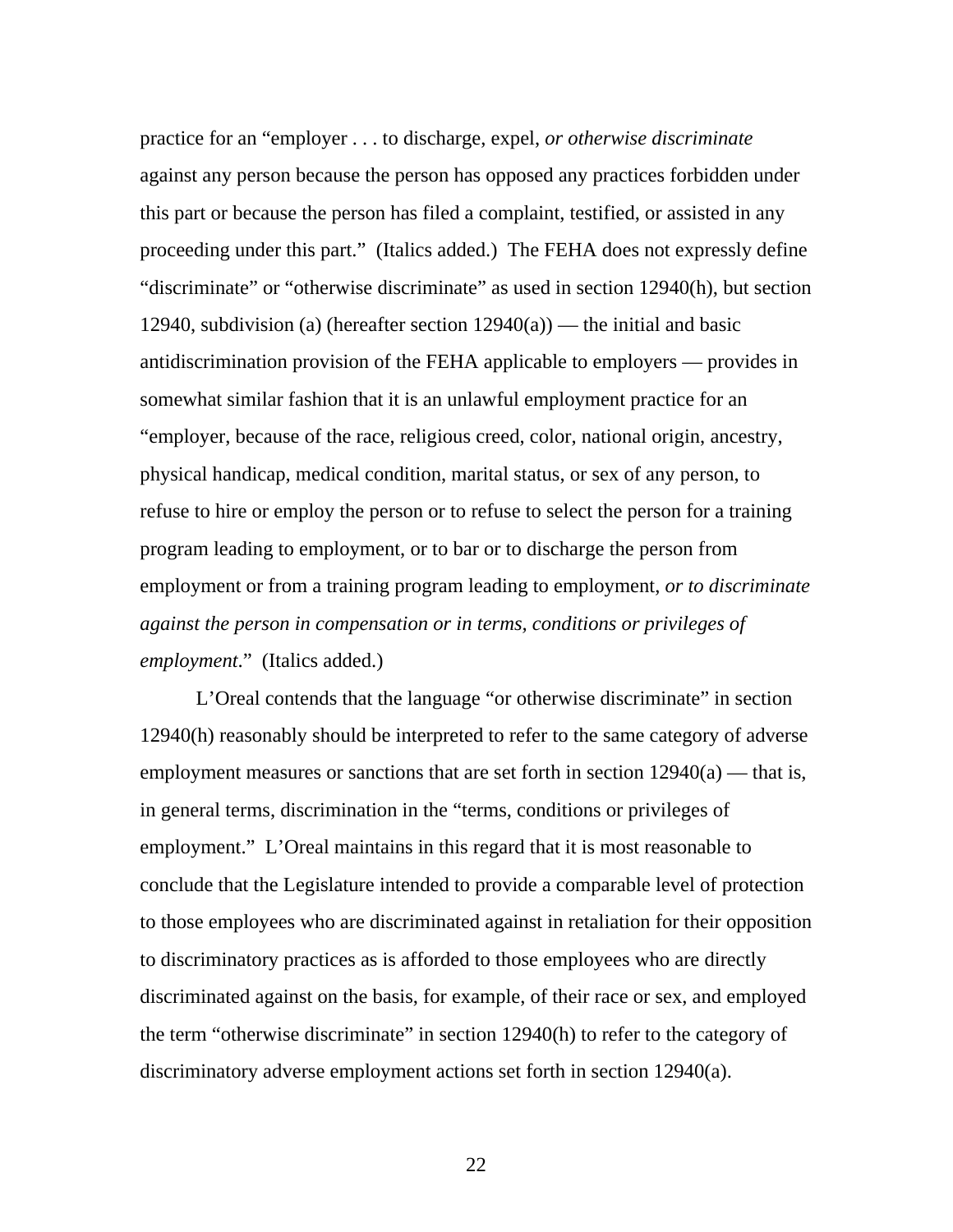In contrast, Yanowitz, embracing the position adopted by the Court of Appeal's decision in the present case, asserts that because the "otherwise discriminate" language in section 12940(h) does not contain the descriptive or limiting language that appears in section 12940(a) referring specifically to discrimination "in the terms, conditions, or privileges of employment," section 12940(h) properly should be interpreted to protect employees against a range of adverse employment actions broader than those that fall within the reach of section 12940(a). Yanowitz urges this court to adopt the standard set forth by the Court of Appeal, under which an employee may prevail in an action against an employer for improper retaliation not only when the employee has been subjected to the type of discrimination in the "terms, conditions, or privileges of employment" that would support a cause of action under section 12940(a), but also when he or she has been subjected to any other action "that is reasonably likely to deter employees from engaging in protected activities" — that is, activities protected by section 12940(h).

 The standard adopted by the Court of Appeal — the "deterrence standard" — does not appear unreasonable when one focuses on the purpose or objective of section 12940(h) viewed in isolation.**8** When the provisions of section 12940 are viewed as a whole, however, we believe it is more reasonable to

**<sup>8</sup>** Under the deterrence standard, a sanction or adverse measure to which an employee is subjected in retaliation for protected conduct is actionable so long as the employer's action is "reasonably likely to deter employees from engaging in protected activity." (*Ray v. Henderson* (9th Cir. 2000) 217 F.3d 1234, 1243) [adopting the definition of adverse employment action propounded in the Equal Employment Opportunity Commission's (EEOC) Compliance Manual, which interprets an adverse employment action as " 'any adverse treatment that is based on a retaliatory motive and is reasonably likely to deter the charging party or others from engaging in protected activity.' "].)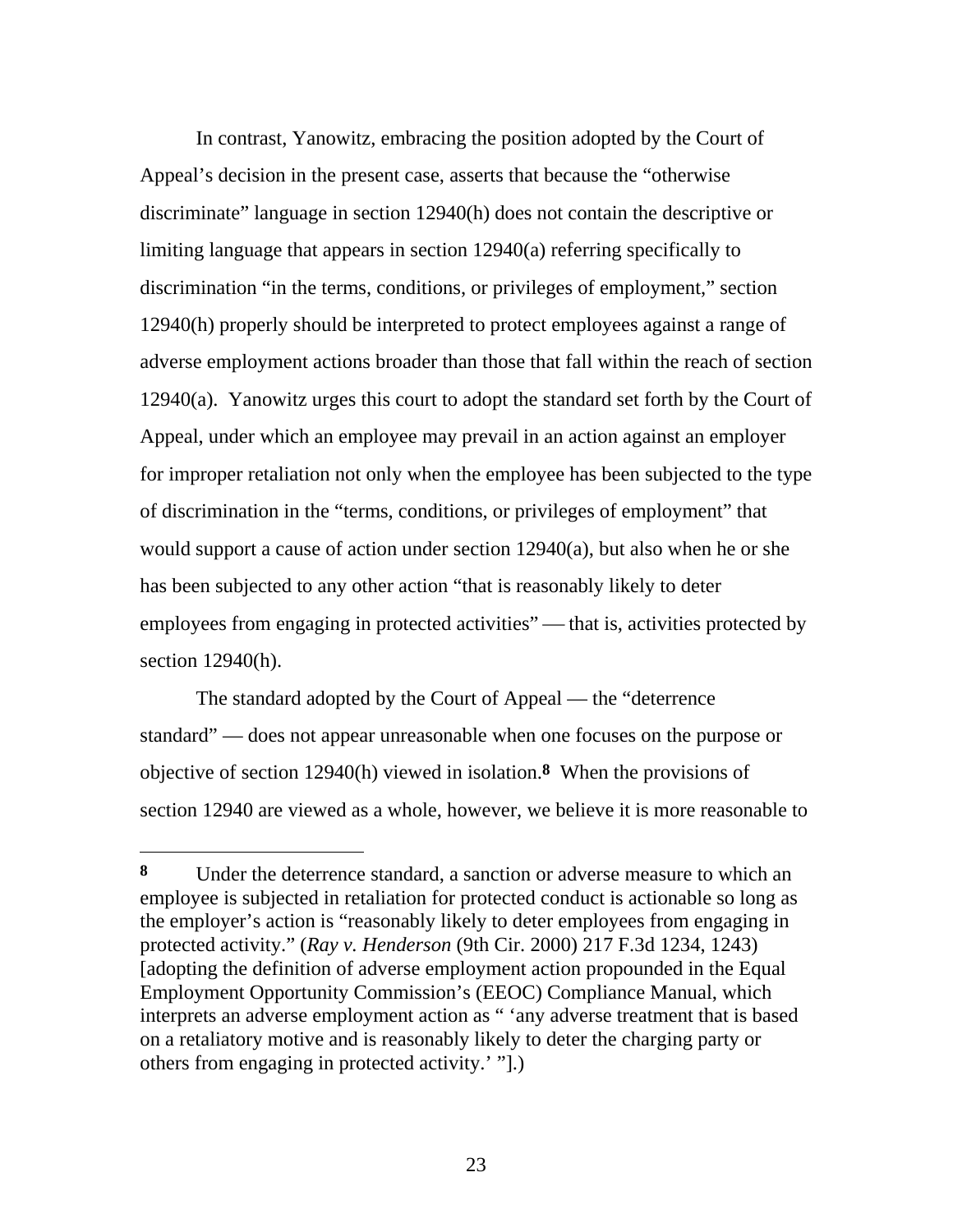conclude that the Legislature intended to extend a comparable degree of protection both to employees who are subject to the types of basic forms of discrimination at which the FEHA is directed — that is, for example, discrimination on the basis of race or sex — and to employees who are discriminated against in retaliation for opposing such discrimination, rather than to interpret the statutory scheme as affording a greater degree of protection against improper retaliation than is afforded against direct discrimination. (Accord, e.g., *Von Gunten v. Maryland* (4th Cir. 2001) 243 F.3d 858, 863, fn. 1 [" 'Congress has not expressed a stronger preference for preventing retaliation under § 2000e-3 than for preventing actual discrimination under § 2000e-1,' and '[i]n the absence of strong contrary policy considerations, conformity between the provisions of Title VII is to be preferred' "]; (*Richardson v. N.Y. Dep't of Corr. Serv.* (2d Cir. 1999) 180 F.3d 426, 446; *Brown v. Brody* (D.C. Cir. 1999) 199 F.3d 446, 458.) Accordingly, we conclude that the term "otherwise discriminate" in section 12940(h) should be interpreted to refer to and encompass the same forms of adverse employment activity that is actionable under section 12940(a).**9** Although the federal courts' interpretation of the comparable provisions of title VII is not determinative of the proper interpretation of the provisions of the FEHA, we note in this regard that the overwhelming majority of federal courts that have addressed the issue similarly have concluded that in order to maintain an action under the antiretaliation provision of title VII, an employee must demonstrate that he or she has been

**<sup>9</sup>** Courts adopting this approach have held that, to be actionable, an employer's adverse conduct must materially affect the terms and conditions of employment. (See *Akers v. County of San Diego, supra,* 95 Cal.App.4th at pp.1454-1457; *Thomas v. Department of Corrections* (2000) 77 Cal.App.4th 507, 510-512. )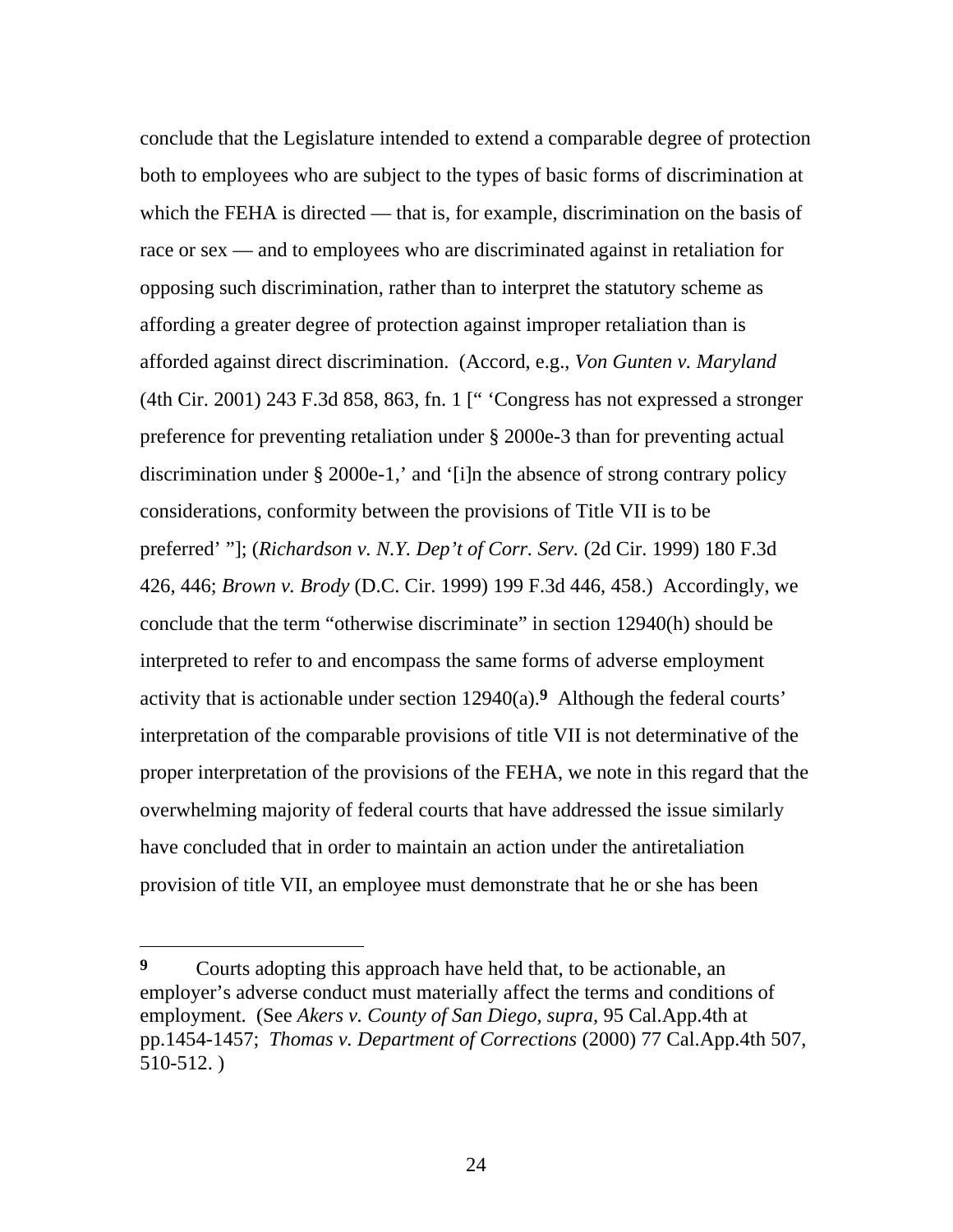subjected to an adverse employment action that materially affects the terms, conditions, or privileges of employment, rather than simply that the employee has been subjected to an adverse action or treatment that reasonably would deter an employee from engaging in the protected activity.**10**

 $\overline{a}$ 

 The most stringent test, embraced by the Fifth and Eight Circuits, holds that only "ultimate employment decisions," such as demotion or discharge, can be the basis for retaliation claims (*Dollis v. Rubin* (5th Cir. 1995) 77 F.3d 777, 781-782 [holding that "Title VII was designed to address ultimate employment decisions, not to address every decision made by employers that arguably might have some tangential effect upon those ultimate decisions"]; *Ledergerber v. Stangler* (8th Cir.1997) 122 F.3d 1142, 1144 [holding that only adverse employment actions that "rise to the level of an ultimate employment decision [are] intended to be actionable under Title VII"].)

 At the other end of the spectrum is the "deterrence test" adopted by the Court of Appeal here. As previously noted, this test defines an adverse action as one that is based on a retaliatory motive and is reasonably likely to deter the charging party or others from engaging in protected activity. The Ninth Circuit is the only federal Court of Appeals to adopt this standard. (See *Ray v. Henderson, supra,* 217 F.3d 1234, 1243.)

 The Tenth and Eleventh Circuits generally have avoided adopting a uniform standard and instead utilize a case-by-case approach that takes into account all relevant circumstances in a given case. (See, e.g., *Jeffries v. Kansas*  (10th Cir. 1998) 147 F.3d 1220, 1232 [explicitly stating that the Tenth Circuit takes a case-by-case approach to what constitutes adverse employment action, and expressly rejecting any requirement that an employer's action be "material" to the terms and conditions of employment in order to be actionable]; *Wideman v. Wal-Mart Stores, Inc*. (11th Cir. 1998) 141 F.3d 1453, 1456 [finding that written reprimands, an employer's solicitation of negative comments by coworkers, and a one-day suspension constituted adverse employment actions].)

Courts in the First and Third Circuits also have taken a broad view of the

*(Footnote continued on next page.)* 

**<sup>10</sup>** The Court of Appeal's adoption of the deterrence test in the present case created a conflict with *Thomas v. Department of Correction , supra,* 77 Cal.App.4th 507, and *Akers v. County of San Diego, supra,* 95 Cal.App.4th 1441. The conflict among our Courts of Appeal mirrors the conflict in the federal courts. (See generally Wiles, *Defining Adverse Employment Action In Title VII Claims For Employer Retaliation: Determining The Most Appropriate Standard* (2001) 27 U. Dayton L. Rev. 217).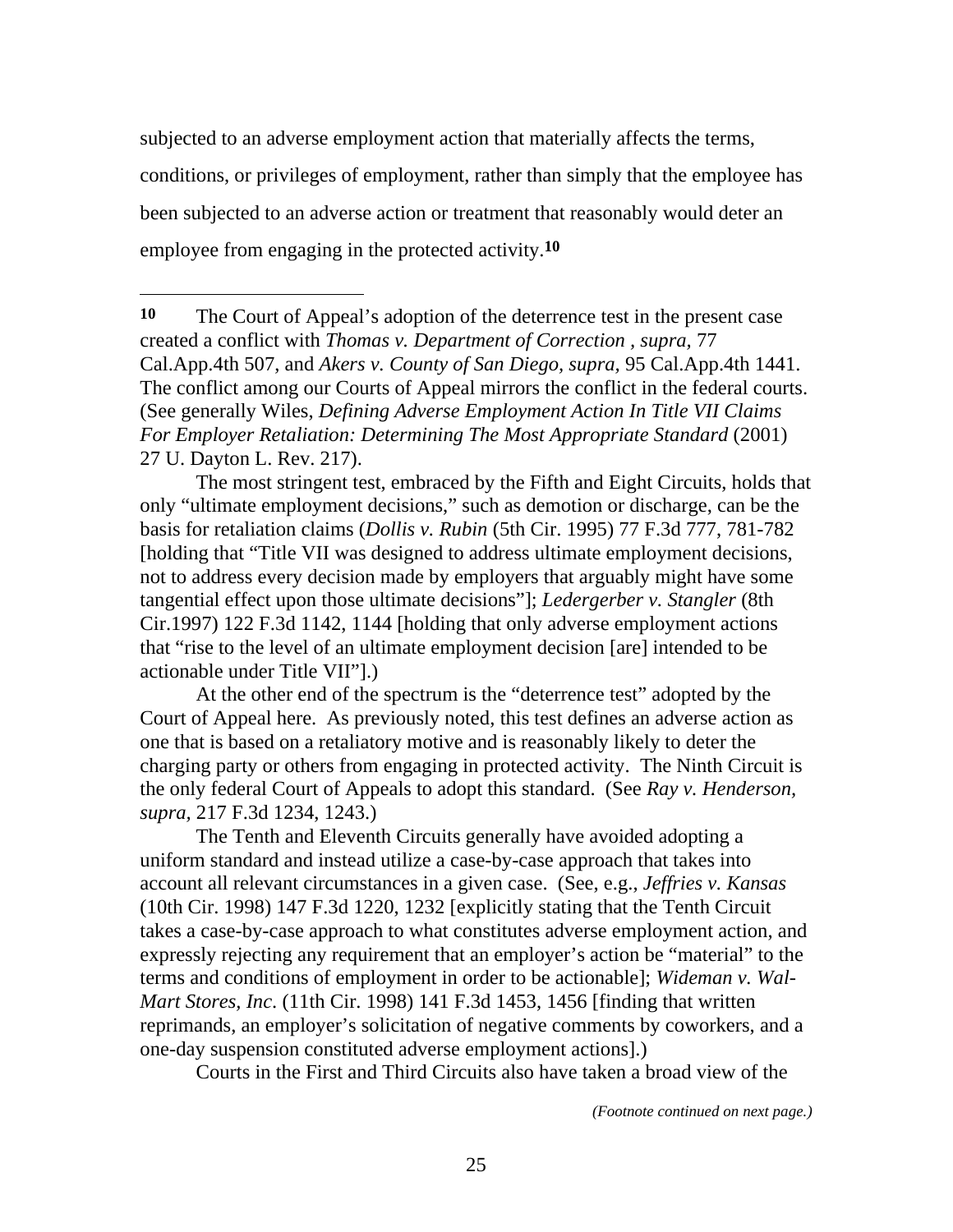Although Yanowitz argues that our adoption of the foregoing conclusion that is, interpreting section 12940(h) as affording those employees who engage in protected activities protection against only the same range of adverse employment actions that are prohibited by section  $12940(a)$  — will leave such employees with an inadequate degree of protection and vulnerable to a broad range of retaliatory measures, we believe this argument rests, at least in part, on an unduly narrow view of the type of adverse employment actions that are forbidden by section 12940(a). Retaliation claims are inherently fact specific, and the impact of an employer's action in a particular case must be evaluated in context. Accordingly, although an adverse employment action must materially affect the terms, conditions, or privileges of employment to be actionable, the determination of whether a particular action or course of conduct rises to the level of actionable

#### *(Footnote continued from previous page.)*

type of activity that constitutes adverse employment action but have required that the adverse action alter the terms, conditions, or privileges of employment. (See*,*  e.g., *Randlett v. Shalala* (1st Cir. 1997) 118 F.3d 857, 862 [incorporating by reference the "terms, conditions and privileges of employment" qualifier in title VII's general discrimination provision into the adverse action determination in a title VII retaliation claim]; *Robinson v. City of Pittsburgh* (3d Cir.1997)120 F.3d 1286, 1300 ["retaliatory conduct must be serious and tangible enough to alter an employee's compensation, terms, conditions, or privileges of employment . . . to constitute [an] 'adverse employment action.' ")

 Finally, the remaining circuits expressly have adopted the materiality standard, which holds that a retaliation claim lies only for an employment action that materially affects the terms and conditions of employment. (See, e.g., *Torres v. Pisano* (2nd Cir.1997)116 F.3d 625, 640 [to show an adverse employment action employee must demonstrate "a materially adverse change in the terms and conditions of employment"]; *Nguyen v. Cleveland* (6th Cir. 2000) 229 F.3d 559, 566; *Von Gunten v. Maryland, supra,* 243 F.3d 858; *Ribando v. United Airlines, Inc*. (7th Cir. 1999) 200 F.3d 507, 510-511; *Brown v. Brody, supra,* 199 F.3d at p. 457.)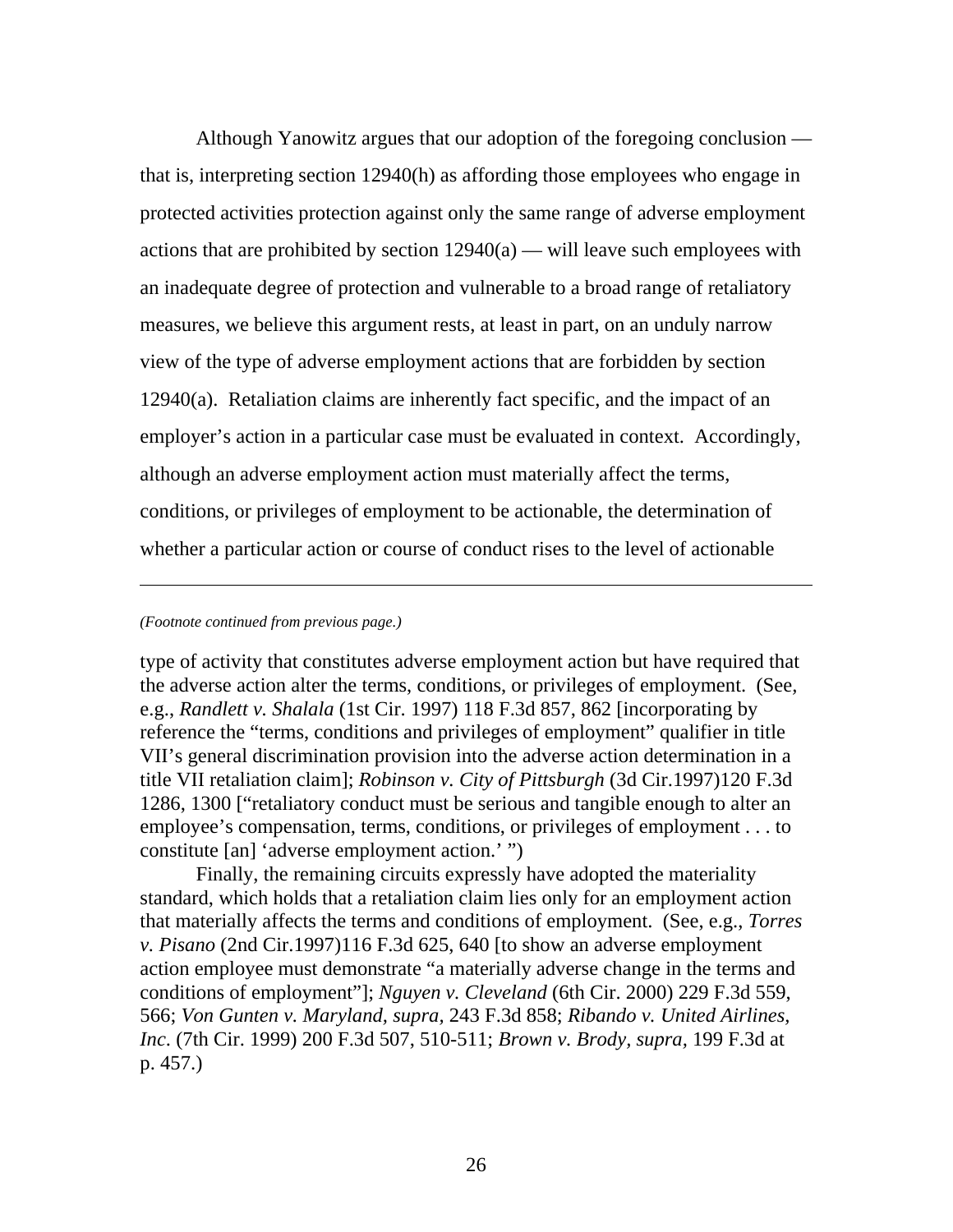conduct should take into account the unique circumstances of the affected employee as well as the workplace context of the claim.**11**

As the United States Supreme Court recognized in interpreting and applying the provisions of title VII in *Harris v. Forklift Sys., Inc.* (1993) 510 U.S. 17, the statutory language protecting employees against racial or sexual discrimination in compensation or in the terms, conditions, or privileges of employment is not limited to adverse employment actions that impose an economic detriment or inflict a tangible psychological injury upon an employee. In *Harris* (a sexual harassment case), after quoting the language of title VII (42 U.S.C. 2000e-§  $2(a)(1)$  making it an unlawful employment practice " 'to discriminate against any individual with respect to his compensation, terms, conditions, or privileges of employment,' " the high court went on to explain that "this language 'is not limited to "economic" or "tangible" discrimination. *The phrase "terms, conditions, or privileges of employment" evinces a congressional intent "to strike at the entire spectrum of disparate treatment of men and women" in employment,' which includes requiring people to work in a discriminatorily hostile or abusive environment.* [Citations.] When the workplace is permeated with 'discriminatory intimidation, ridicule, and insult' [citation] that is 'sufficiently severe or pervasive to alter the conditions of the victim's employment and create an abusive working environment' [citation], Title VII is violated. *This standard, which we reaffirm today, takes a middle path between making actionable any conduct that is merely offensive and requiring the conduct to cause a tangible psychological injury.* As we pointed out in *Meritor* [*Sav. Bank, FSB v.* 

**<sup>11</sup>** Moreover, as we discuss in detail, *post,* considering an employer's actions in context comports with our conclusion that it is appropriate to consider plaintiff's allegations collectively under a totality of the circumstances approach.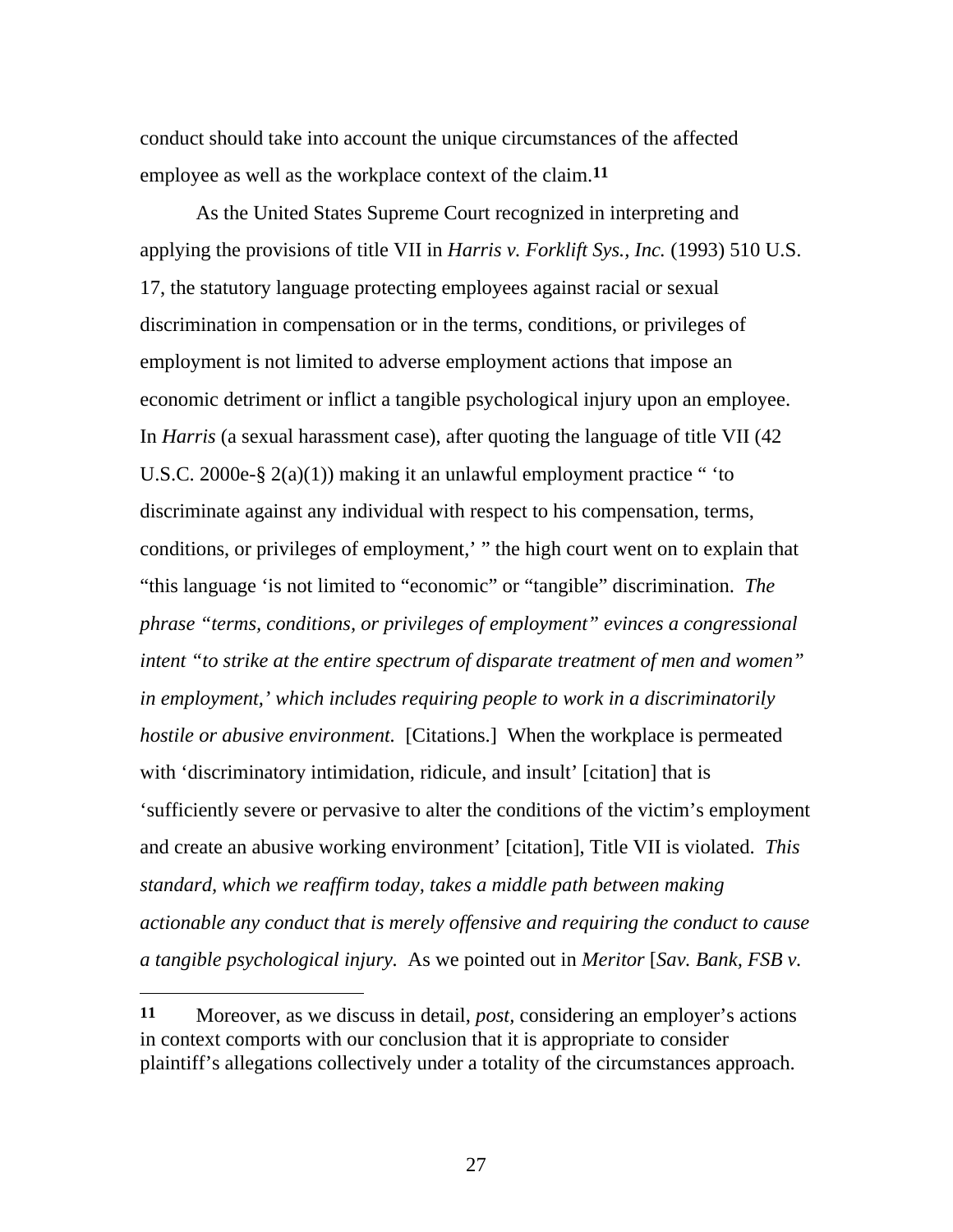*Vinson* (1986) 477 U.S. 57, 67], 'mere utterance of an ... epithet which engenders offensive feelings in an employee,' . . . does not sufficiently affect the conditions of employment to implicate Title VII. . . . [¶] But Title VII comes into play before the harassing conduct leads to a nervous breakdown. *A discriminatorily abusive work environment, even one that does not seriously affect employees' psychological well-being, can and often will detract from employees' job performance, discourage employees from remaining on the job, or keep them from advancing in their careers.* . . . [¶] . . . Certainly Title VII bars conduct that would seriously affect a reasonable person's psychological well-being, but the statute is not limited to such conduct. So long as the environment would reasonably be perceived, and is perceived, as hostile or abusive [citation], there is no need for it also to be psychologically injurious. [¶] This is not, and by its nature cannot be, a mathematically precise test. We need not answer today all the potential questions it raises . . . . But we can say that whether an environment is 'hostile' or 'abusive' can be determined only by looking at all the circumstances. These may include the frequency of the discriminatory conduct; its severity; whether it is physically threatening or humiliating, or a mere offensive utterance; and whether it unreasonably interferes with an employee's work performance. The effect on the employee's well-being is, of course, relevant to determining whether the plaintiff actually found the environment abusive. But while psychological harm, like any other relevant factor, may be taken into account, no single factor is required." (*Harris*, *supra*, 510 U.S. at pp. 21-23, fns. omitted, italics added.)

As the high court concluded in *Harris* with respect to the comparable language embodied in Title VII, we believe that the language in section 12940(a) making it an unlawful employment practice for an employer to discriminate against an employee on the basis of race, sex, or the other enumerated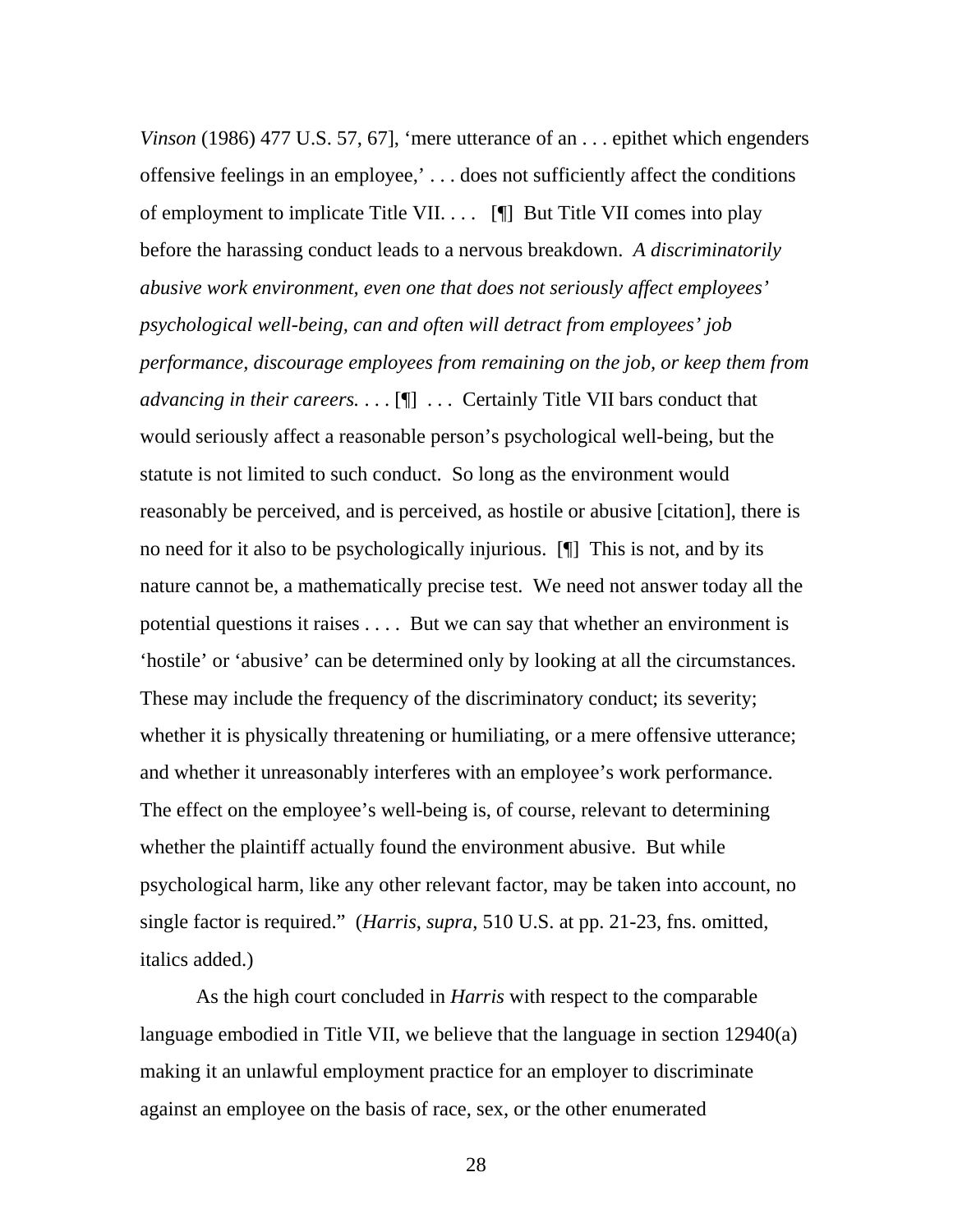characteristics "in compensation or in the terms, conditions, and privileges of employment" properly must be interpreted broadly to further the fundamental antidiscrimination purposes of the FEHA.**12** Appropriately viewed, this provision protects an employee against unlawful discrimination with respect not only to socalled "ultimate employment actions" such as termination or demotion, but also the entire spectrum of employment actions that are reasonably likely to adversely and materially affect an employee's job performance or opportunity for advancement in his or her career. Although a mere offensive utterance or even a pattern of social slights by either the employer or co-employees cannot properly be viewed as materially affecting the terms, conditions, or privileges of employment for purposes of section 12940(a) (or give rise to a claim under section 12940(h)),**13** the phrase "terms, conditions, or privileges" of employment must be

**<sup>12</sup>** Although *Harris* was a sexual harassment case, the high court's reasoning applies with equal vigor in the retaliation context. Indeed, in *Noviello v. City of Boston* (1st Cir. 2005) 398 F.3d 76, the First Circuit recently concluded that a hostile work environment can constitute a retaliatory adverse employment action under both title VII and under analogous Massachusetts state law. (*Id*. at p. 89). The court characterized this approach as the "majority view" under federal law. (See *ibid*. and cases cited therein.)

**<sup>13</sup>** See, e.g., *Torres v. Pisano, supra,* 116 F.3d at p. 640 (fact that acts left employee feeling "frightened" and "humiliated" failed to establish that employee suffered an adverse employment action); *Ruggieri v. Harrington* (E.D.N.Y. 2001) 146 F.Supp.2d 202, 216 (circumstance that plaintiff was embarrassed by employer's actions inadequate to demonstrate adverse employment action); *Flaherty v. Gas Research Inst*. (7th Cir. 1994) 31 F.3d 451, 457 (plaintiff's "bruised ego" as a result of transfer that plaintiff found "personally humiliating" insufficient to constitute adverse employment action); *Welsh v. Derwinski* (1st Cir. 1994)14 F.3d 85, 86 (recognizing that "not every unpleasant matter . . . creates a cause of action" under title VII); *Brooks v. City of San Mateo* (9th Cir. 2000) 229 F.3d 917, 929 ("[b]ecause an employer cannot force employees to socialize with one another, ostracism suffered at the hands of coworkers cannot constitute an adverse employment action"); *Strother v. Southern Cal. Permanente Medical* 

*<sup>(</sup>Footnote continued on next page.)*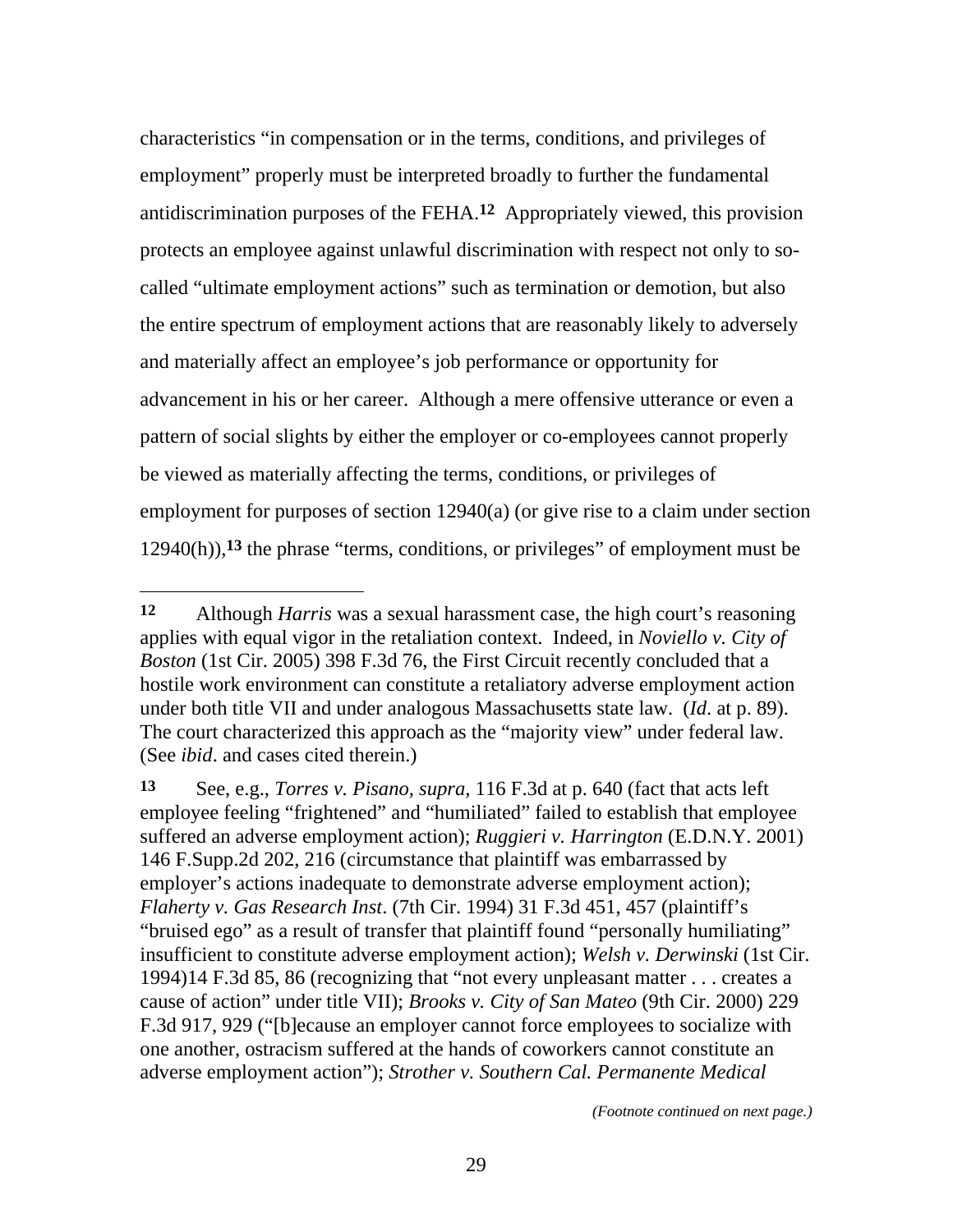interpreted liberally and with a reasonable appreciation of the realities of the workplace in order to afford employees the appropriate and generous protection against employment discrimination that the FEHA was intended to provide.**14**

As the high court recognized in *Harris*, the determination of what type of adverse treatment properly should be considered discrimination in the terms, conditions, or privileges of employment is not, by its nature, susceptible to a mathematically precise test, and the significance of particular types of adverse actions must be evaluated by taking into account the legitimate interests of both the employer and the employee. Minor or relatively trivial adverse actions or conduct by employers or fellow employees that, from an objective perspective, are reasonably likely to do no more than anger or upset an employee cannot properly be viewed as materially affecting the terms, conditions, or privileges of employment and are not actionable, but adverse treatment that is reasonably likely to impair a reasonable employee's job performance or prospects for advancement

#### *(Footnote continued from previous page.)*

 $\overline{a}$ 

*Group* (9th Cir. 1996) 79 F.3d 859, 869 (mere ostracism in the workplace is insufficient to establish an adverse employment decision).

**14** The FEHA advances the fundamental public policy of eliminating discrimination in the workplace, and the provisions of the act are to be construed broadly and liberally in order to accomplish its purposes. (§ 12933, subd. (a)). Indeed, as we have stated, a "policy that promotes the right to seek and hold employment free of prejudice is fundamental. Job discrimination 'foments domestic strife and unrest, deprives the state of the fullest utilization of its capacities for development and advance, and substantially and adversely affects the interest of employees, employers, and the public in general.' [Quoting § 12920.] The statute's aim is to provide effective remedies against this evil." (*Commodore Home Systems, Inc. v. Superior Court of San Bernardino County* (1982) 32 Cal.3d 211, 220)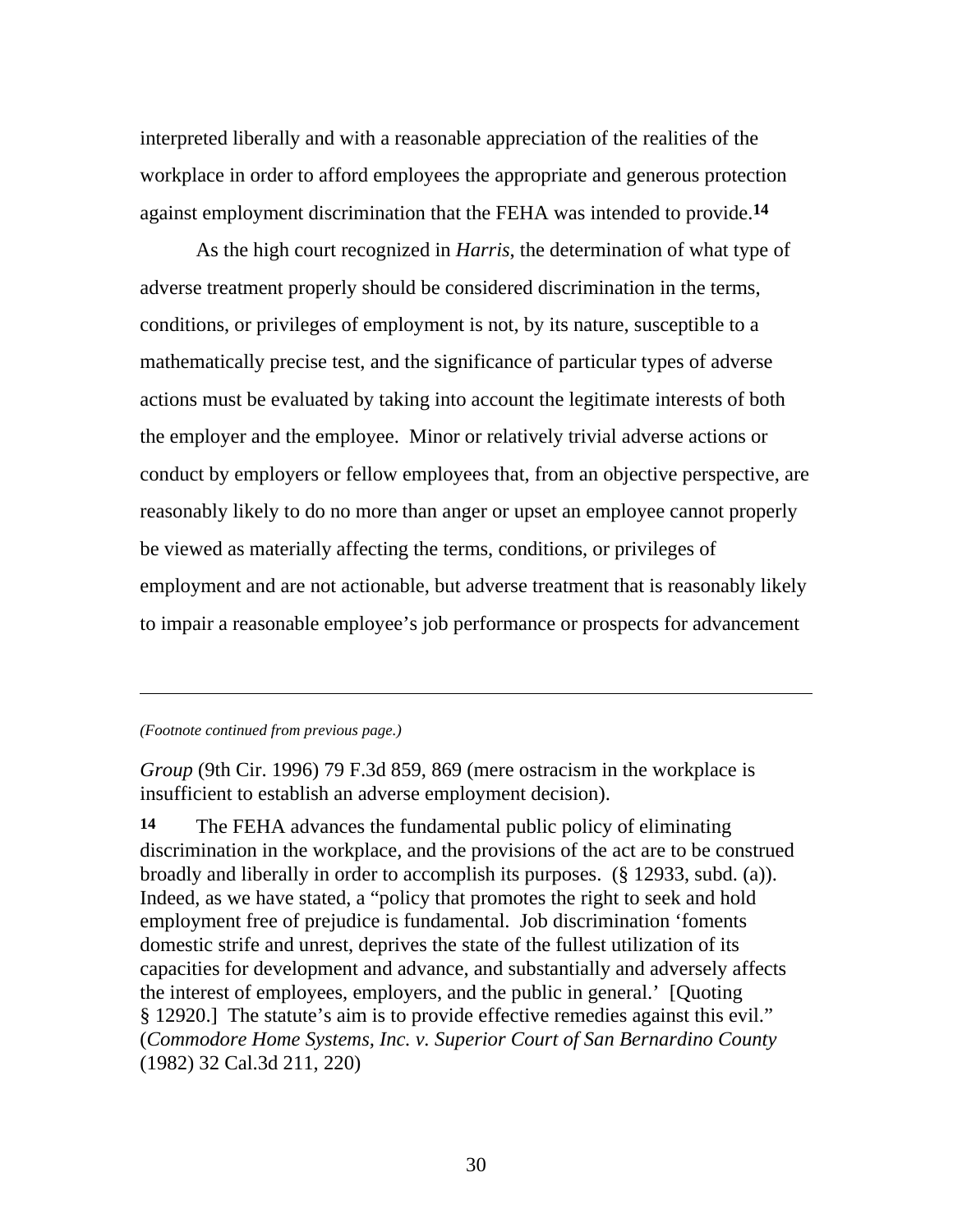or promotion falls within the reach of the antidiscrimination provisions of sections 12940(a) and 12940(h).**15**

## **III.**

In light of the foregoing conclusions, we turn to the specific employer acts here at issue. Yanowitz contends that the following activity constitutes adverse employment actions for purposes of her prima facie claim: (1) unwarranted negative performance evaluations (specifically, Roderick's July 16, 1998 memo criticizing Yanowitz); (2) L'Oreal's refusal to allow Yanowitz to respond to the allegedly unwarranted criticism, by insisting on the July 22, 1998 meeting despite Yanowitz's request to postpone the meeting to allow her to prepare a defense to the charges; (3) unwarranted criticism voiced by Roderick in the presence of Yanowitz's associates and other employees on May 13, 1998, and the "humiliating" public reprobation by Wiswall on June 11, 1998; (4) refusing Yanowitz's request to provide necessary resources and assistance to Christine DeGracia (sometime after May 13, 1998), thereby allegedly fueling the employee resentment for which Yanowitz was chastised in her performance reviews; and (5) Roderick's solicitation of negative feedback from Yanowitz's staff in April 1998.

As a threshold matter, we need not and do not decide whether each alleged retaliatory act constitutes an adverse employment action in and of itself. Yanowitz

**<sup>15</sup>** See, e.g., *Wyatt v. City of Boston* (1st Cir. 1994) 35 F.3d 13, 15-16 (stating that actions other than discharge are covered by title VII's antiretaliation provision and listing, as examples, "employer actions such as demotions, disadvantageous transfers or assignments, refusals to promote, unwarranted negative job evaluations and toleration of harassment by other employees"); *Wideman v. Wal-Mart Stores, Inc*., *supra*, 141 F.3d 1453, 1456 (finding that written reprimands, an employer's solicitation of negative comments by co-workers, and a one-day suspension constituted adverse employment actions).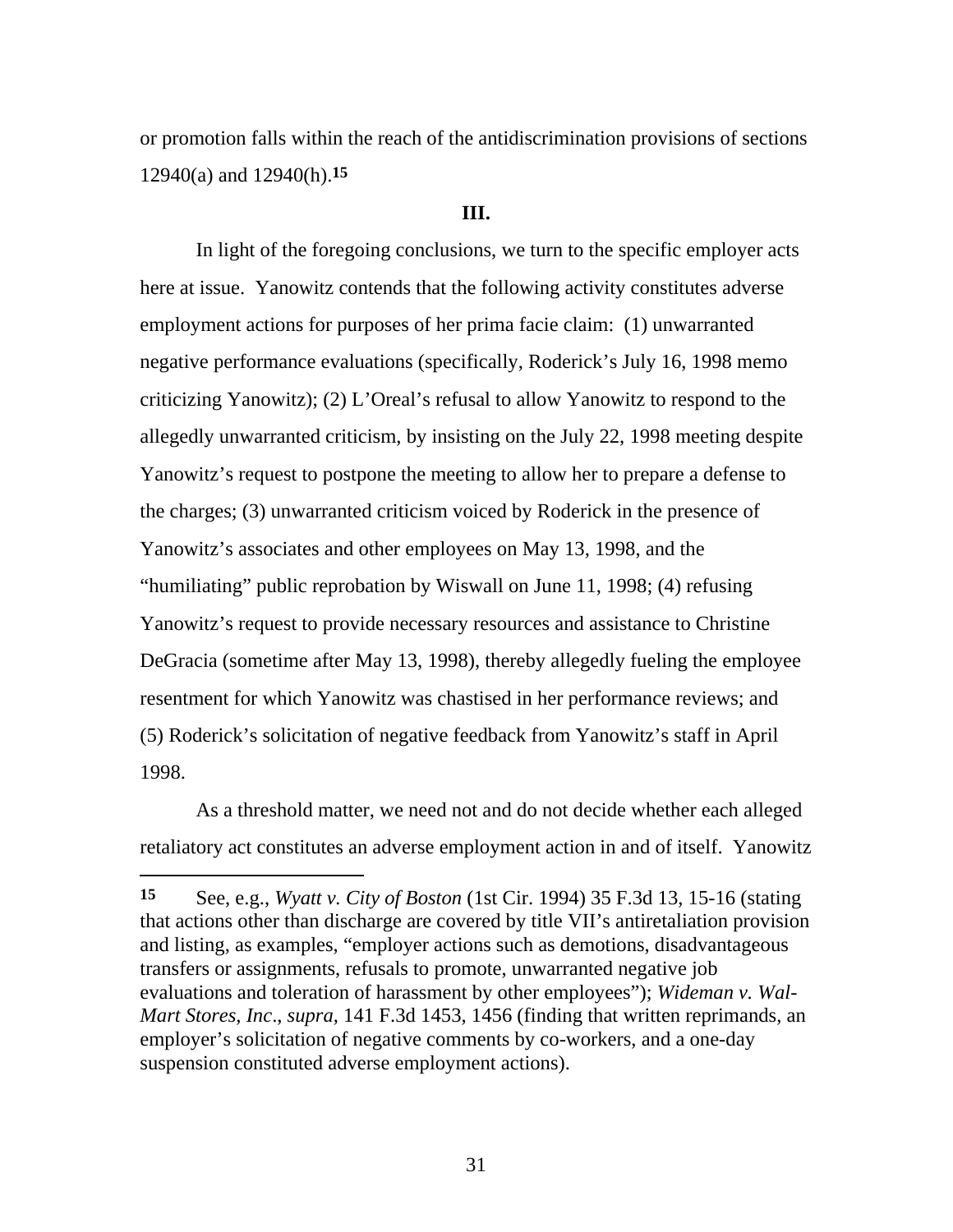has alleged that L'Oreal's actions formed a pattern of systematic retaliation for her opposition to Wiswall's discriminatory directive. Contrary to L'Oreal's assertion that it is improper to consider collectively the alleged retaliatory acts, there is no requirement that an employer's retaliatory acts constitute one swift blow, rather than a series of subtle, yet damaging, injuries. (See, e.g., *Bass v. Board of County Com'rs, Orange County, Fla*. (11th Cir. 2001) 256 F.3d 1095, 1118 [retaliatory actions that did not deprive plaintiff of compensation and may not have individually constituted adverse employment actions were, when viewed collectively, actionable]; *Wideman v. Wal-Mart Stores, Inc*., *supra,* 141 F.3d at p. 1456 ["It is enough to conclude, as we do, that the actions about which Wideman complains considered collectively are sufficient to constitute prohibited [retaliation]. We need not and do not decide whether anything less than the totality of the alleged reprisals would be sufficient"].) Enforcing a requirement that each act separately constitute an adverse employment action would subvert the purpose and intent of the statute.**16**

**<sup>16</sup>** Nor is there any merit in L'Oreal's contention that viewing the allegedly retaliatory acts collectively is improper because such an approach conflates the difference between discrimination or retaliation claims and hostile environment claims. (See *Kim v. Nash Finch Co*. (8th Cir. 1997) 123 F.3d 1046, 1060 [holding that reduction of duties, disciplinary action, and negative personnel reports, as well as required remedial training, constituted adverse employment actions and refusing to decide whether each alleged retaliatory act by itself constituted adverse action, because plaintiff "essentially claimed that [his employer] had systematically retaliated against him — that is, that all the acts were taken in response to his filing the employment discrimination charge and thus were connected to one another"].) Moreover, "workplace harassment, if sufficiently severe or pervasive, may in and of itself constitute an adverse employment action sufficient to satisfy the second prong of the prima facie case for . . . retaliation cases." (*Noviello v. City of Boston, supra,* 398 F.3d at p. 90.)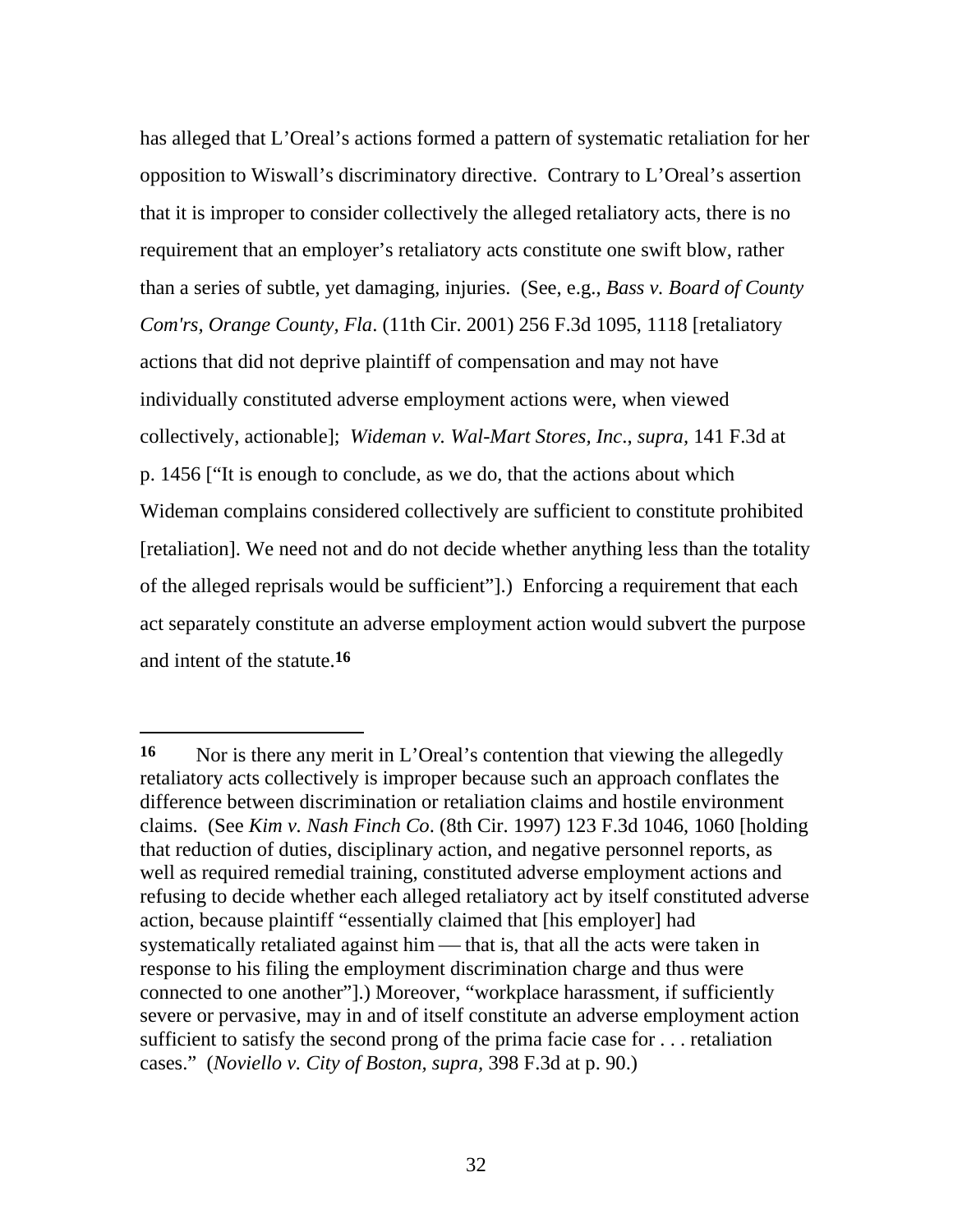It is therefore appropriate that we consider plaintiff's allegations collectively. L'Oreal additionally argues, however, that in any event we may not consider the full range of acts, because only acts that occurred within one year prior to the filing of Yanowitz's claim with the DFEH — that is, within one year prior to June 25, 1999 — are actionable and the remaining acts are barred by the statute of limitations. L'Oreal urges us to apply the statute of limitations strictly and limit Yanowitz's claims to only those acts that occurred one year or less before she filed her DFEH claim — namely, Roderick's July 16, 1998 memorandum, the refusal to give Yanowitz additional time to respond to that memorandum, and the July 22, 1998 meeting. Conversely, Yanowitz urges us to apply the continuing violation doctrine we recently discussed in *Richards*, *supra*, 26 Cal.4th 798. Under that doctrine, an employer is liable for actions that take place outside the limitations period if these actions are sufficiently linked to unlawful conduct that occurred within the limitations period. (*Id*. at p.812).

In *Richards*, we applied the continuing violation doctrine to a plaintiff's disability accommodation and disability harassment claims under the FEHA, reasoning that the FEHA statute of limitations should not be interpreted to force upon a disabled employee engaged in the process of seeking reasonable accommodation or ending disability harassment the unappealing choice of resigning at the first sign of discrimination or, on the other hand, persisting in the reconciliation process and possibly forfeiting a valid claim should that process prove unsuccessful. (*Id*. at p. 821). Thus, we held that when an employer unlawfully refuses reasonable accommodation of a disabled employee or engages in disability harassment, the statute of limitations begins to run either "when the course of conduct is brought to an end, as by the employer's cessation of such conduct or by the employee's resignation, *or* when the employee is on notice that further efforts to end the unlawful conduct will be in vain." (*Id*. at p. 823).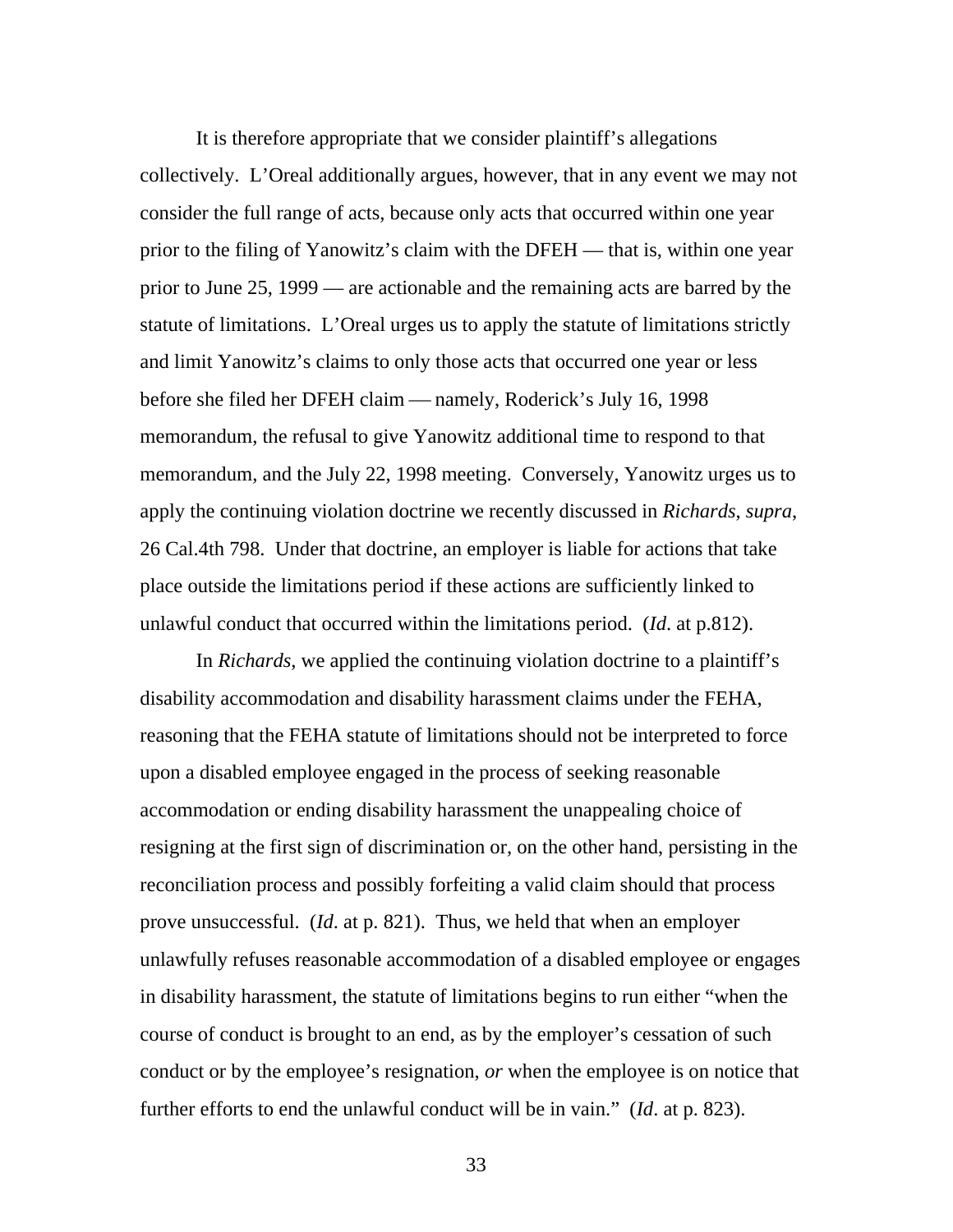Subsequent to our decision in *Richards*, the United States Supreme Court decided *National Railroad Passenger Corp. v. Morgan* (2002) 536 U.S. 101 (*Morgan*), where the court held that, with regard to the applicability of the continuing violations doctrine, a distinction should be drawn between discrimination and retaliation claims on the one hand, and hostile work environment claims on the other hand. The court in *Morgan* reasoned that because title VII's definition of "unlawful employment practices" includes many discrete acts but does not indicate that the term "practice" converts related discrete acts into a single unlawful practice for timely filing purposes, discrete discriminatory acts are not actionable if time-barred, even when they are related to acts alleged in timely filed charges. (*Id*. at pp. 110-113). The court further stated that hostile work environment claims, by contrast, by their very nature involve repeated conduct and thus cannot be said to occur on any particular day. Because a harassment claim is composed of a series of separate acts that collectively constitute one "unlawful employment practice," the court in *Morgan* concluded that it does not matter that some of the component parts fall outside the statutory time period. (*Id*. at pp. 116-118).

L'Oreal urges us to adopt *Morgan*'s reasoning and limit the continuing violation doctrine to only harassment claims, thus excluding discrimination and retaliation claims. A rule categorically barring application of the continuing violation doctrine in retaliation cases, however, would mark a significant departure from the reasoning and underlying policy rationale of our previous cases interpreting the FEHA statute of limitations. In *Richards,* we recognized that such a strict approach to the statute of limitations could encourage early litigation, and that in order to minimize the filing of unripe lawsuits and to promote the conciliatory resolution of claims, the FEHA statute of limitations should be interpreted liberally to allow employers and employees an opportunity to resolve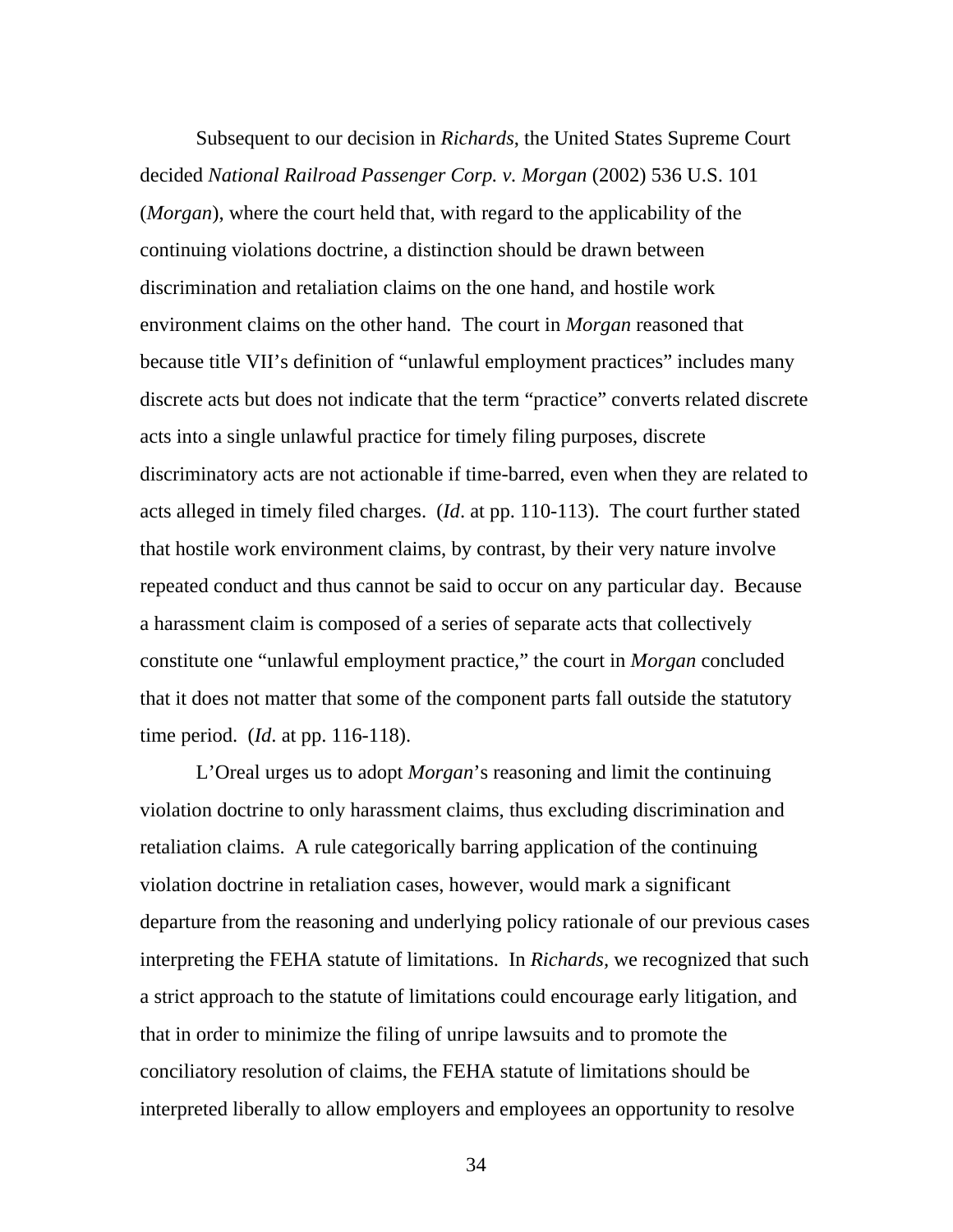disputes informally. (See *Richards, supra,* 26 Cal.4th at p.819, citing *Romano v. Rockwell Internat. Inc*. (1996) 14 Cal.4th 479, 493-494 (*Romano*)). In our earlier decision in *Romano*, *supra*, these same policy concerns critically informed our decision that a FEHA action for discriminatory discharge does not commence until the actual discharge, not the time the employee was notified that he or she would be discharged. (*Romano*, *supra*, 14 Cal.4th at pp.494-495.)

Nothing in *Richards* or *Romano* limited application of these principles to only harassment claims, rather than discrimination or retaliation claims. (See *Birschtein v. New United Motor Mfg., Inc*. (2002) 92 Cal.App.4th 994, 1004 [remarking that in *Richards*, the "foundation of the court's rationale supporting application of the continuing violation doctrine in FEHA discrimination litigation is not so much accommodation itself as a process of conciliation"].) Indeed, in *Richards*, we expressly applied the continuing violation doctrine to the plaintiff's disability discrimination claim, as well as to her disability harassment claim. Thus, we already have recognized that when the requisite showing of a temporally related and continuous course of conduct has been established, it is appropriate to apply the continuing violations doctrine to disability accommodation claims, as well as to harassment claims.**17**

Indeed, an examination of the facts of the instant case illustrates why a categorical bar on the application of the continuing violations doctrine in the

**<sup>17</sup>** Moreover, as we previously have stressed, the liberal construction mandated by the FEHA extends to interpretations of the FEHA's statute of limitations: "In order to carry out the purpose of the FEHA to safeguard the employee's right to hold employment without experiencing discrimination, the limitations period set out in the FEHA should be interpreted so as to promote the resolution of potentially meritorious claims on the merits." (*Richards, supra*, 26 Cal.4th at p. 819, citing *Romano, supra,* 14 Cal.4th at pp. 493-494.)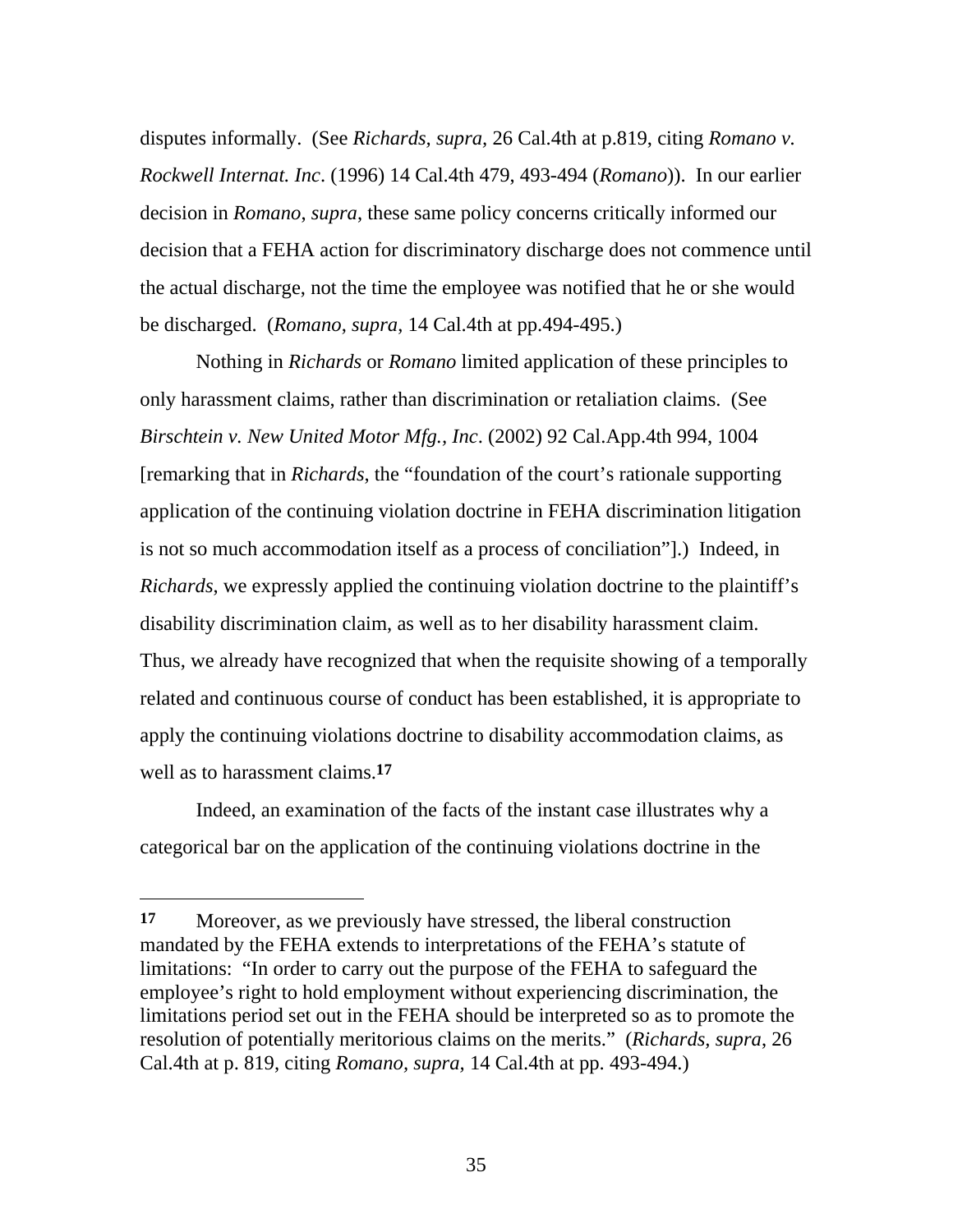retaliation context is incompatible with our previous pronouncements in this area. Here, the plaintiff alleges a retaliatory course of conduct rather than a discrete act of retaliation, and as we concluded above, a series of separate retaliatory acts collectively may constitute an "adverse employment action" even if some or all of the component acts might not be individually actionable. If, however, we were to foreclose application of the continuing violations doctrine as a matter of law in retaliation cases, the statute of limitations would start running upon the happening of the first act of retaliation, even if that act would not be actionable standing alone. A rule that would force employees to bring actions for "discrete acts" of retaliation that have not yet become ripe for adjudication, and that the employee may not yet recognize as part of a pattern of retaliation, is fundamentally incompatible with the twin policy goals of encouraging informal resolution of disputes and avoiding premature lawsuits that critically informed our analysis in *Richards* and *Romano*.**18**

**<sup>18</sup>** To the extent *Morgan* holds otherwise, we decline to adopt its reasoning. Unlike our cases, *Morgan* appears to give no weight to the impact of a statute of limitations on informal conciliation processes. Moreover, we note that the factual posture of the present case demonstrates a flaw in the reasoning of *Morgan*, which barred application of the continuing violations doctrine for discrimination and retaliation claims because those claims were founded on "discrete acts." As noted above, here Yanowitz alleges a retaliatory course of conduct premised on a series of interrelated retaliatory acts that, when considered collectively, constitute an adverse employment action. *Morgan* concluded that because a harassment claim is composed of a series of separate acts that collectively constitute one "unlawful employment practice," a plaintiff may assert individual components from the prelimitations period as part of the continuing violation. (*Morgan*, *supra*, 536 U.S. at pp. 116-118.) Thus, because the facts alleged here, like the harassment claims discussed in *Morgan*, collectively constitute an unlawful employment practice, the analytical distinction that *Morgan* purported to draw between retaliation and harassment claims is unpersuasive.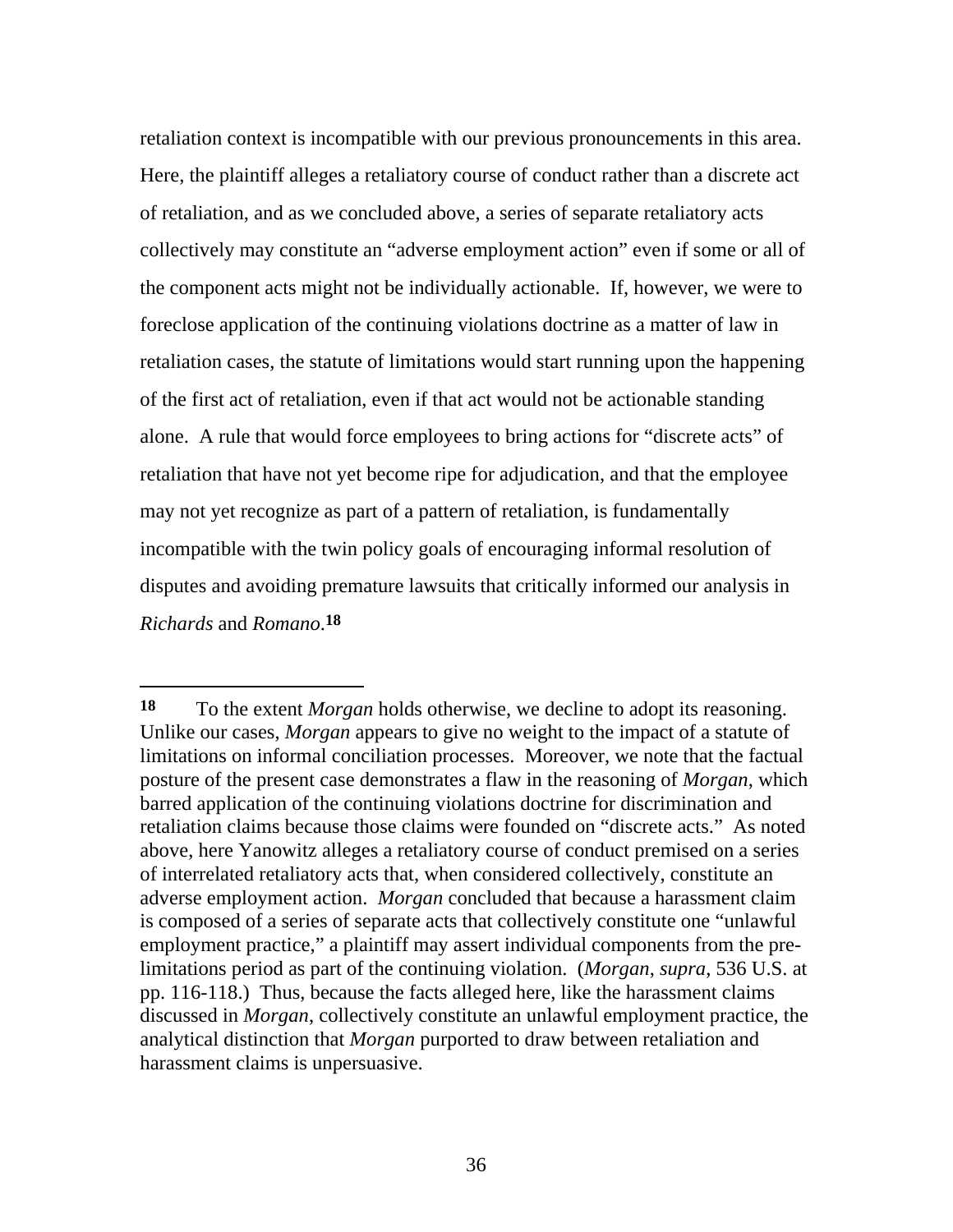Accordingly, foreclosing the application of the continuing violation doctrine in a case such as this one, where the plaintiff alleges a retaliatory *course of conduct* rather than a discrete act of retaliation, would undermine the fundamental purpose of the FEHA by encouraging early litigation and the adjudication of unripe claims. We believe the better rule is to allow application of the continuing violations doctrine in retaliation cases if the requisite showing of a continuing course of conduct has been made. Thus, we reiterate that in a retaliation case, as in a disability accommodation or harassment case, the FEHA statute of limitations begins to run when an alleged adverse employment action acquires some degree of permanence or finality. (*Richards*, *supra*, 26 Cal.4th at p. 823.)

Turning to the applicability of the doctrine in the present case, we apply the factors outlined in *Richards*. Specifically, we consider whether "the employer's actions were  $(1)$  sufficiently similar in kind — recognizing, as this case illustrates, that similar kinds of unlawful employer conduct, such as acts of harassment or failures to reasonably accommodate disability, may take a number of different forms [Citation]; (2) have occurred with reasonable frequency; (3) and have not acquired a degree of permanence." (*Richards*, *supra*, 26 Cal.4th at p. 823.)**19** Here, Yanowitz contends that in retaliation for her refusal to follow Wiswall's discriminatory directives in the fall of 1997, L'Oreal began a campaign of retaliation that commenced with the solicitation of negative feedback from

**<sup>19</sup>** We also noted that "permanence" properly should be understood to mean "that an employer's statements and actions make clear to a reasonable employee that any further efforts at informal conciliation to obtain reasonable accommodation or end harassment will be futile." (*Richards, supra,* 26 Cal.4th at p. 823.)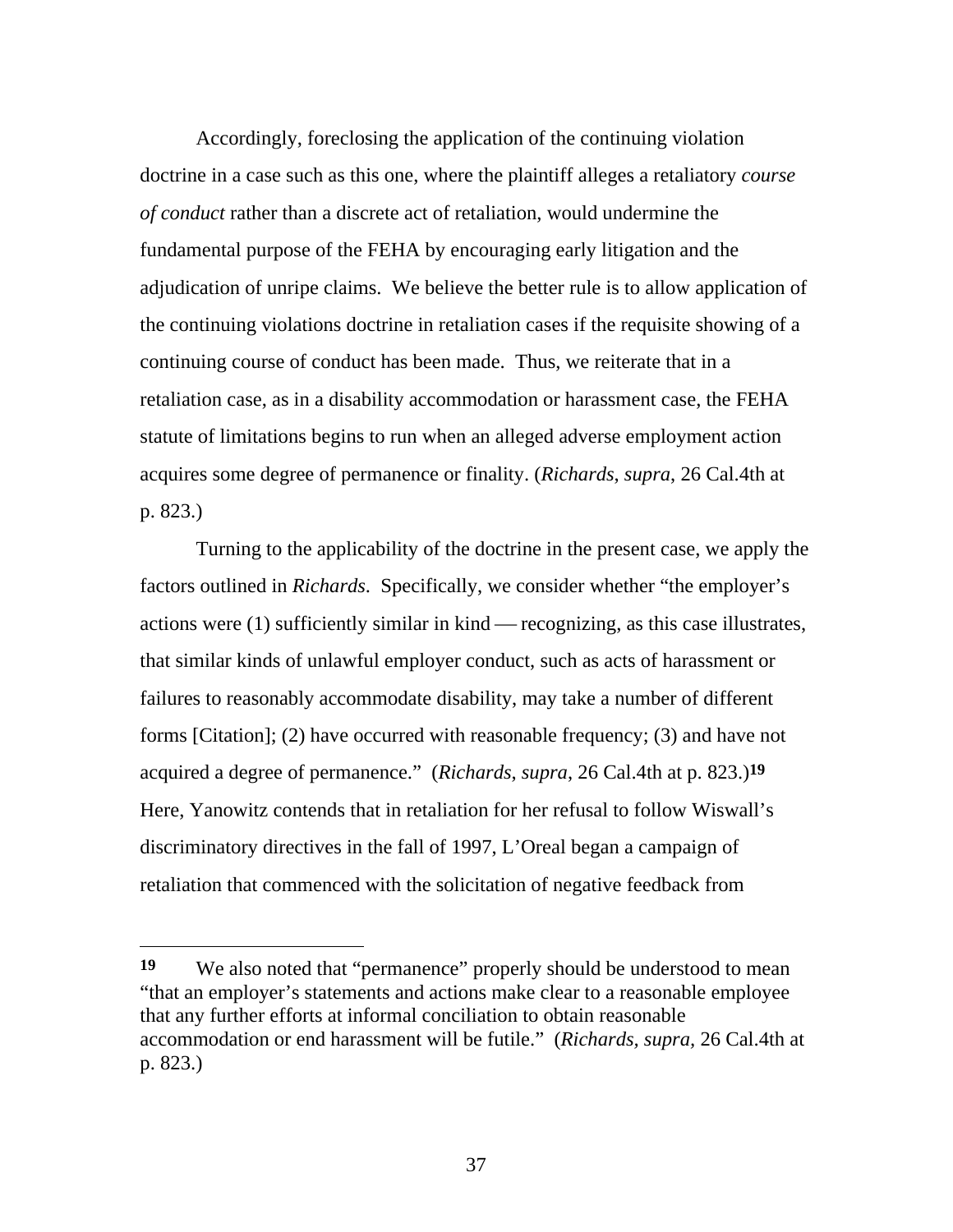Yanowitz's subordinates in April 1998, continued with a refusal to accommodate those employees' administrative needs in May 1998, the presentation of unwarranted criticism and humiliation in the presence of these employees in June 1998, and an unwarranted negative written evaluation in a July 16, 1998 memorandum, and finally culminated with L'Oreal's refusal, after the transmittal of the July 16 memorandum, to allow Yanowitz time to respond to the charges leveled against her.

In sum, Yanowitz alleges that in the course of these actions, L'Oreal solicited or fabricated negative information about Yanowitz and then used this information to intimidate, disempower, and punish Yanowitz. We conclude that a reasonable trier of fact could find that the solicitation of negative information from subordinates, the criticism of Yanowitz both verbally and in written memos based in part on the negative information obtained from her subordinates, and the subsequent refusal to allow Yanowitz to answer the charges leveled against her, were similar in kind and occurred with sufficient frequency to constitute a continuous and temporally related course of conduct. Moreover, a reasonable trier of fact could conclude Yanowitz was not on notice that further conciliatory efforts would be futile, until her final attempts to meet with company representatives to discuss the criticism directed at her were finally rebuffed. Accordingly, in light of the evidence submitted by the parties at the summary adjudication stage, we cannot determine that the continuing violation doctrine is inapplicable as a matter of law. (*Richards*, *supra*, 26 Cal.4th at p. 823.)

Furthermore, with regard to the question whether L'Oreal's alleged acts of retaliation, considered collectively, constitute a sufficient adverse employment action under the relevant standard (materially affecting the terms, conditions, or privileges of employment), we conclude that Yanowitz has met her burden of establishing an adverse employment action for purposes of her prima facie case.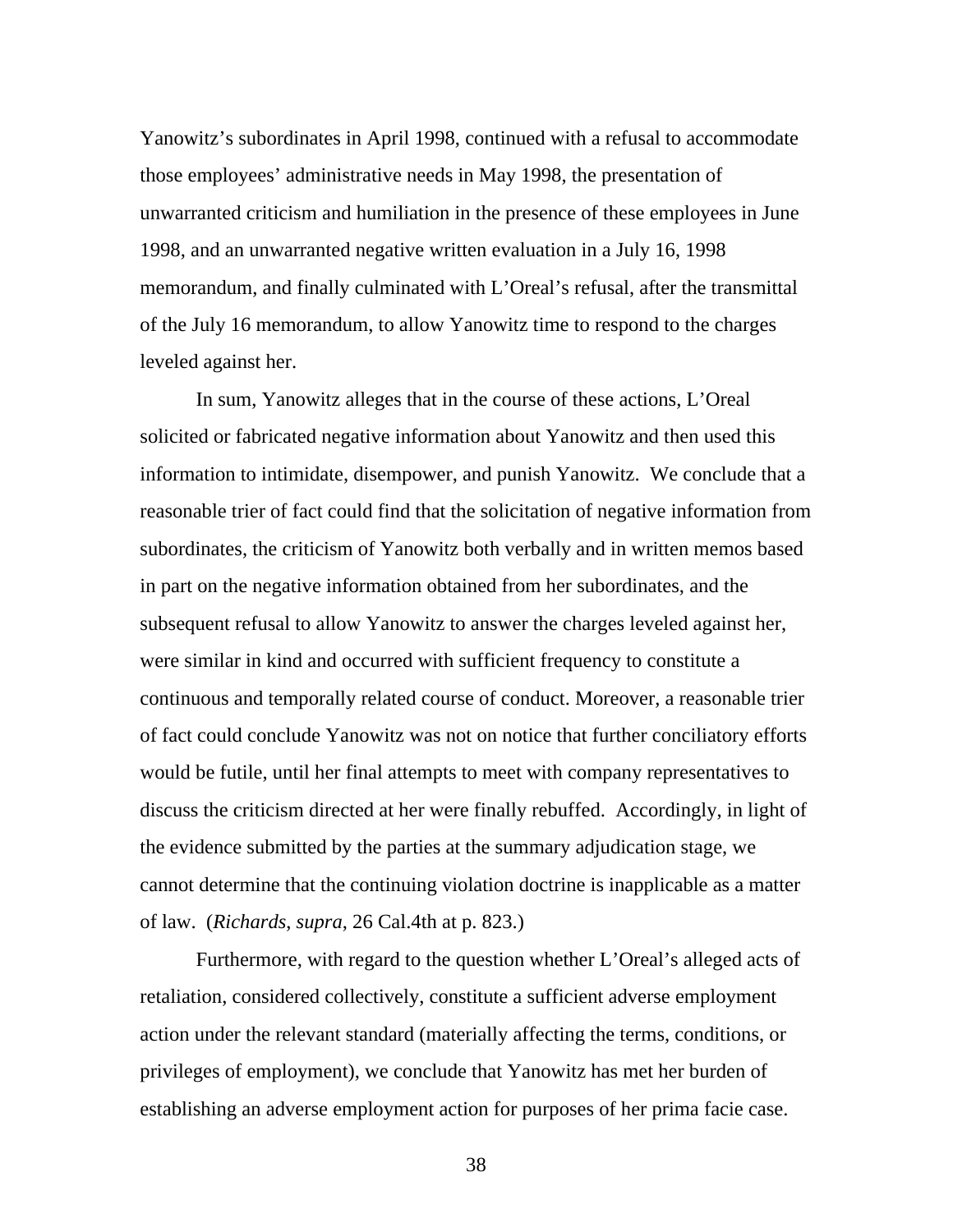The record establishes that prior to the period relevant here, Yanowitz had been a highly rated and honored employee of L'Oreal for 18 years. In April 1998, however, her supervisors Roderick and Wiswall began to actively solicit negative information about her and then employed this information to criticize Yanowitz both in the presence of her subordinates and in written memoranda. These supervisors refused to review her response to these charges and employed the negative information received to justify new, restrictive directives regarding her future performance and to impair her effectiveness with her staff.

These actions constituted more than mere inconveniences or insignificant changes in job responsibilities. Months of unwarranted and public criticism of a previously honored employee, an implied threat of termination, contacts with subordinates that only could have the effect of undermining a manager's effectiveness, and new regulation of the manner in which the manager oversaw her territory did more than inconvenience Yanowitz. Such actions, which for purposes of this discussion we must assume were unjustified and were meant to punish Yanowitz for her failure to carry out her supervisor's order, placed her career in jeopardy. Indeed, Roderick so much as told Yanowitz that unless there were immediate changes, her career at L'Oreal was over. Actions that threaten to derail an employee's career are objectively adverse, and the evidence presented here creates a factual dispute that cannot be resolved at the summary judgment stage. (See *Noviello v. City of Boston, supra*, 398 F.3d 76 [analysis of effect of retaliatory conduct should include "the relative ubiquity of the retaliatory conduct, its severity, its natural tendency to humiliate . . . a reasonable person, and its capacity to interfere with the plaintiff's work performance."].)

Contrary to L'Oreal's assertion, this is not a case in which the plaintiff alleges merely commonplace indignities typical of the workplace. Yanowitz alleges a pattern of systematic retaliation, and numerous cases recognize that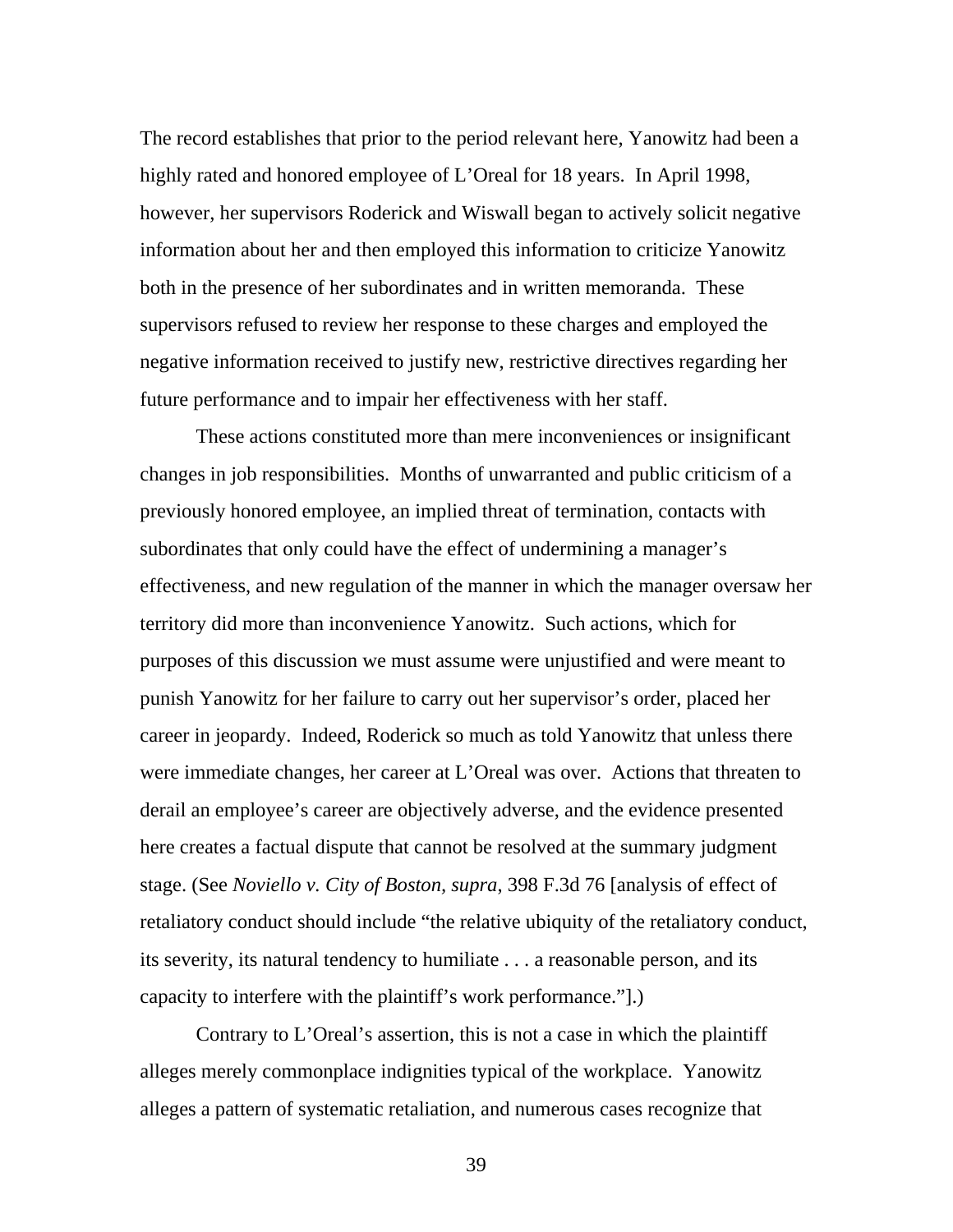adverse employment action includes treatment similar to that here at issue. (See, e.g., *Wyatt v. City of Boston, supra*, 35 F.3d at pp. 15-16 [stating that actions other than discharge are covered by title VII's antiretaliation provision, and listing as examples "employer actions such as demotions, disadvantageous transfers or assignments, refusals to promote, unwarranted negative job evaluations and toleration of harassment by other employees"]; *Gunnell v. Utah Valley State College* (10th Cir.1998) 152 F.3d 1253, 1264 [holding that coworker hostility or retaliatory harassment, if sufficiently severe, can constitute adverse employment action for purposes of a title VII retaliation claim]; *Wideman v. Wal-Mart Stores, Inc*., *supra,* 141 F.3d 1453, 1456 [finding that written reprimands, an employer's solicitation of negative comments by coworkers, and a one-day suspension constituted adverse employment actions]; *Corneveaux v. CUNA Mut. Ins. Group* (10th Cir. 1997) 76 F.3d 1498, 1507-1508 [holding that an adverse employment action occurred when an employee was required to "go through several hoops" in order to obtain severance benefits]; *Yartzoff v. Thomas* (9th Cir. 1987) 809 F.2d 1371, 1376 ["[t]ransfers of job duties and undeserved performance ratings, if proven, would constitute 'adverse employment decisions' "].)

We emphasize that we do not determine that the alleged adverse action occurred, or that it was not justified by bona fide concerns on the part of L'Oreal with regard to Yanowitz's general performance at work that might yet be proved at trial. We hold only that, at the summary adjudication stage, Yanowitz's evidence was sufficient to satisfy the adverse action element of her prima facie case. It remains for the trier of fact to decide whether Yanowitz's allegations are true.

### **IV.**

Finally, L'Oreal argues that the Court of Appeal erred in holding that Yanowitz met her burden of establishing that L'Oreal's stated nonretaliatory grounds for taking the actions against her were pretextual. L'Oreal points to an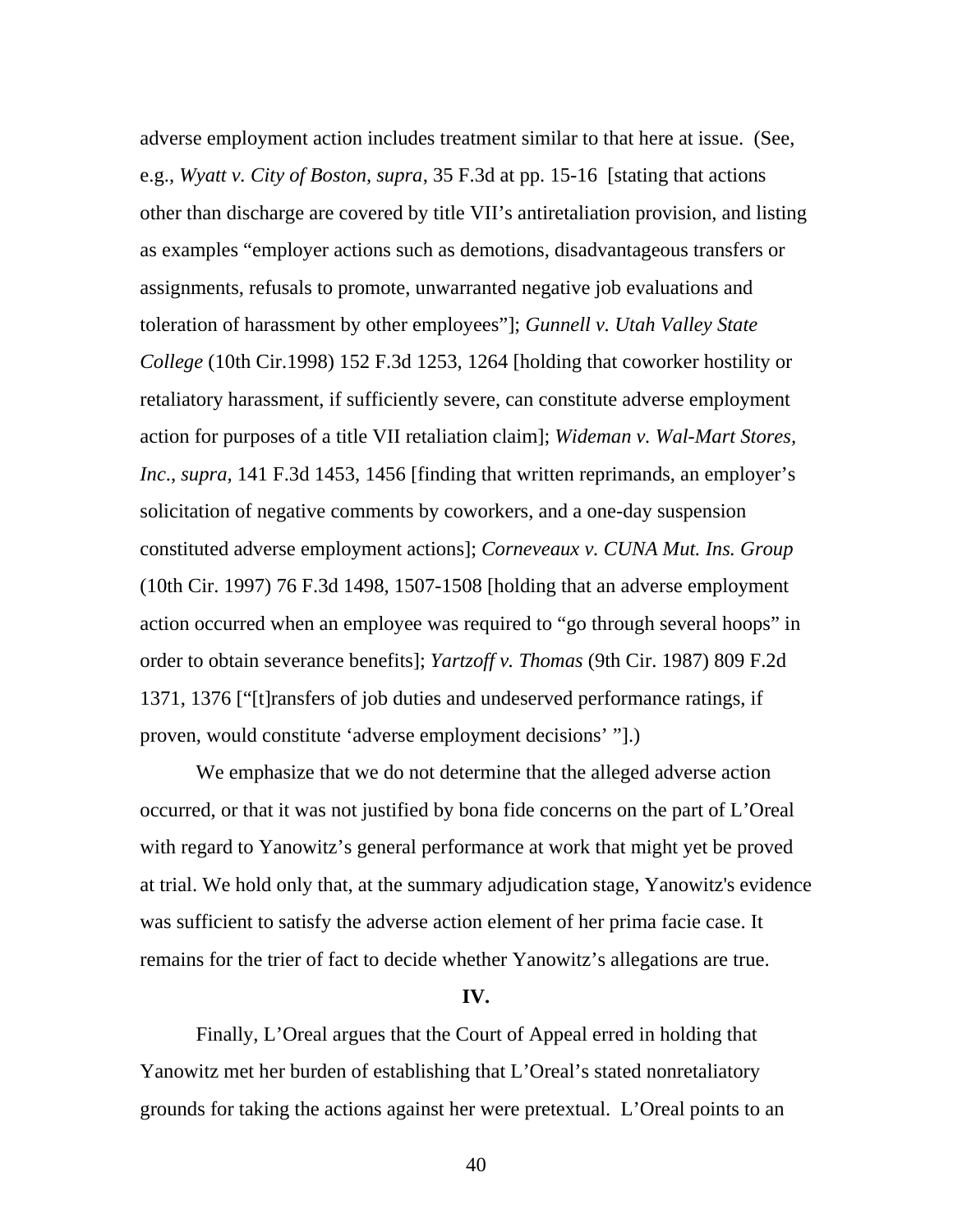August 5, 1997 memo from Roderick to Sears — written months before the incident with Wiswall — that severely criticized Yanowitz for deficiencies in her "listening" skills and her "attitude," and to Yanowitz's admission that the November 1997 merger created problems in her department and left her with additional job responsibilities that may have had an impact on her performance. L'Oreal additionally proffered evidence that it had received complaints about Yanowitz from customers before and after the incidents with Wiswall and that these complaints expressed negative feedback about Yanowitz, including an expressed desire by certain corporate customers not to work with Yanowitz again.

The evidence proffered by L'Oreal does indicate that there were problems with Yanowitz's performance both before and after the incident with Wiswall, but such evidence is not sufficient in itself to support the trial court's grant of summary judgment in L'Oreal's favor. The record reflects that many of the problems identified in the negative performance reviews had been associated with Yanowitz in a number of performance reviews conducted between 1987 and 1996. Despite these criticisms, however, these same performance reviews consistently rated Yanowitz "above expectation," and in 1997 — the year before the incidents here at issue — Yanowitz was awarded the sales manager of the year award. Moreover, there is no evidence that at the time of these earlier negative evaluations, L'Oreal actively solicited negative feedback about Yanowitz, berated her in the presence of her staff, or threatened to terminate her unless her performance improved. Roderick's active solicitation of negative information concerning Yanowitz in the spring of 1998 strongly suggests the possibility that her employer was engaged in a search for a pretextual basis for discipline, which in turn suggests that the subsequent discipline imposed was for purposes of retaliation. (See Lindemann & Grossman, Employment Discrimination Law (3d ed. 1996) 674-675.)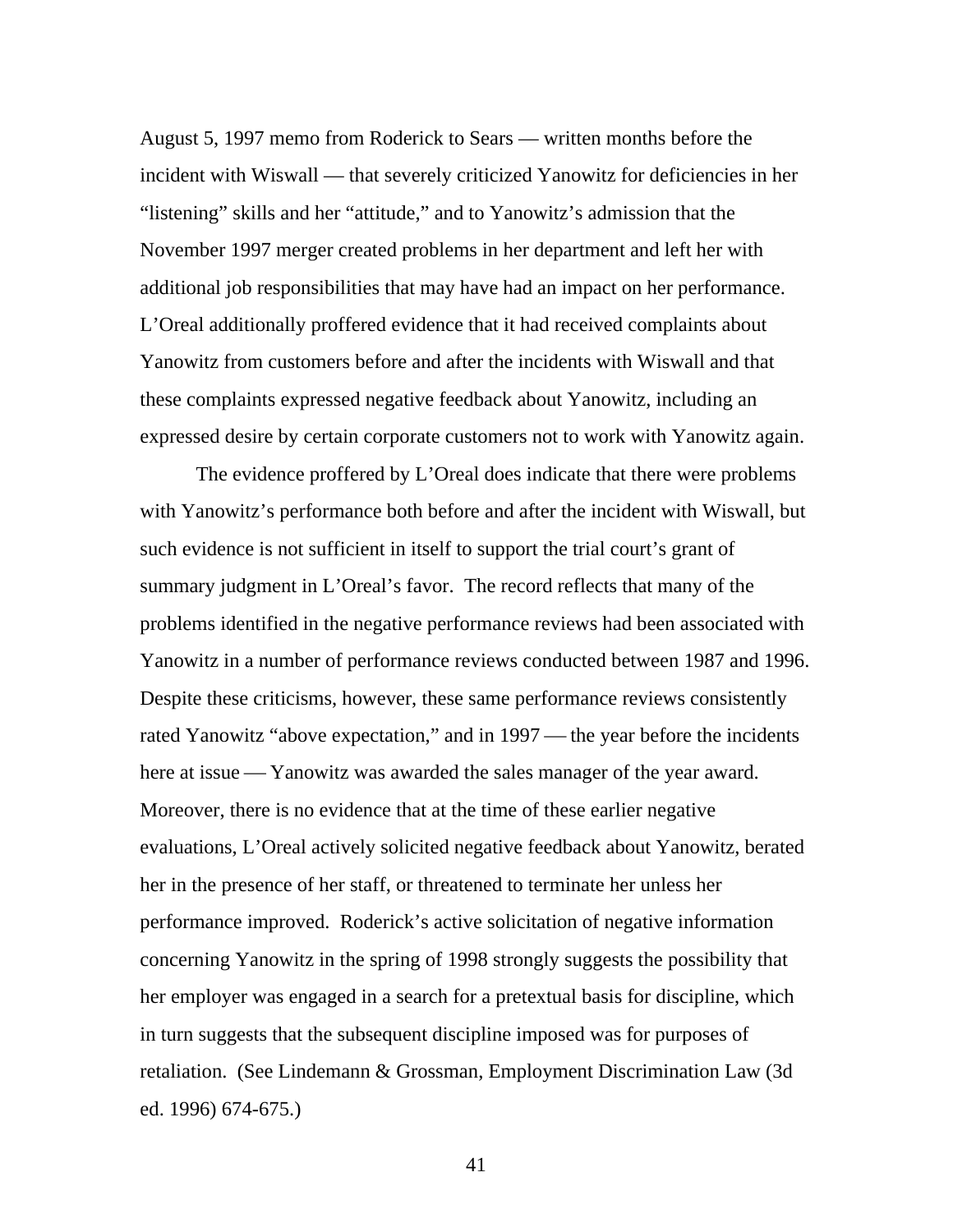Thus, we conclude that the record reveals triable issues of fact as to whether L'Oreal's heightened response to Yanowitz's allegedly poor performance — after she refused to follow Wiswall's directive — was retaliation for her protected activity under the FEHA. (*Hairston v. The Gainesville Sun Publishing Co*. (11th Cir. 1993) 9 F.3d 913, 921 [reversing summary judgment on the ground of pretext and finding that when the plaintiff presented evidence of above average performance evaluations before the filing of a complaint, and unfavorable performance evaluations immediately before and after the filing of a complaint, incidents of increased scrutiny and harassment bear on the pretext issue].) Taking into account all of the evidence submitted in support of and in opposition to the summary judgment motion, there exists a *genuine issue of material fact* as to whether L'Oreal's articulated, nonretaliatory reasons for its actions were pretextual. Therefore, the Court of Appeal properly held that the trial court's grant of summary judgment in favor of L'Oreal cannot be sustained on this ground.

## **V.**

For the reasons stated above, we affirm the Court of Appeal's decision reversing the trial court's grant of summary judgment in favor of L'Oreal.

GEORGE, C.J.

WE CONCUR:

KENNARD, J. WERDEGAR, J. MORENO, J.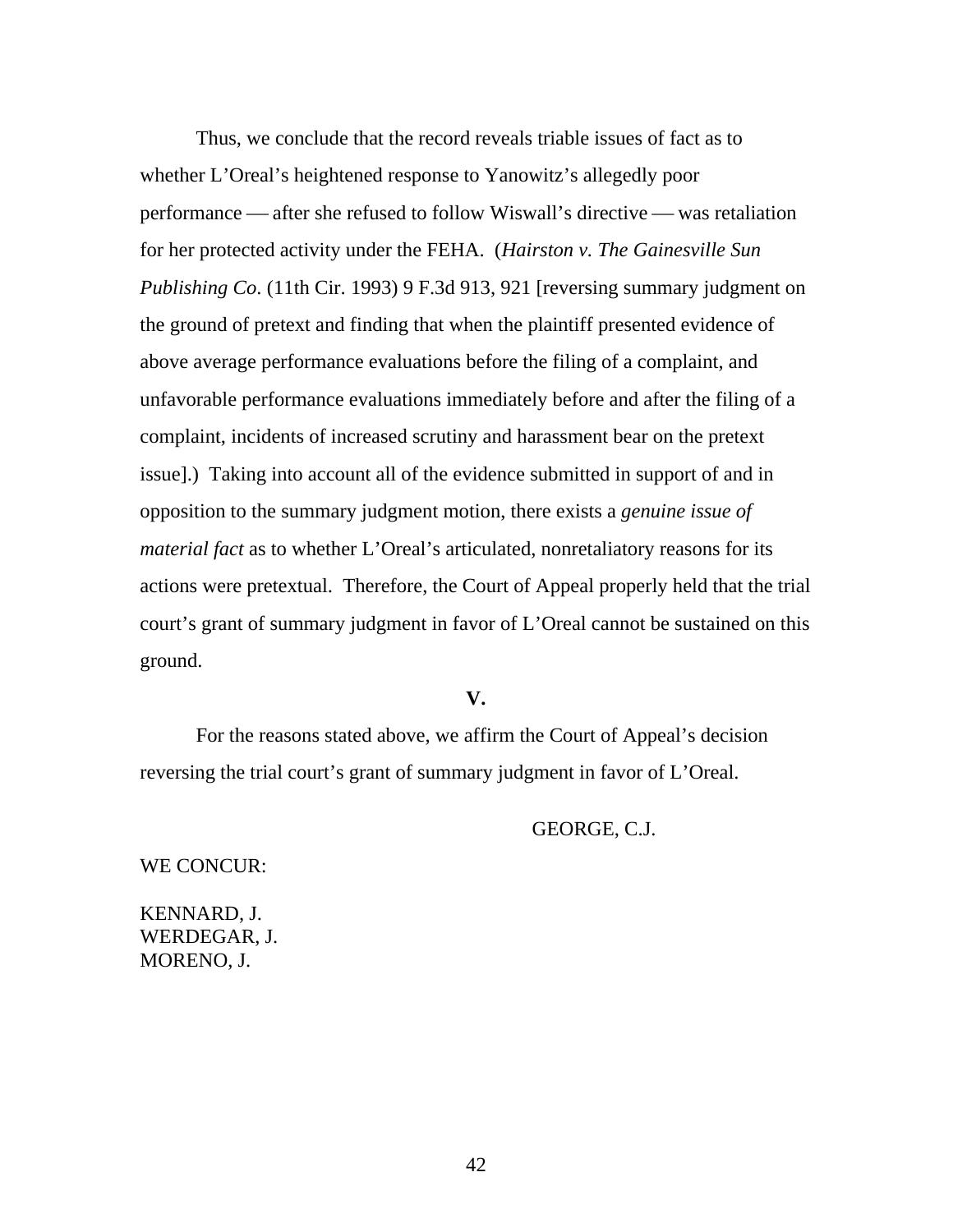#### **DISSENTING OPINION BY CHIN, J.**

## I dissent.

Plaintiff alleges she was subjected to adverse employment actions due to her opposition to a personnel order that, she now claims, she believed constituted unlawful discrimination on the basis of sex. She seeks the protection of a statute that prohibits retaliation against a person who opposes a forbidden employment practice. However, until after she filed this lawsuit, she never communicated to her employer her alleged belief that the order was sexually discriminatory or, indeed, unlawful in any way. This case thus presents the question whether a person can be a whistleblower without blowing the whistle. At least in this case, where the personnel order was not clearly unlawful, I would say no.

The majority concludes that plaintiff may recover damages from her employer for retaliating against her because she failed to carry out a personnel order that she reasonably believed violated the California Fair Employment and Housing Act (FEHA) (Gov. Code, § 12900 et seq.) even if (1) the order did not, in fact, violate the FEHA; and (2) she never related her belief to her employer. I disagree. The whole point behind giving whistleblowers special protection is to encourage them to speak out to try to prevent employment discrimination before it takes place or to expose it after it occurs. It makes no sense to give this special protection to someone, like plaintiff here, who did nothing (until after she filed a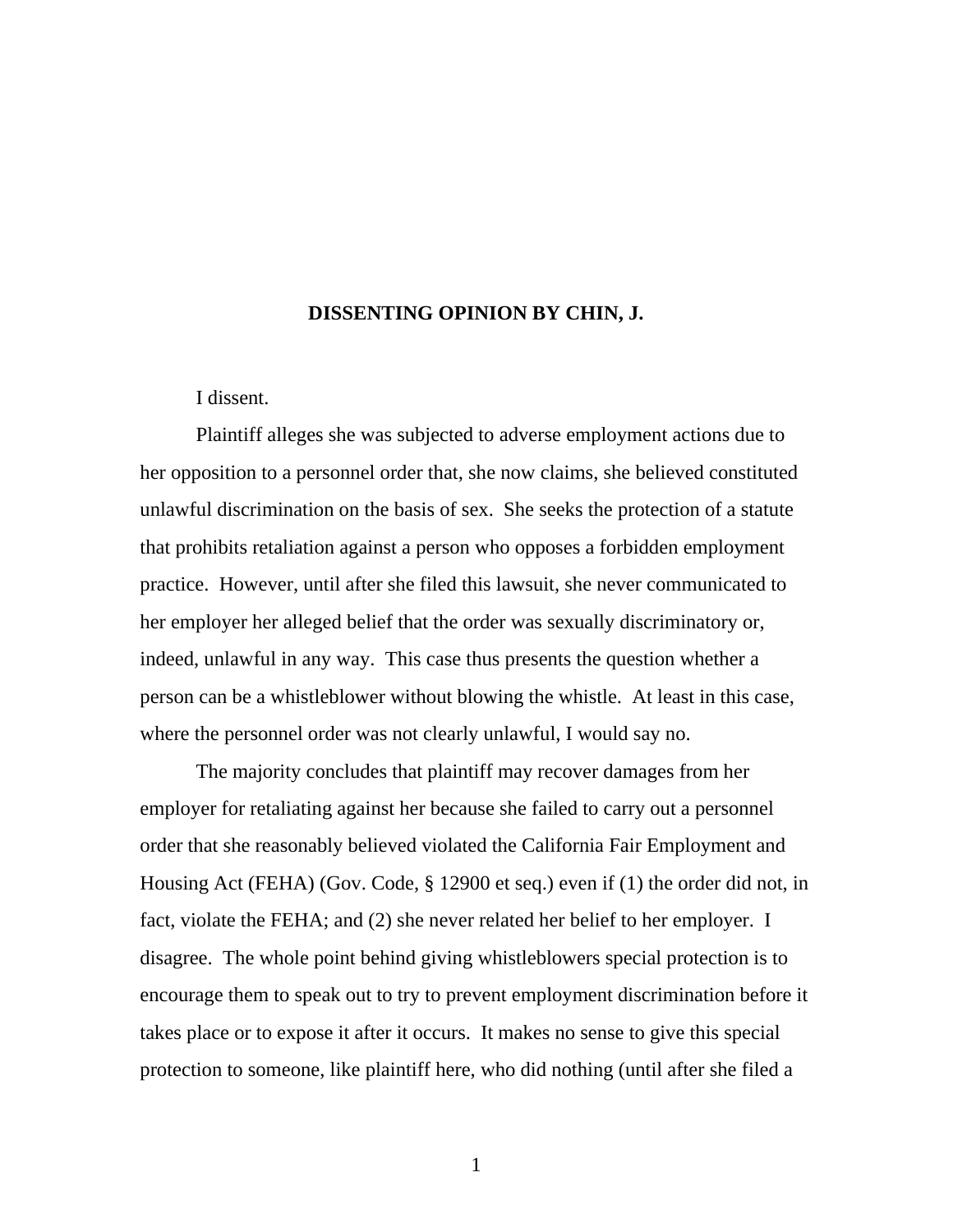lawsuit) to communicate to her employer that she opposed what she believed to be a discriminatory act.

The trial court properly granted summary judgment in favor of defendant.

## **I. SUMMARY OF RELEVANT FACTS**

Plaintiff Elysa J. Yanowitz alleges the following. She was a regional sales manager based in San Francisco for defendant L'Oreal USA, Inc. (L'Oreal). Sometime during the fall of 1997, Jack Wiswall, the New York-based general manager of L'Oreal's designer fragrance division and one of Yanowitz's superiors within the company, ordered her to terminate a female salesperson because he thought she was "not good looking enough." In her declaration, plaintiff described the salesperson as a "dark-skinned woman" who she believed was "of Iranian descent." Wiswall told her something like, "Get me somebody hot."

Plaintiff did not carry out the order because she believed it was unlawful. In a declaration that she prepared for this litigation, she explained the reasons for her belief: "This was the first time in all of my years as Regional Sales Manager that anybody had ever asked me to make a final employment decision based upon the physical appearance, much less the subjective physical appearance, of an employee. And there never was any suggestion that any of the males who were under my supervision should be hired, evaluated, promoted, or fired because of their physical appearances. At the time that Wiswall gave the instruction, there was a male sales associate in Cosmair's [L'Oreal's former name] Ralph Lauren installation in Macy's San Francisco Union Square Branch. I also had a male account executive in Seattle, Washington, and until recently, or conceivably even at that time, I had a male coordinator in Macy's San Francisco Union Square Branch. In earlier years, I had had two other male account executives. I had hired one of these individuals as a coordinator and later promoted him to an account executive. And shortly before I went out on disability leave, I had made a job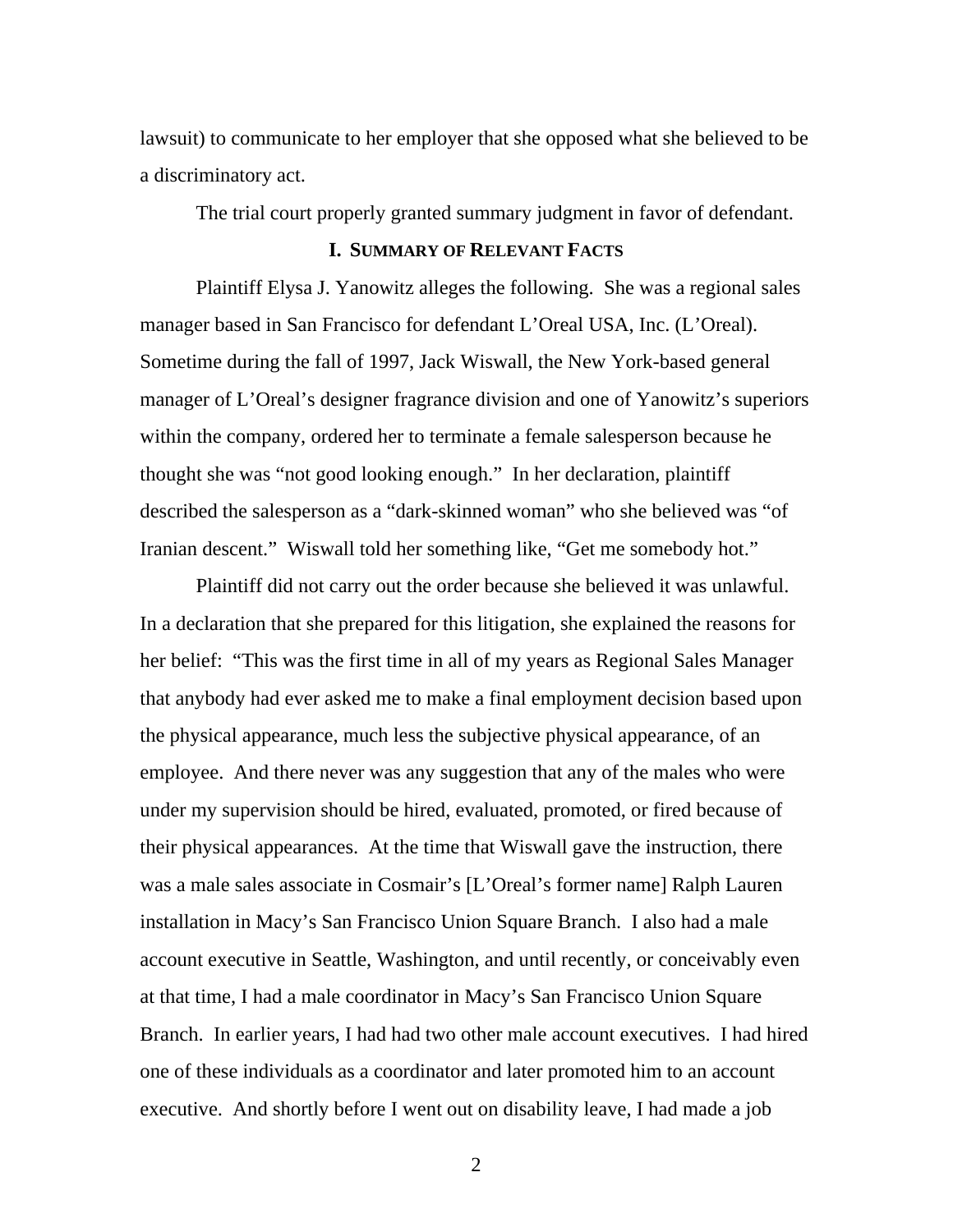offer to another male for a coordinator's position, as I recall, in Macy's Union Square Branch." Because of these facts, she "believed that it was contrary to both federal and state sex discrimination laws to terminate a female employee who was performing satisfactorily and who presented herself in a businesslike fashion because of the subjective belief of a male corporate officer that the woman did not fit his notions of physical attractiveness, when opinions as to the physical attractiveness of male employees never were taken into consideration in connection with any employment decisions."

Sometime later, when Wiswall learned that the employee had not been dismissed, he told plaintiff something like, "Didn't I tell you to get rid of her, I want her out of here." He observed a "young attractive blonde girl, very sexy," and told plaintiff to "get me one that looks that." She responded, "Jack, you've got to give me adequate reasons or justification for dismissing her." In her declaration, plaintiff states, "After the initial directive, Wiswall persisted in questioning me whether [the salesperson] had been terminated or when I would terminate her. I protested to Wiswall on a number of occasions that he had to give me a justifiable reason to terminate this employee. The matter became particularly difficult when . . . in March 1998, I learned that [the salesperson] was one of the top performers in the men's fragrance department throughout the entire chain." When asked specific questions during her deposition regarding the number of times she spoke with Wiswall on this subject, she could remember only the initial directive and a single follow-up conversation. She could not specifically remember additional conversations with Wiswall on the subject.

Plaintiff did not say anything to Wiswall to convey that she felt the order was discriminatory other than asking him to give her "adequate grounds to dismiss her." She does not allege that she told Wiswall that the salesperson in question was a top performer. She never reported to Richard Roderick, her immediate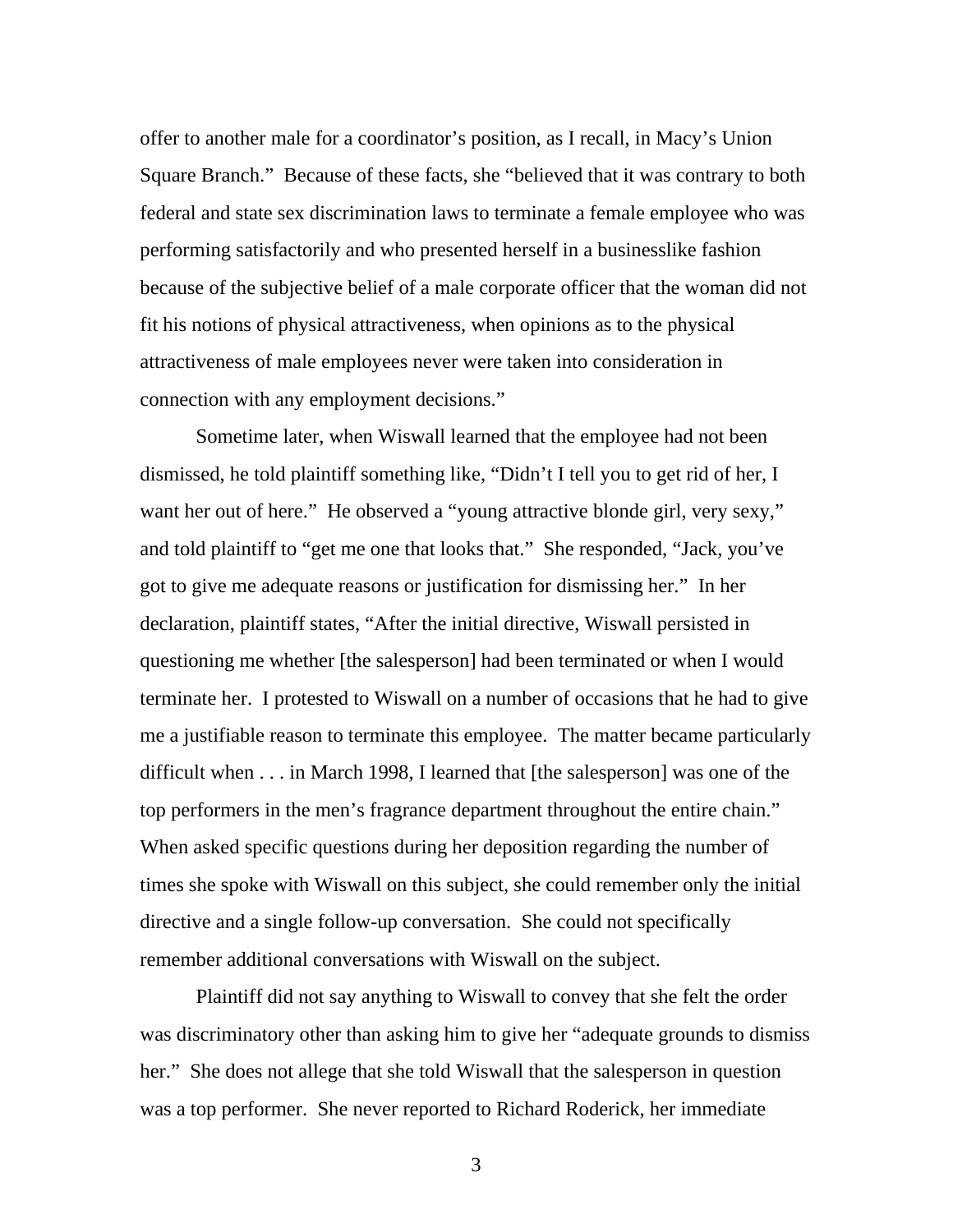supervisor within the company, or anyone else within the company, including the human resources department, that she believed she had received a discriminatory order from Wiswall. She explained in her declaration that she said nothing to Roderick about her concerns because she "did not have any confidence that Roderick would say, much less do, anything. I found Roderick to be totally ineffectual and lacking independence." Moreover, she "did not report Wiswall to or seek assistance from [the] Human Resources Department, because I did not have any confidence that that Department would provide any assistance in dealing with Wiswall. That Department did not have the reputation of assisting lower level employees or even middle management personnel in disputes involving upper management."

Ultimately, plaintiff did not terminate the salesperson and, apparently, no one else did either. L'Oreal also did not terminate or demote plaintiff, but she alleges that, as a result of her not terminating the salesperson, she was subjected to other adverse employment actions. She eventually departed the company on disability leave due to stress.

In this action, plaintiff alleged, among other things, that she was the victim of discriminatory retaliation due to her refusal to carry out the order to fire the female employee, an order that, she believed, would have violated "the prohibition against discrimination by sex established in the" FEHA. The trial court granted L'Oreal's motion for summary judgment, but the Court of Appeal reversed as to the retaliation cause of action. We granted L'Oreal's petition for review and must now decide whether the facts of this case state a valid cause of action for unlawful retaliation under the FEHA.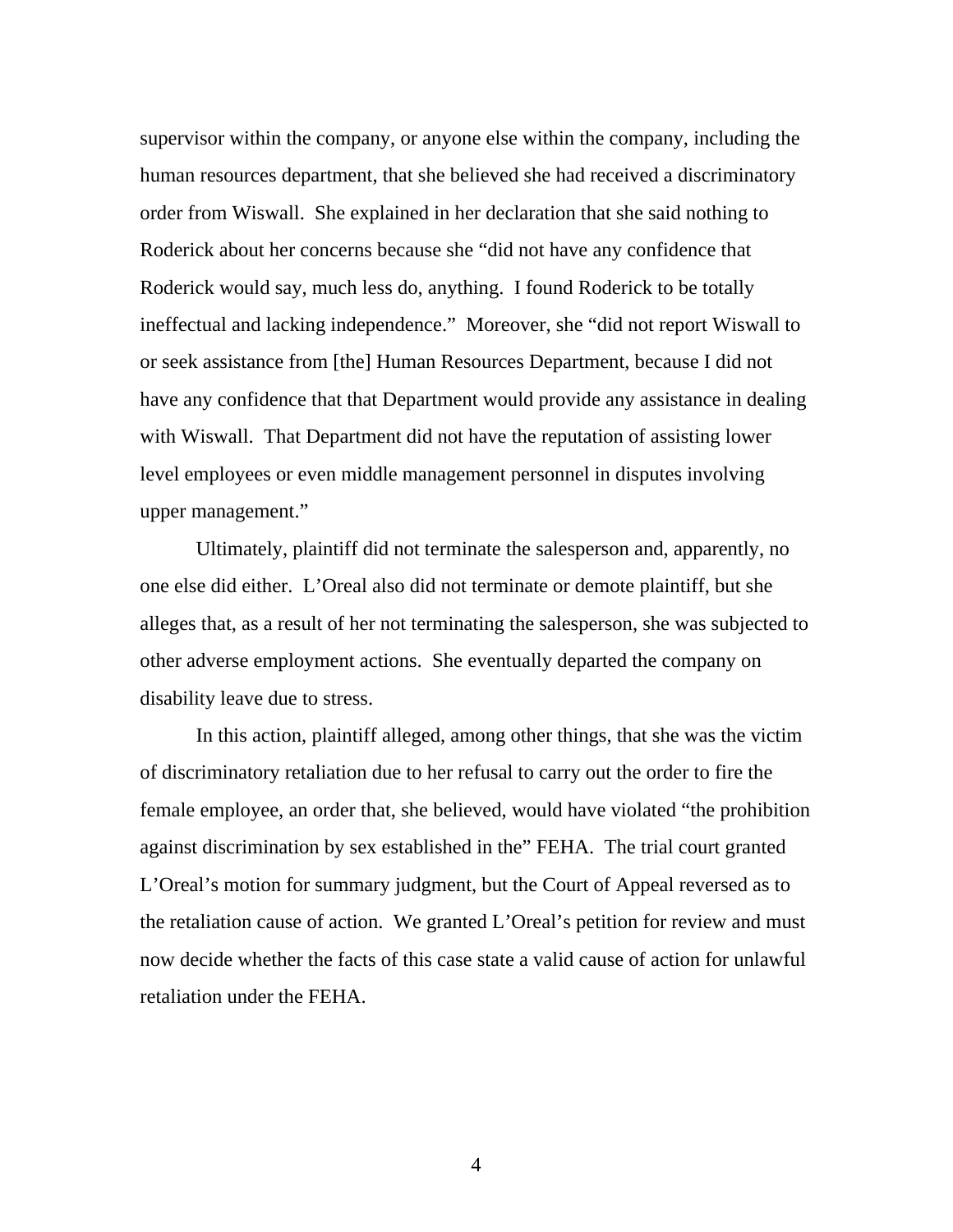## **II. DISCUSSION**

## **A. Prima Facie Case of Retaliation**

Plaintiff claims L'Oreal illegally retaliated against her in violation of Government Code section 12940, subdivision (h) (section 12940(h)), part of the FEHA, which makes it an unlawful employment practice for an employer to "discriminate against any person because the person has opposed any practices forbidden under" the FEHA. She claims L'Oreal retaliated against her because she opposed Wiswall's order to fire the female sales representative. She alleges this retaliation constituted unlawful discrimination because she reasonably believed the order itself unlawfully discriminated on the basis of sex. But this allegation encounters a problem at the outset. Plaintiff did not tell L'Oreal of her alleged belief. She never told anyone within the company that she believed the order to terminate the salesperson constituted sex discrimination or, indeed, was unlawful for any reason.

The majority and I agree on the broad principles applicable to retaliation claims. "Lawsuits claiming retaliatory employment termination in violation of CFEHA are analogous to federal 'title VII' claims (Title VII of the Civil Rights Act of 1964, 42 U.S.C. § 2000e et seq.; hereafter title VII), and are evaluated under federal law interpreting title VII cases." (*Flait v. North American Watch Corp.* (1992) 3 Cal.App.4th 467, 475-476.) To establish a prima facie case of retaliation, "the plaintiff must show that he engaged in a protected activity, his employer subjected him to adverse employment action, and there is a causal link between the protected activity and the employer's action." (*Id*. at p. 476.) As I explain, plaintiff's action founders on the first and third of these requirements; she engaged in no protected activity, and there is no causal link between the employer's action and the nonexistent protected activity. Because of this, I need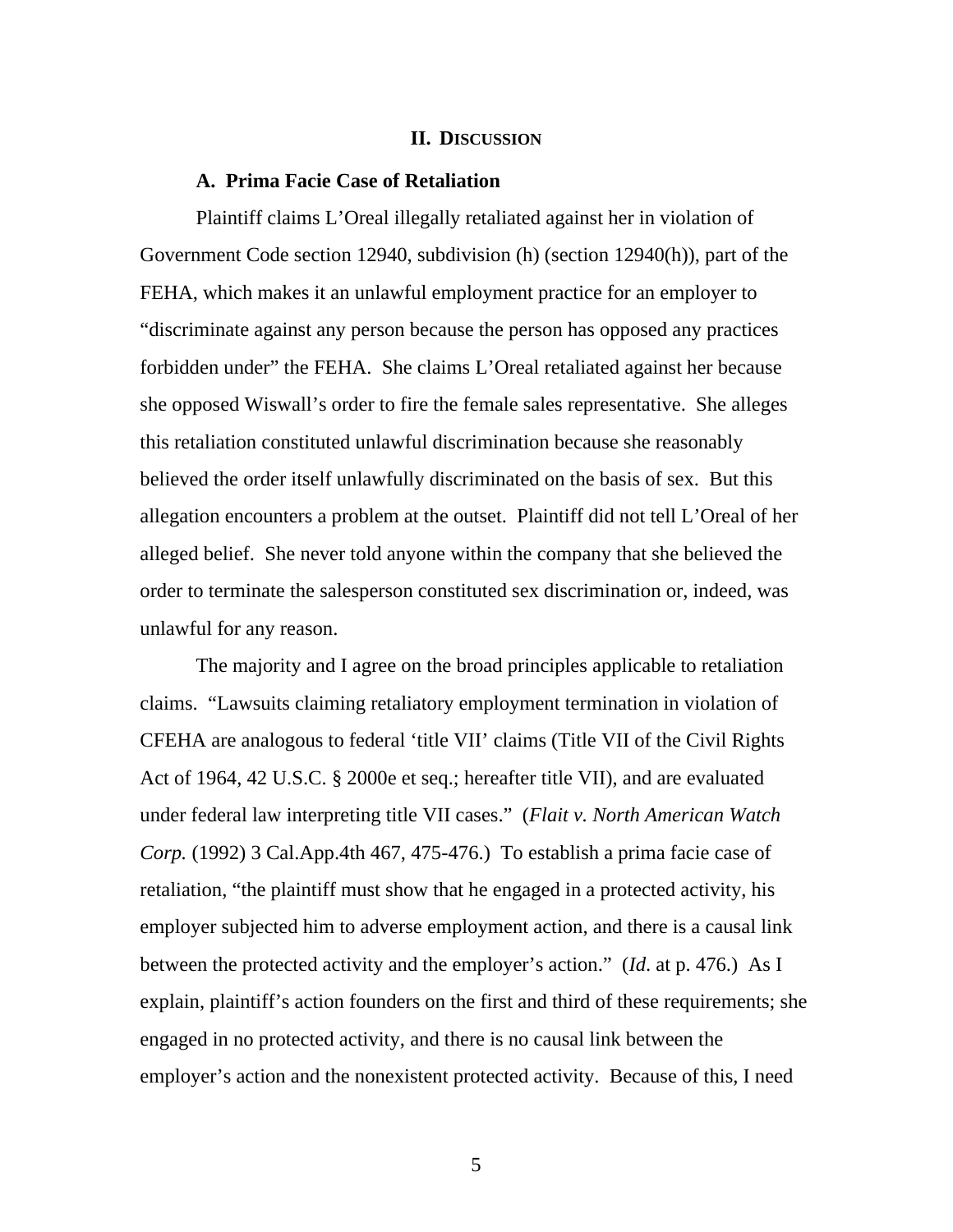not consider whether L'Oreal subjected plaintiff to any adverse employment action.

We recently explained the "need to protect whistleblowers," like plaintiff claims to be. (*Miller v. Department of Corrections* (July 18, 2005, S114097) \_\_\_ Cal.4th \_\_\_ [p. 38] (*Miller*).) Section 12940(h) "aids enforcement of the FEHA and promotes *communication and informal dispute resolution* in the workplace." (*Miller, supra*, at p. \_\_ [p. 33], italics added.) "The FEHA's stricture against retaliation serves the salutary purpose of encouraging open communication between employees and employers so that employers can take voluntary steps to remedy FEHA violations [citation], a result that will be achieved only if employees feel free to make complaints without fear of retaliation. The FEHA should be liberally construed to deter employers from taking actions that would discourage employees *from bringing complaints* that they believe to be well founded." (*Id*. at p. \_\_\_ [pp. 37-38], italics added.) We also explained that the United States Supreme Court recently expressed similar concerns in holding that "title IX of the Education Amendments of 1972 (20 U.S.C. § 1681 et seq. (Title IX)) provides the whistleblower with a private right of action for retaliation." (*Id*. at p. \_\_\_ [p. 38], citing *Jackson v. Birmingham Bd. of Educ.* (2005) \_\_\_ U.S. \_\_\_ [125 S.Ct. 1497].)

These policy concerns are valid. Employees should be able to complain about what they believe to be unlawful employment practices without fear of retaliation. But it makes no sense to extend whistleblower protection to someone, like plaintiff, who did not make any complaint, did not engage in any meaningful communication, did not seek any informal dispute resolution in the workplace, and did nothing to try to cause L'Oreal to take voluntary steps to avoid or remedy a perceived FEHA violation.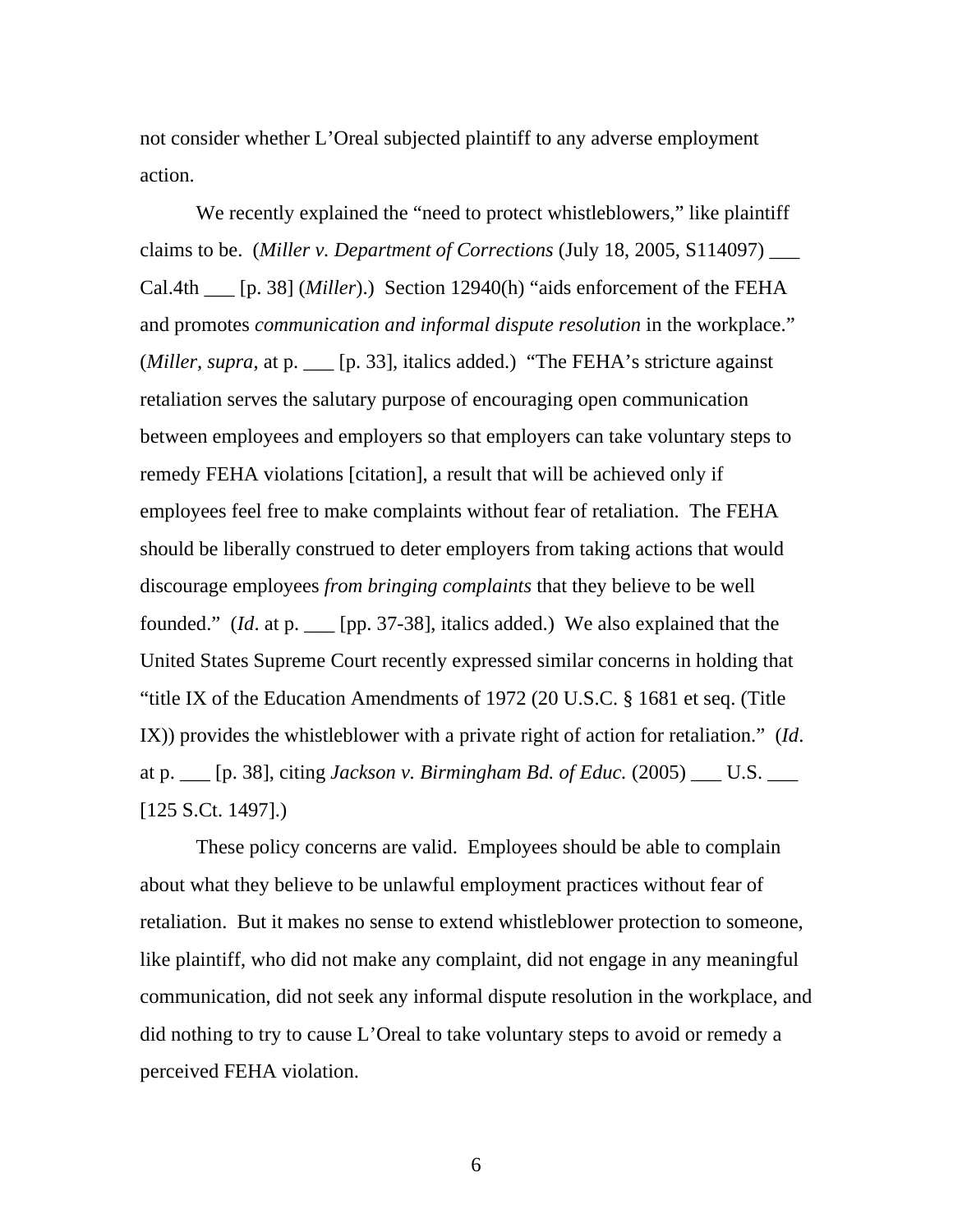Although section 12940(h)'s language requires the person seeking its protection to oppose "any practices forbidden under" the FEHA—which seems to require that the practices actually be forbidden—courts have expanded the statute beyond its language to permit a retaliation claim by an employee "who has complained of or opposed conduct that the employee reasonably believes to be discriminatory, even when a court later determines the conduct was not actually prohibited by the FEHA." (Maj. opn., *ante*, at p. 12, citing *Miller*, *supra*, \_\_\_ Cal.4th at p. \_\_\_ [p. 35].) I agree with this expansion and the policy behind it. But if we are to interpret the statute as not requiring conduct that was actually illegal but merely conduct the employee *believes* to be illegal, then surely we must require that the plaintiff *communicate* this belief to the employer. It makes no sense to hold both that the conduct need not be unlawful *and* that the plaintiff need not complain of it.

A multitude of federal cases interpreting the analogous federal retaliation law supports this conclusion. An oft-cited case is *Booker v. Brown & Williamson Tobacco Co., Inc.* (6th Cir. 1989) 879 F.2d 1304 (*Booker*).) In that case, the plaintiff alleged that he had been illegally demoted due to a letter he had written to the company's human resources department that, he claimed, opposed racial discrimination. The court disagreed that the letter constituted opposition to unlawful discrimination. "An examination of the letter indicates that it is not in opposition to a violation of the Act. Booker was not contesting any unlawful employment practice; he was contesting the correctness of a decision made by his employer." *(Id. at p. 1313.)* The letter in question did claim the plaintiff was the victim of "ethnocism," a word the court could not locate in any dictionary. About this claim, the court said, "Assuming that Booker intended discrimination, we hold that a vague charge of discrimination in an internal letter or memorandum is insufficient to constitute opposition to an unlawful employment practice. An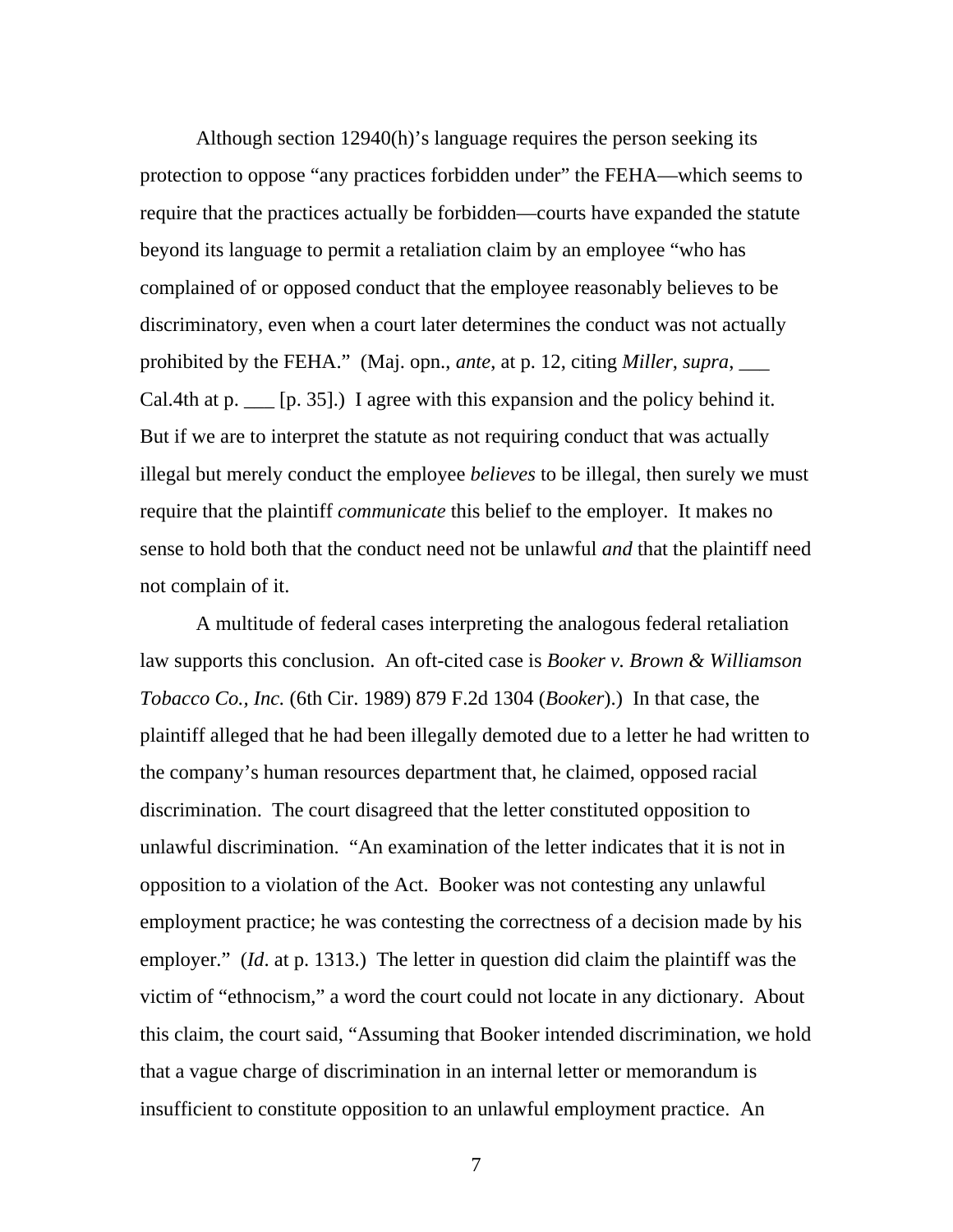employee may not invoke the protections of the Act by making a vague charge of discrimination. Otherwise, every adverse employment decision by an employer would be subject to challenge under either state or federal civil rights legislation simply by an employee inserting a charge of discrimination." (*Ibid*.)

Other cases are to similar effect. "In order to engage in a protected opposition activity . . . , a plaintiff must make an *overt stand* against suspected illegal discriminatory action." (*Minnis v. McDonnell Douglas Technical Services Co.* (E.D.Mich. 2001) 162 F.Supp.2d 718, 739, italics added, citing *Booker*; see also *Maynard v. City of San Jose* (9th Cir. 1994) 37 F.3d 1396, 1405 [evidence did not support a retaliation claim when the plaintiff framed his complaint in terms of a "violation of the Department's hiring practices, not in terms of racial discrimination"]; *Allen v. Denver Public School Bd.* (10th Cir. 1991) 928 F.2d 978, 985 [a grievance was not "protected opposition to discrimination" when there was "nothing on the face of the document to alert the reader that discrimination is being alleged"]; *Pieszak v. Glendale Adventist Medical Center* (C.D. Cal. 2000) 112 F.Supp.2d 970, 993-994 [plaintiff did not "point to any involvement in a protected activity" because her "complaining about Lopez' harassment does not mean that she was complaining about sexual harassment"]; *Reynolds v. Golden Corral Corp.* (M.D.Ala. 1999) 106 F.Supp.2d 1243, 1252 ["If plaintiff intended to complain to Barnes about sexual harassment, she had an obligation to tell him so or, at least, to give him sufficient facts from which he could conclude that plaintiff's problem involved conduct directed at her because of her sex"]; *id*. at p. 1253 [no valid retaliation claim because "plaintiff does not claim to have reported the alleged sexual harassment to any of Gibson's superiors other than Barnes," and even as to Barnes, "plaintiff did not oppose, discuss or suggest unlawful sex discrimination during that conversation"]; *id*. at p. 1254, citing *Booker*; *Beeck v. Federal Exp. Corp.* (D.D.C. 2000) 81 F.Supp.2d 48, 55 [no case law suggests that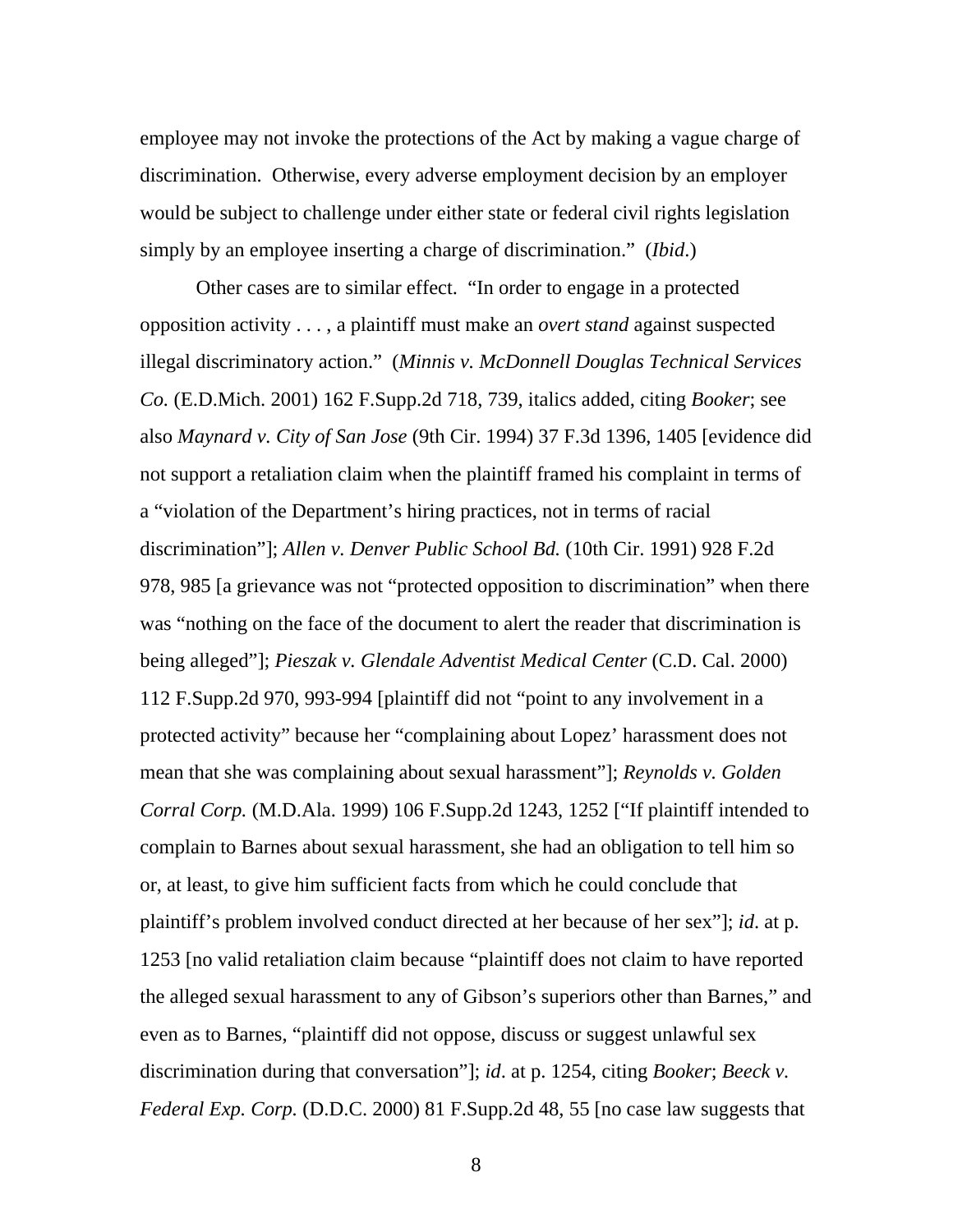"protected 'opposition' extends beyond open allegations of discrimination to the sort of stoic, silent endurance plaintiff alleges here"]; *Primes v. Reno* (N.D.Ohio 1998) 999 F.Supp. 1007, 1016, citing *Booker* [concluding that a "vague suggestion of racism" is "not sufficient to constitute 'opposition' under Title VII and cannot form the basis for a retaliation claim"]; *Crumpton v. St. Vincent's Hosp.* (N.D.Ala. 1997) 963 F.Supp. 1104, 1119 ["In order to be protected activity, plaintiff must present evidence showing that [the defendant's] management knew that her concern or complaints related in some way to race and a claim of being discriminated against on that basis"; merely "complaining about a supervisor's conduct" not sufficient]; *Garcia-Paz v. Swift Textiles, Inc.* (D.Kan. 1995) 873 F.Supp. 547, 559 [the statute does not protect "persons who simply champion the cause of an older worker, even if the advocate acts out of an unarticulated belief that the employer is discriminating on the basis of age. Thus, liability will not attach unless the activity in question advances beyond advocacy and into recognizable opposition to an employment practice that the claimant reasonably believes to be unlawful"]; *id*. at p. 560, citing *Booker*; *Aldridge v. Tougaloo College* (S.D.Miss. 1994) 847 F.Supp. 480, 484 [plaintiff's grievance was not protected expression because it did not "protest any form of sex discrimination"]; *id*. at p. 485, citing *Booker*.)

I agree with the majority that courts should not parse an employee's complaint technically. "We do not believe employees should be required to elaborate to their employer on the legal theory underlying the complaints they are making, in order to be protected by the FEHA." (*Miller*, *supra*, <u>cal.4th</u> at p. \_\_\_ [p. 36].) I further agree that "[a]n employee is not required to use legal terms or buzzwords when opposing discrimination. The court will find opposing activity if the employee's comments, when read in their totality, oppose discrimination." (*Wirtz v. Kansas Farm Bureau Services, Inc.* (D.Kan. 2003) 274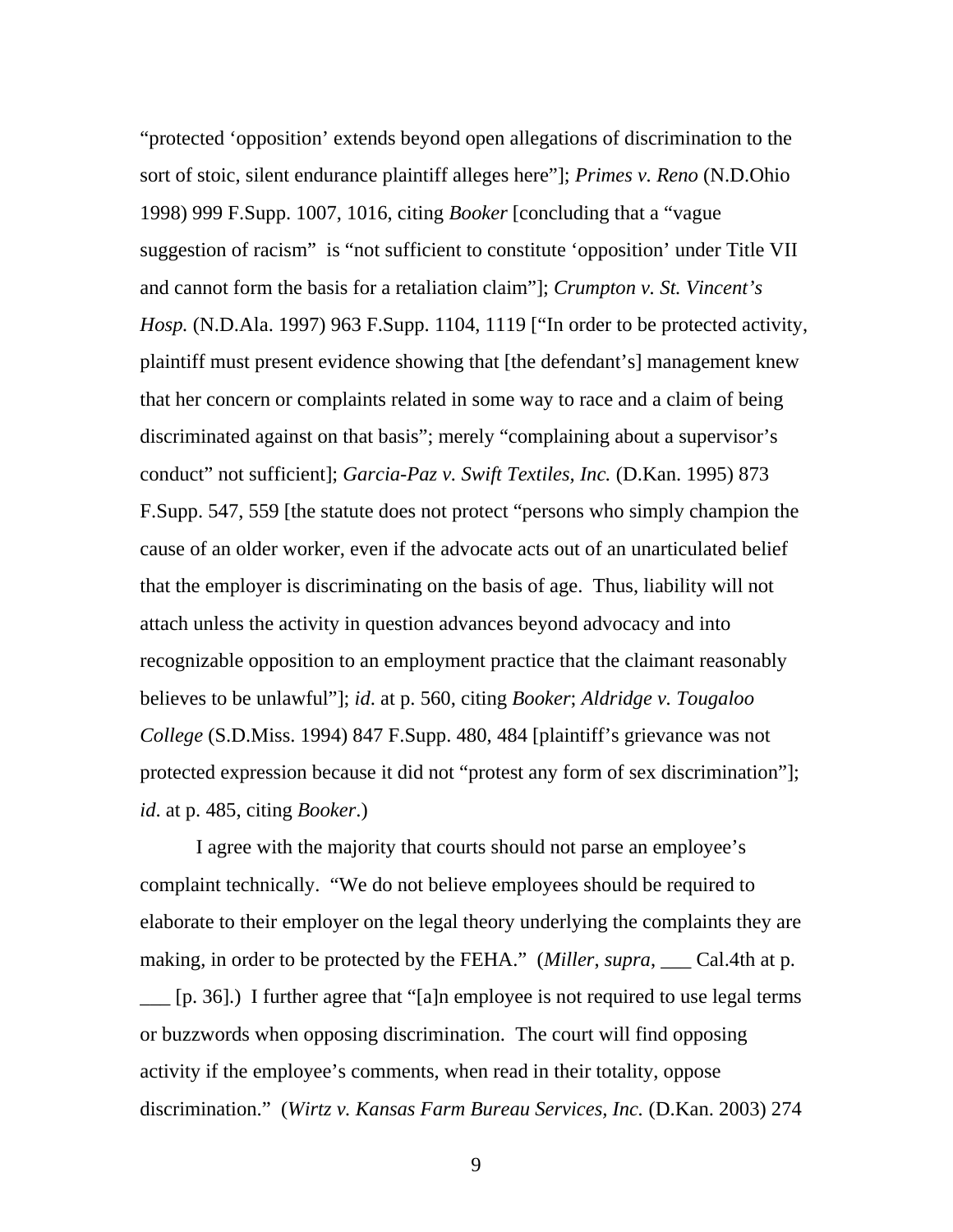F.Supp.2d 1198, 1212, and quoted in maj. opn., *ante*, at p. 19.) The problem here is that plaintiff did not use *any* words to inform her employer she thought the order was unlawful sex discrimination. Her words, *in their totality*, only asked for justification; they did not hint at a concern that the personnel order constituted sex discrimination.

The court in *Garcia-Paz v. Swift Textiles, Inc.*, *supra*, 873 F.Supp. 547, discussed how articulate an employee must be in complaining about perceived unlawful employment practices. "While some courts have indicated that vague references to unspecified discrimination are not protected, no clear rule has emerged as to the level of specificity required, and the standard employed by most courts is not exacting. [Citations.] [¶] Employees often do not speak with the clarity or precision of lawyers. At the same time, however, employers need not approach every employee's comment as a riddle, puzzling over the possibility that it contains a cloaked complaint of discrimination. But the thrust of inartful, subtle, or circumspect remarks nevertheless may be perfectly clear to the employer, and the Court discerns no evidence that Congress intended to protect only the impudent or articulate. The relevant question, then, is not whether a formal accusation of discrimination is made but whether the employee's communications to the employer sufficiently convey the employee's reasonable concerns that the employer has acted or is acting in an unlawful discriminatory manner." (*Id*. at p. 560.)

Here, plaintiff's complaint of sex discrimination was not merely "inartful" or "subtle" or "circumspect," but nonexistent. Although, ironically, as the majority recognizes (maj. opn., *ante*, at pp. 4-5), plaintiff's performance reviews within the company have long and consistently criticized her "communication" skills, surely she was capable of communicating *in some fashion* her belief that Wiswall's order was unlawful sex discrimination. She never mentioned to anyone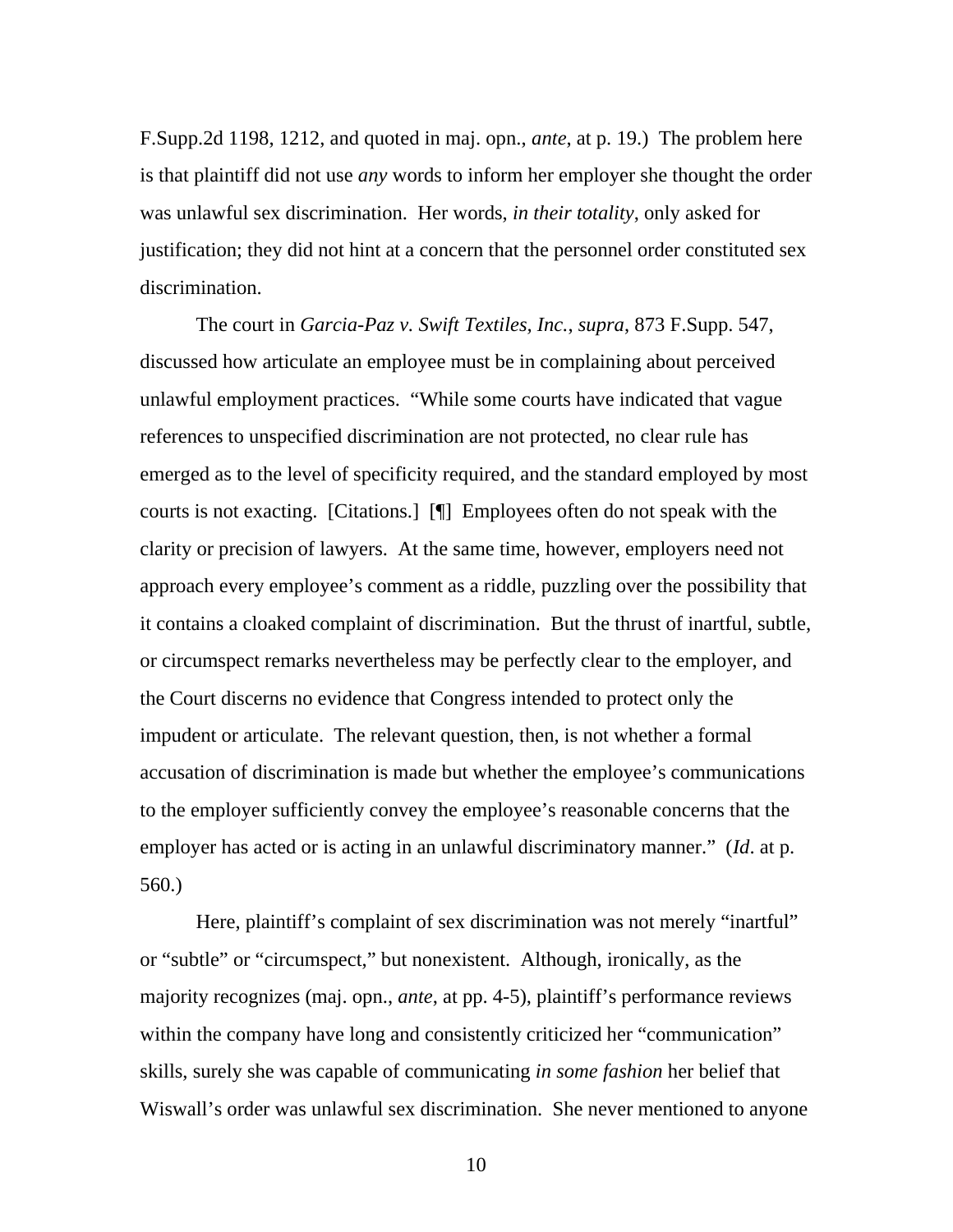within the company that she felt the order was discriminatory. She never explained, or even alluded to, what she articulated in her declaration—that "[t]his was the first time in all of my years as Regional Sales Manager that anybody had ever asked me to make a final employment decision based upon the physical appearance, much less the subjective physical appearance, of an employee." She kept her belief, and all of the reasons she allegedly had for that belief, entirely to herself.**1**

The majority claims that plaintiff's statement to Wiswall that she needed justification presents a prima facie case that she complained of unlawful sex discrimination. This statement, however, was not a claim of discrimination at all, much less *sex* discrimination. As L'Oreal aptly points out, "a manager's request for 'adequate justification' from a superior could convey reservations about the wisdom or soundness of the superior's directive from a business standpoint—why seek the removal of a salesperson who (the manager believes) is doing a good job? Why needlessly risk antagonizing the important account employing the salesperson? The manager may simply be reluctant to carry out an unpleasant task directed at a person the manager personally likes or respects. Or perhaps she simply thinks the directive is 'unfair.' "

All of these are very logical possibilities that have nothing to do with sex discrimination—or discrimination of any kind. Indeed, plaintiff herself indicates in her declaration she believed the order was a bad business decision because the

<sup>&</sup>lt;sup>1</sup> The majority states that besides requesting justification for the order, plaintiff "additionally stated that she had hired and supervised both male and female sales associates for a number of years, and never had been asked to fire a male sales associate because he was not sufficiently attractive." (Maj. opn., *ante*, at p. 15.) She did so state in a declaration that she prepared for purposes of this litigation, but she never said this to anyone within L'Oreal before the lawsuit.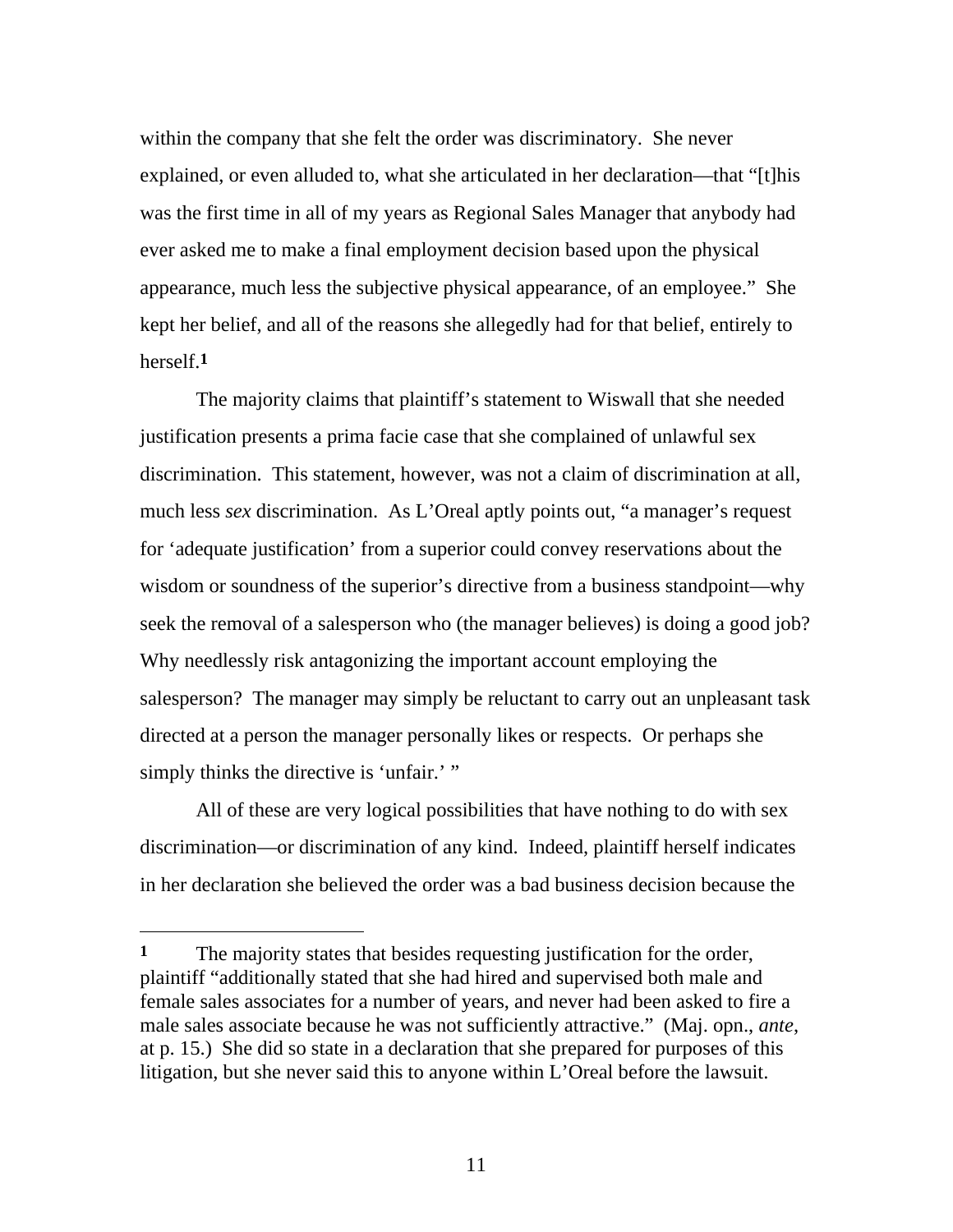salesperson in question was a top performer—information that she also apparently kept to herself. Plaintiff's mere request for justification is even further removed from a complaint of discrimination than those found too vague in the cases cited above. She did not come close to making "an overt stand against suspected illegal discriminatory action." (*Minnis v. McDonnell Douglas Technical Services Co.*, *supra*, 162 F.Supp.2d at p. 739.) Nor did she even give Wiswall, or anyone within L'Oreal, "sufficient facts from which he could conclude that plaintiff's problem involved" sex discrimination. (*Reynolds v. Golden Corral Corp.*, *supra*, 106 F.Supp.2d at p. 1252.) At most, she "was contesting the correctness of a decision made by [her] employer," which is insufficient. (*Booker*, *supra*, 879 F.2d at p. 1313.)

The majority suggests that the employer should have investigated what plaintiff meant on the off chance that she held some undisclosed belief that the order was unlawful. (Maj. opn., *ante*, at p. 20.) But "employers need not approach every employee's comment as a riddle, puzzling over the possibility that it contains a cloaked complaint of discrimination." (*Garcia-Paz v. Swift Textiles*, Inc., *supra*, 873 F.Supp. at p. 560.) The purpose behind providing whistleblowers with special protection against retaliation is to encourage "open communication between employees and employers so that employers can take voluntary steps to remedy FEHA violations . . . ." (*Miller*, *supra*, \_\_\_ Cal.4th at p. \_\_\_ [pp. 37-38].) This purpose is furthered only by requiring, as the law does, that employees overtly oppose what they believe is unlawful discrimination. Placing the onus on employers to try to find out whether an employee believes an action is discriminatory and for some reason has chosen not to speak out, does not further this purpose.

Moreover, plaintiff did not say anything—not even to seek a justification to anyone within the company other than Wiswall. L'Oreal, her employer, is a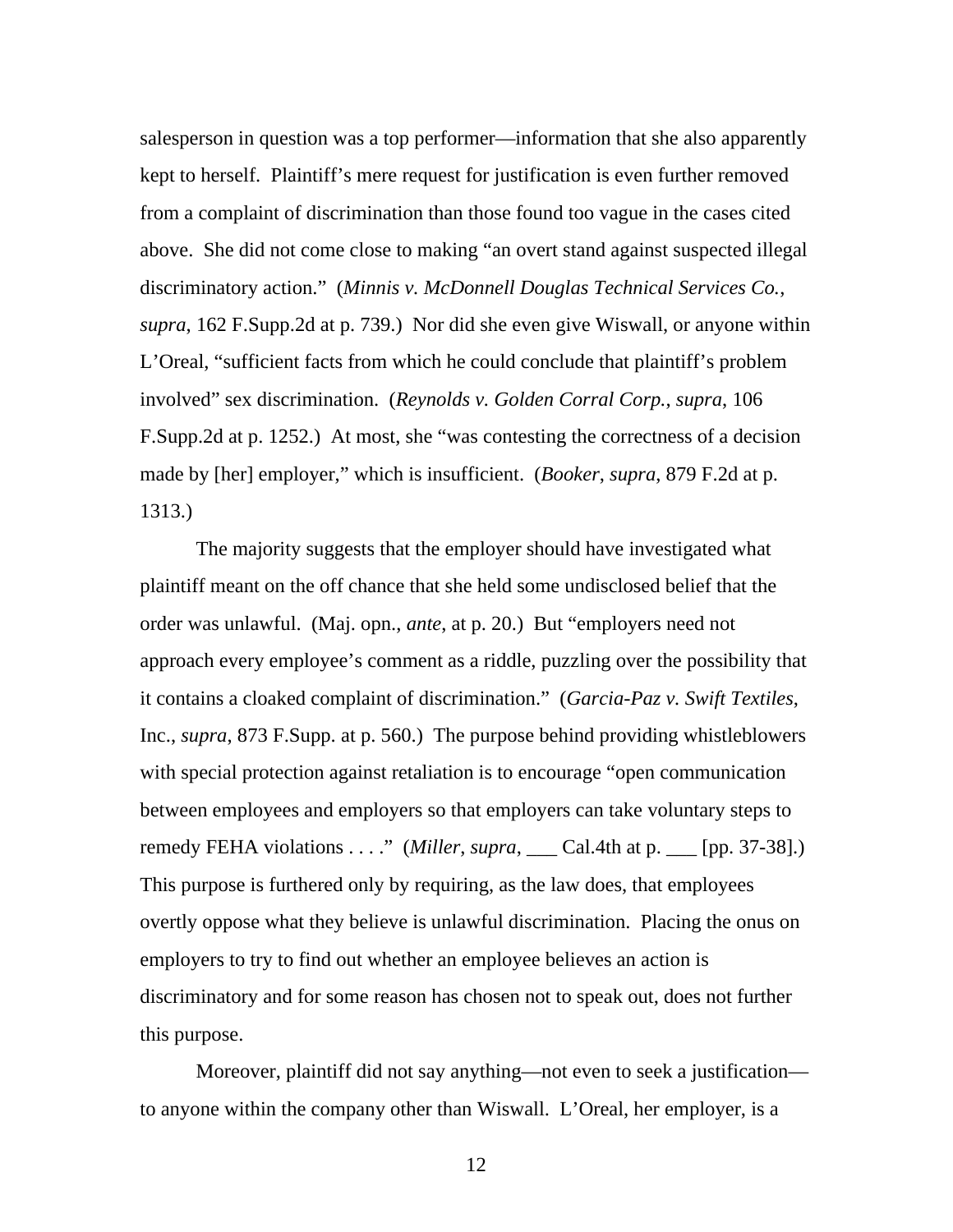large company. The purpose behind the retaliation statue is to encourage internal communication so the employer can avoid unlawful acts or take prompt corrective action. In order to further this purpose, arguably a plaintiff should have to complain to someone within the company other than the person who ordered the suspected unlawful conduct—someone who might be able to judge the matter objectively and take any necessary corrective action. Plaintiff alleges that she said nothing to anyone else within L'Oreal, not even the human resources department, because she did not have confidence in them. But the special protection against retaliation does not extend "to the sort of stoic, silent endurance plaintiff alleges here." (*Beeck v. Federal Exp. Corp.*, *supra*, 81 F.Supp.2d at p. 55.)

The contrast between this case and the cases the majority relies on that do find a prima facie case of protected activity could hardly be greater. In *Miller*, *supra*, \_\_\_ Cal.4th at page \_\_\_ [pp. 33-34] (see maj. opn., *ante*, at p. 18), the plaintiffs complained repeatedly to several persons, including a "sex harassment advisor" and "Internal Affairs" about the alleged harassment. In *Wirtz v. Kansas Farm Bureau Services, Inc.*, *supra*, 274 F.Supp.2d at page 1213 (see maj. opn., *ante*, at p. 19), the plaintiff "repeatedly discussed his concerns . . . with his direct supervisor" and made "three formal complaints to the defendant's management." In *Truskoski v. ESPN, Inc.* (D.Conn. 1993) 823 F.Supp. 1007, 1012 (see maj. opn., *ante*, at p. 21), the plaintiff's complaint of the disparate impact of a staffing policy "had definite overtones of gender bias and discrimination." And in *Mathieu v. Norrell Corp.* (2004) 115 Cal.App.4th 1174, 1187 (see maj. opn., *ante*, at p. 21), the plaintiff "presented evidence she told Dunn 'everything' about [the complained of] conduct and that 'such treatment, being directed to her as a [woman], constitutes sexual harassment.' " Here, by contrast, plaintiff said nothing that had even an *overtone* of sex discrimination.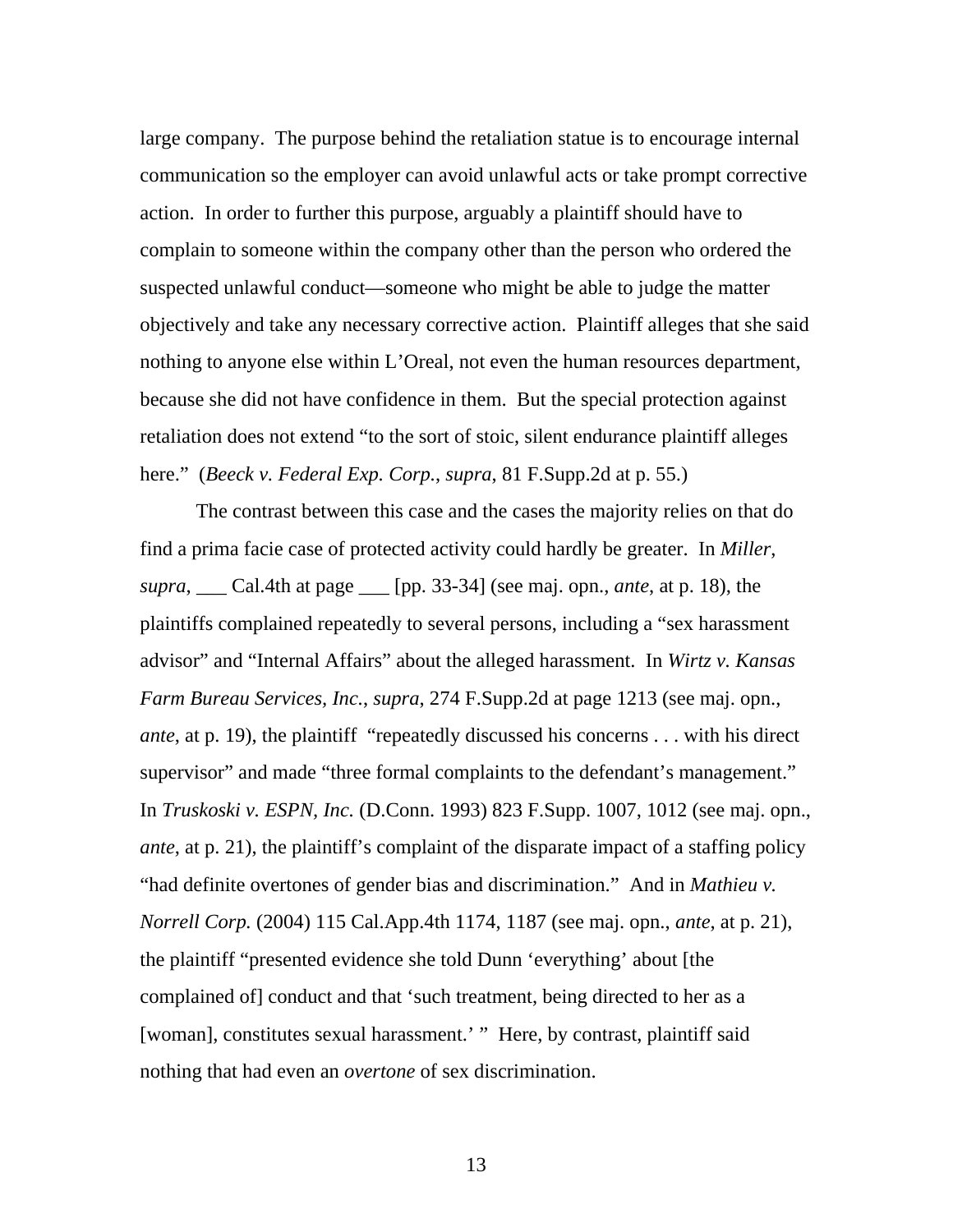I do not doubt that a personnel order might be so blatantly discriminatory for example, an order to fire all African-American employees—that any employer would know that it was unlawful and would further know that an employee's failure to carry it out was due to the belief (actually *knowledge*) that it was discriminatory. This is not that case, and the majority does not appear to claim it is; indeed, the majority stresses that the order need not actually have been discriminatory at all for plaintiff to prevail. (Maj. opn., *ante*, at pp. 12-13.) Wiswall ordered the salesperson's termination due to her appearance. Plaintiff has never claimed she believed the order was unlawful discrimination on the basis of appearance (a ground not explicitly covered by the FEHA; see maj. opn., *ante*, at p. 14), but instead she claims she believed it was *sex* discrimination. She based this belief on a chain of reasoning grounded on several facts, which she kept to herself. Whether she was correct or not, the order, by itself, was not so blatantly discriminatory on the basis of sex as to place L'Oreal on notice that plaintiff was opposing an act of sex discrimination.

Plaintiff has also shown no causal link between any protected activity and the alleged adverse employment actions. First, as I have explained, she engaged in no protected activity. Second, even if she had done so, no evidence exists that L'Oreal *knew* she was engaging in such activity. " 'Essential to a causal link is evidence that the employer was aware that the plaintiff had engaged in the protected activity.' " (*Morgan v. Regents of University of California* (2000) 88 Cal.App.4th 52, 70, quoting *Cohen v. Fred Meyer, Inc.* (9th Cir. 1982) 686 F.2d 793, 796; see also *Mulhall v. Ashcroft* (6th Cir. 2002) 287 F.3d 543, 551 [plaintiff "failed to produce any direct or circumstantial evidence from which a reasonable jury could infer that Metcalfe and Ray *knew or were aware of his protected activity*"].) A person cannot retaliate against someone for activity the person does not know about. To prevail on the claim, plaintiff would have to show that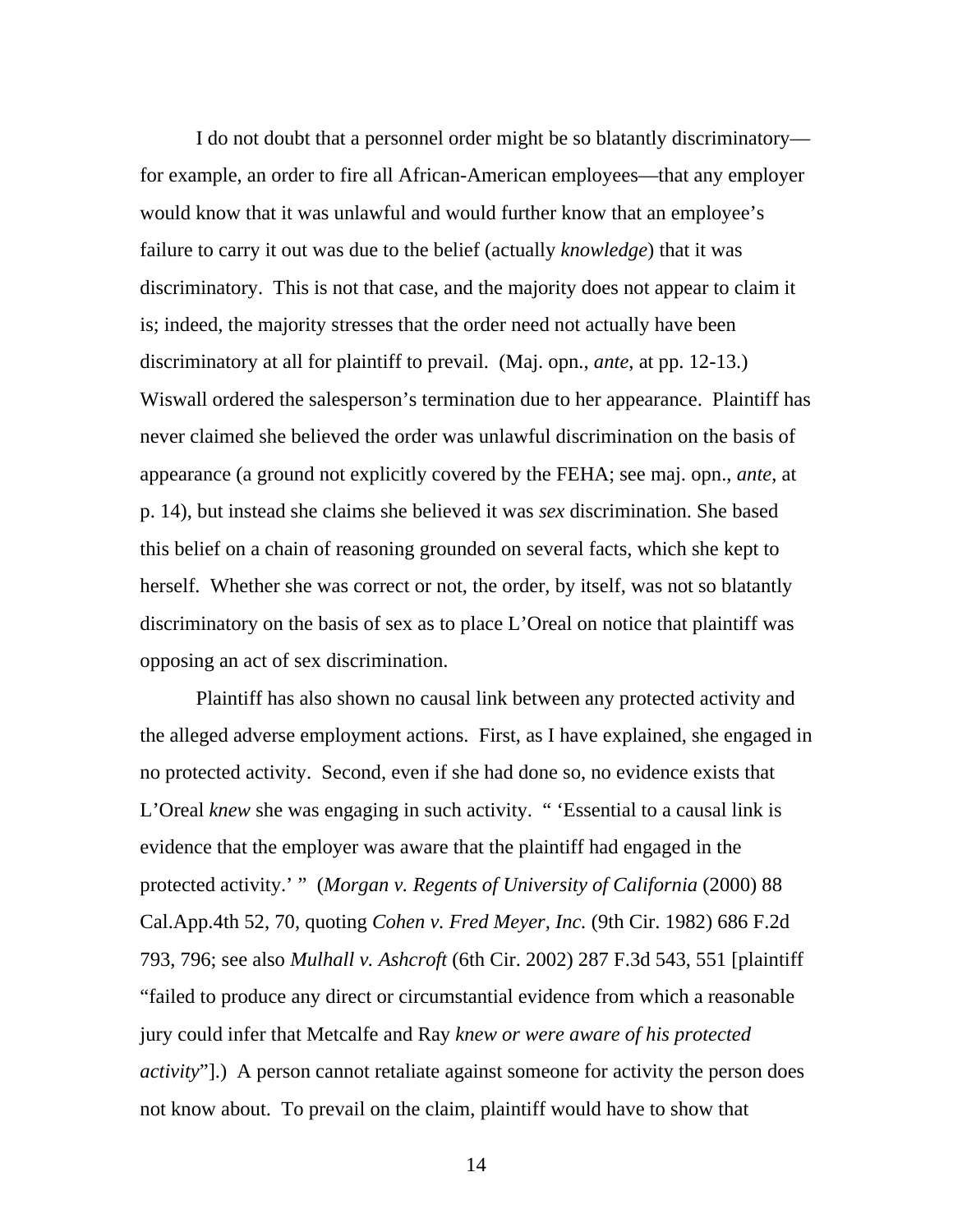L'Oreal "retaliated against [her] *because* [she] complained of sex discrimination." (*Jackson v. Birmingham Bd. of Educ.*, *supra*, \_\_\_ U.S. at p. \_\_\_ [125 S.Ct. at p. 1510].) This she cannot do. Plaintiff does not claim that anyone within L'Oreal other than Wiswall knew of her protected activity, for she said nothing whatever to anyone else. Even as to Wiswall, no *evidence*, direct or circumstantial, exists that he knew of plaintiff's alleged belief. The reason for this conclusion is simple. Plaintiff kept her belief, and the reasons for it, a secret from her employer.

## **B. Statute of Limitations**

While my conclusion that plaintiff has failed to state a prima facie case of retaliation makes further discussion unnecessary, I comment briefly on another aspect of the majority's analysis. Four years ago, in *Richards v. CH2M Hill, Inc.* (2001) 26 Cal.4th 798, I joined a majority to conclude that where an employer's course of conduct constitutes a "continuing violation" of an employee's rights under the FEHA, the statute of limitations begins to run only when the course of conduct ends, or when the employee is on notice that further informal efforts to end it will be futile. (*Id.* at p. 823.) More recently, the United States Supreme Court has determined, for purposes of analogous federal antidiscrimination laws, that one cannot recover for "discrete acts" of discrimination or retaliation falling outside the applicable limitations period. On the other hand, the high court held, where a "hostile work environment" claim is presented, and any of the acts contributing to the hostile environment took place within the limitations period, the employer's related earlier behavior may also be considered for the purpose of assessing liability. (*National Railroad Passenger Corporation v. Morgan* (2002) 536 U.S. 101, 105.)

In concluding here that L'Oreal's hostile acts may be considered collectively, though some occurred more than one year before plaintiff filed her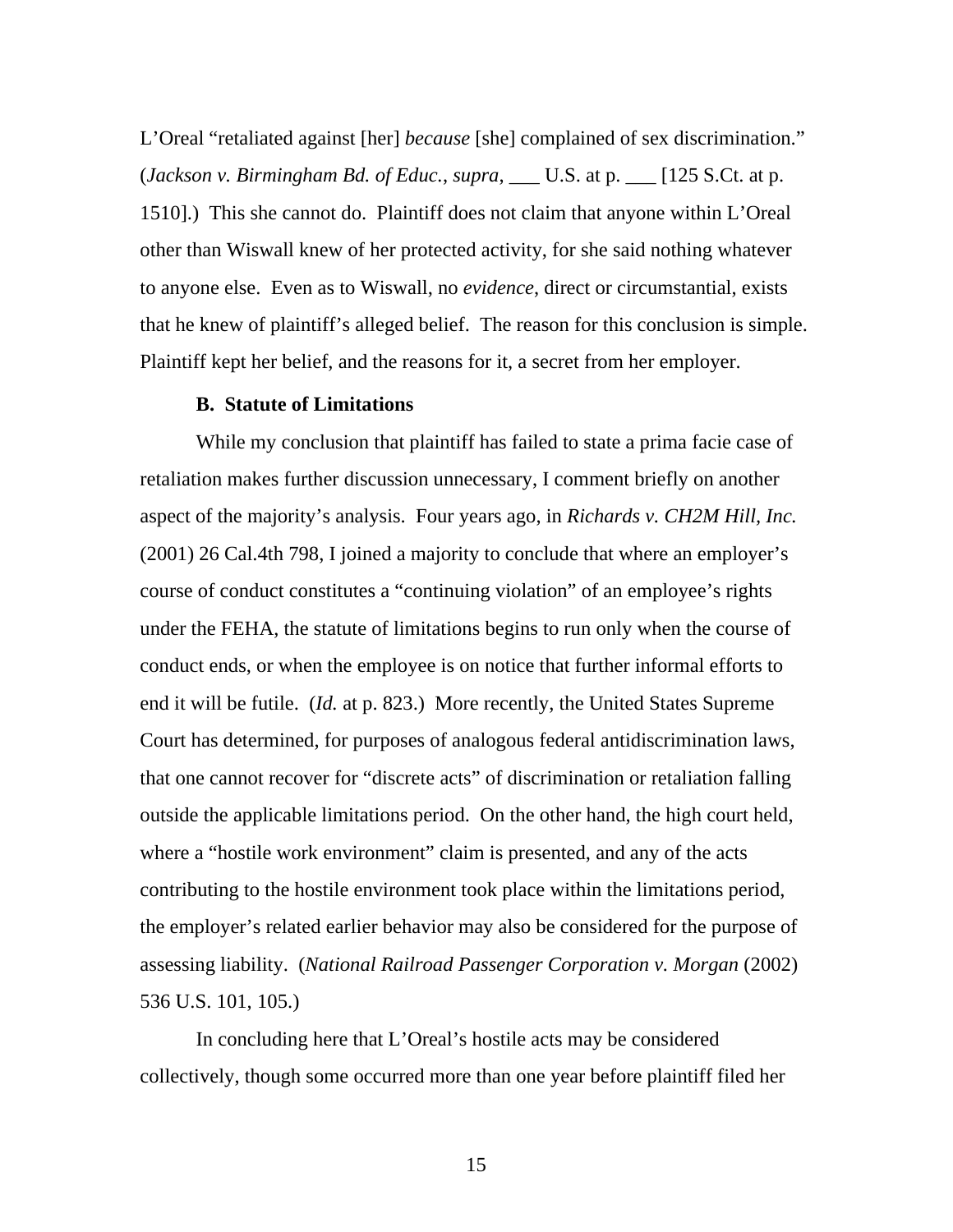FEHA claim, the majority seems to feel it must choose between *Richards* and *Morgan*, and it elects to repudiate *Morgan* and adhere to *Richards*. I see no need for this approach. On the instant facts, *Morgan* itself supports the majority's statute of limitations conclusions.

Thus, plaintiff did not frame her FEHA retaliation claim in terms of discrete, individually forbidden acts occurring both within and without the limitations period. Instead, she alleged explicitly that the employer's retribution took the form of harassment arising from an ongoing hostile work environment. The majority so analyzes the claim, insisting that it "need not and do[es] not decide whether each alleged retaliatory act constitutes an adverse employment action in and of itself," because plaintiff "has alleged that L'Oreal's actions formed a pattern of systematic retaliation for her opposition to Wiswall's discriminatory directive." (Maj. opn., *ante*, at pp. 31-32.) As the majority notes, such a theory of retaliation is valid; "there is no requirement that an employer's retaliatory acts constitute one swift blow, rather than a series of subtle, yet damaging, injuries. [Citations.]" (*Id.* at p. 32.)

The majority does not contravene *Morgan* by acknowledging that the entire course of L'Oreal's allegedly retaliatory conduct, both before and during the applicable limitations period, may be considered in assessing L'Oreal's FEHA liability. Thus, were it necessary for me to reach the issue, I would agree with the majority that the statute of limitations does not bar collective consideration of this conduct. In doing so, however, I would avoid deciding whether *Richards* should survive *Morgan* to the extent the two decisions disagree.

## **III. CONCLUSION**

As the United States Supreme Court recently reaffirmed, retaliation claims serve a valuable purpose by protecting whistleblowers. (*Jackson v. Birmingham Bd. of Educ.*, *supra*, \_\_\_ U.S. \_\_\_ [125 S.Ct. 1497].) The objective of protecting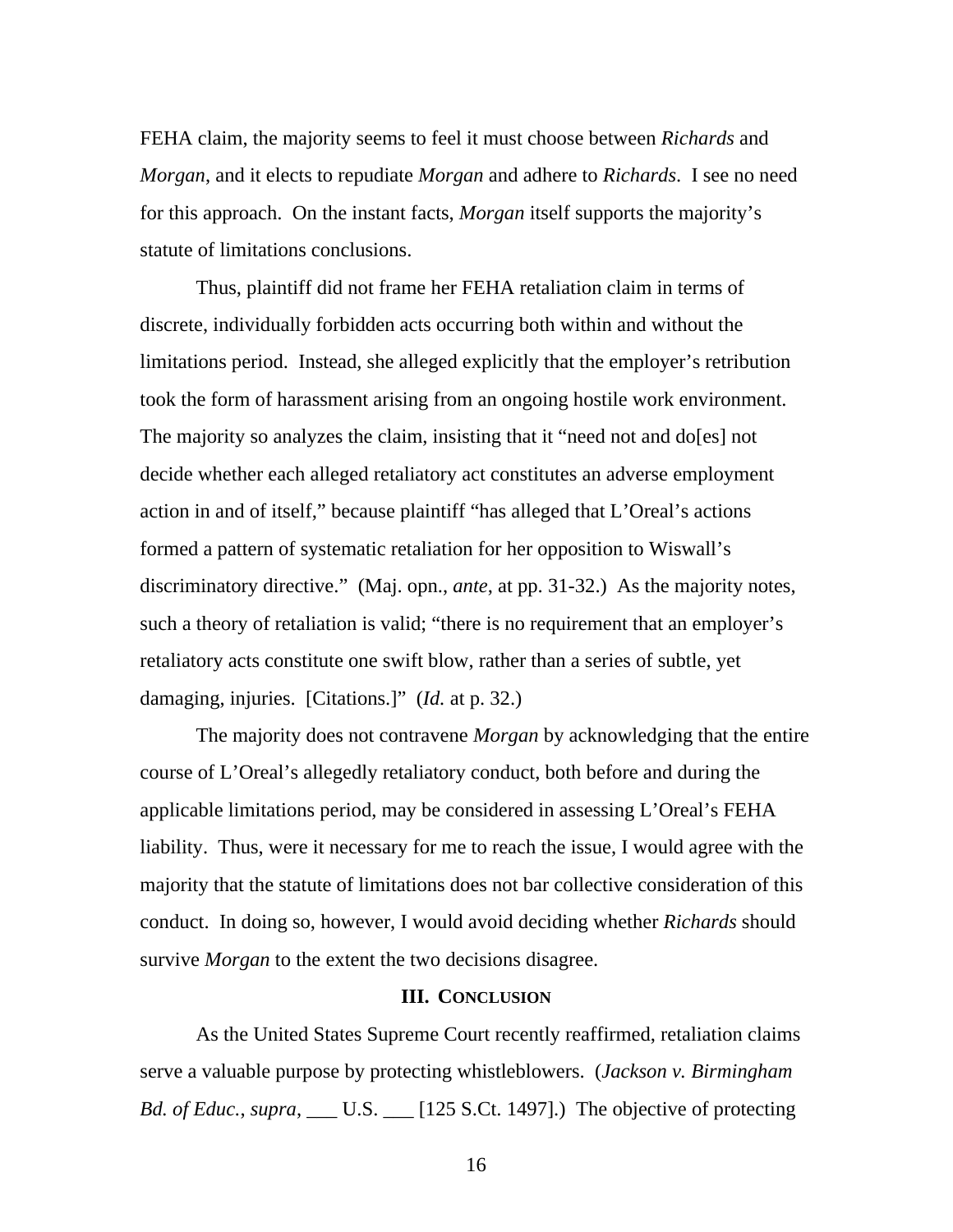against discriminatory practices ' "would be difficult, if not impossible, to achieve if persons who complain about sex discrimination did not have effective protection against retaliation.' " (*Id*. at p. \_\_\_ [125 S.Ct. at p. 1508].) But the majority distorts the retaliation cause of action beyond all recognition. It now says plaintiffs claiming illegal retaliation need not complain of what they believe to be an unlawful employment practice until *after* they file the lawsuit. But it makes no sense to extend this special protection to a person who did not communicate to the employer—in any way, shape, or form—the belief that unlawful sex discrimination was occurring before filing a lawsuit for retaliation. Section 12940(h) protects *opposition* to unlawful employment practices, not merely the failure to obey a personnel order because of an undisclosed belief the order is discriminatory for reasons also undisclosed. The FEHA's purpose is to prevent discrimination, not to encourage employees to generate lawsuits quietly. The majority encourages the generation of stealth lawsuits but does nothing to further the purpose of the retaliation cause of action or the FEHA itself.

To receive the special protection that section 12940(h) gives to whistleblowers, one must blow the whistle—not in any technical way, but in *some* way. Plaintiff did not do so. Hence, I would reverse the judgment of the Court of Appeal, which reversed summary judgment in defendant's favor.

CHIN, J.

I CONCUR:

BAXTER, J.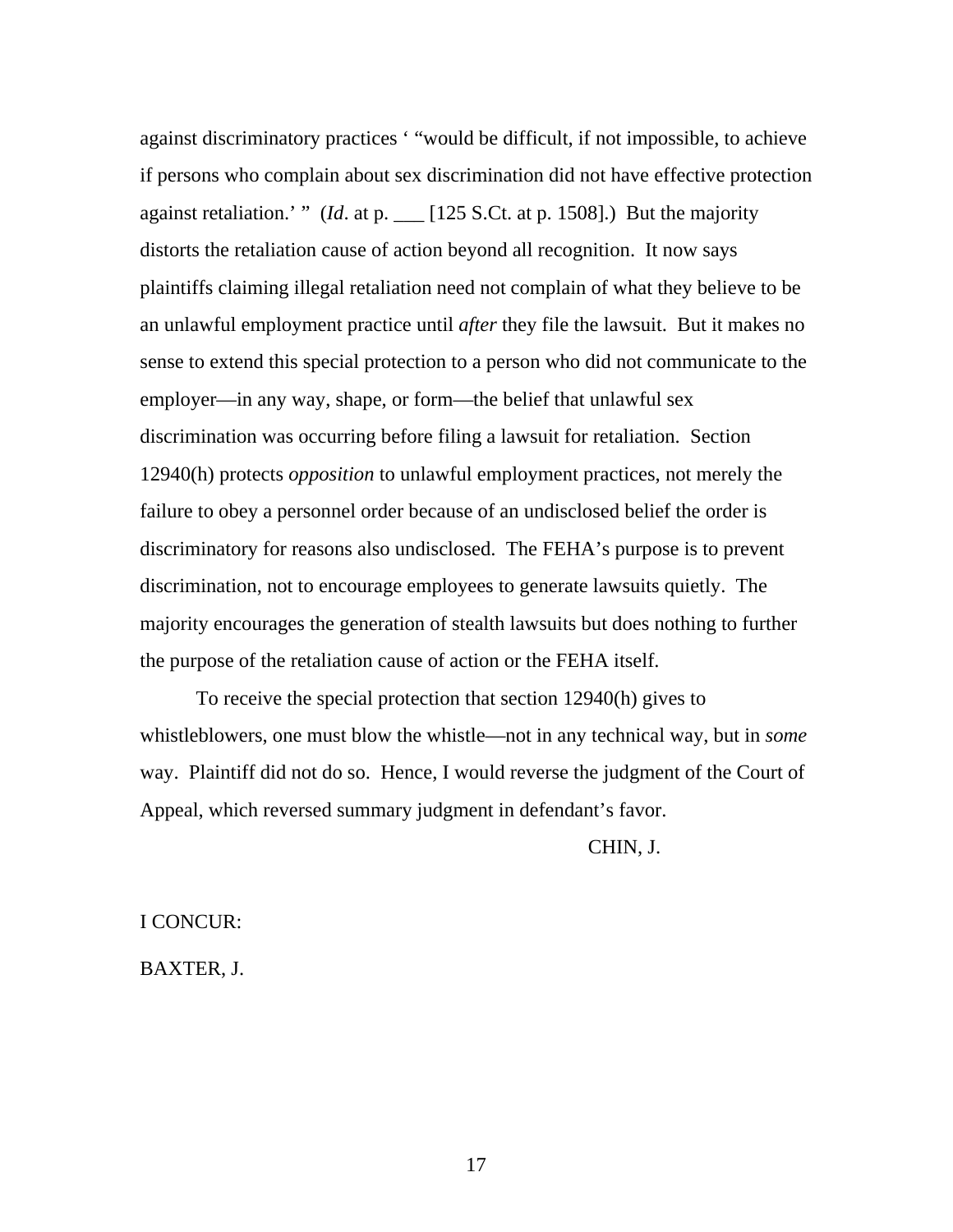*See next page for addresses and telephone numbers for counsel who argued in Supreme Court.* 

**\_\_\_\_\_\_\_\_\_\_\_\_\_\_\_\_\_\_\_\_\_\_\_\_\_\_\_\_\_\_\_\_\_\_\_\_\_\_\_\_\_\_\_\_\_\_\_\_\_\_\_\_\_\_\_\_\_\_\_\_\_\_\_\_\_\_\_\_\_\_\_\_\_\_\_\_\_\_\_\_\_\_** 

**\_\_\_\_\_\_\_\_\_\_\_\_\_\_\_\_\_\_\_\_\_\_\_\_\_\_\_\_\_\_\_\_\_\_\_\_\_\_\_\_\_\_\_\_\_\_\_\_\_\_\_\_\_\_\_\_\_\_\_\_\_\_\_\_\_\_\_\_\_\_\_\_\_\_\_\_\_\_\_\_\_\_** 

**\_\_\_\_\_\_\_\_\_\_\_\_\_\_\_\_\_\_\_\_\_\_\_\_\_\_\_\_\_\_\_\_\_\_\_\_\_\_\_\_\_\_\_\_\_\_\_\_\_\_\_\_\_\_\_\_\_\_\_\_\_\_\_\_\_\_\_\_\_\_\_\_\_\_\_\_\_\_\_\_\_\_** 

**\_\_\_\_\_\_\_\_\_\_\_\_\_\_\_\_\_\_\_\_\_\_\_\_\_\_\_\_\_\_\_\_\_\_\_\_\_\_\_\_\_\_\_\_\_\_\_\_\_\_\_\_\_\_\_\_\_\_\_\_\_\_\_\_\_\_\_\_\_\_\_\_\_\_\_\_\_\_\_\_\_\_** 

**Name of Opinion** Yanowitz v. L'Oreal USA, Inc.

**Unpublished Opinion Original Appeal Original Proceeding Review Granted** XXX 106 Cal.App.4th 1036 **Rehearing Granted** 

**Opinion No.** S115154 **Date Filed:** August 11, 2005

**Court:** Superior **County:** San Francisco **Judge:** Ronald Evans Quidachay and A. James Robertson II

#### **Attorneys for Appellant:**

Herbert W. Yanowitz and Joseph R. Grodin for Plaintiff and Appellant.

William R. Tamayo, Eric S. Dreiband, Lorraine C. Davis, Vincent Blackwood and Elizabeth E. Theran for U.S. Equal Employment Opportunity Commission as Amicus Curiae on behalf of Plaintiff and Appellant.

Law Offices of Jeffrey K. Winikow and Jeffrey K. Winikow for California Employment Lawyers Association as Amicus Curiae on behalf of Plaintiff and Appellant.

Charlotte E. Fishman for Equal Rights Advocates, Asian Law Caucus, California Women's Law Center, Disability Rights Education and Defense Fund, Inc., The Impact Fund, The Legal Aid Society-Employment Law Center, Mexican American Legal Defense and Education Fund, The National Women's Law Center and Women's Employment Rights Clinic as Amici Curiae on behalf of Plaintiff and Appellant.

**\_\_\_\_\_\_\_\_\_\_\_\_\_\_\_\_\_\_\_\_\_\_\_\_\_\_\_\_\_\_\_\_\_\_\_\_\_\_\_\_\_\_\_\_\_\_\_\_\_\_\_\_\_\_\_\_\_\_\_\_\_\_\_\_\_\_\_\_\_\_\_\_\_\_\_\_\_\_\_\_\_\_** 

#### **Attorneys for Respondent:**

Morgenstein & Jubelirer, William J. Carroll and David H. Bromfield for Defendant and Respondent.

Mitchell Silberberg & Knupp, Lawrence A. Michaels and Suzanne M. Steinke for California Employment Law Council as Amicus Curiae on behalf of Defendant and Respondent.

Ballard, Rosenberg, Golper & Savitt, Linda Miller Savitt, John J. Manier and Christine T. Hoeffner as Amici Curiae on behalf of Defendant and Respondent.

Pillsbury Winthrop, George S. Howard, Jr., and Brian L. Johnson for Employers Group as Amicus Curiae on behalf of Defendant and Respondent.